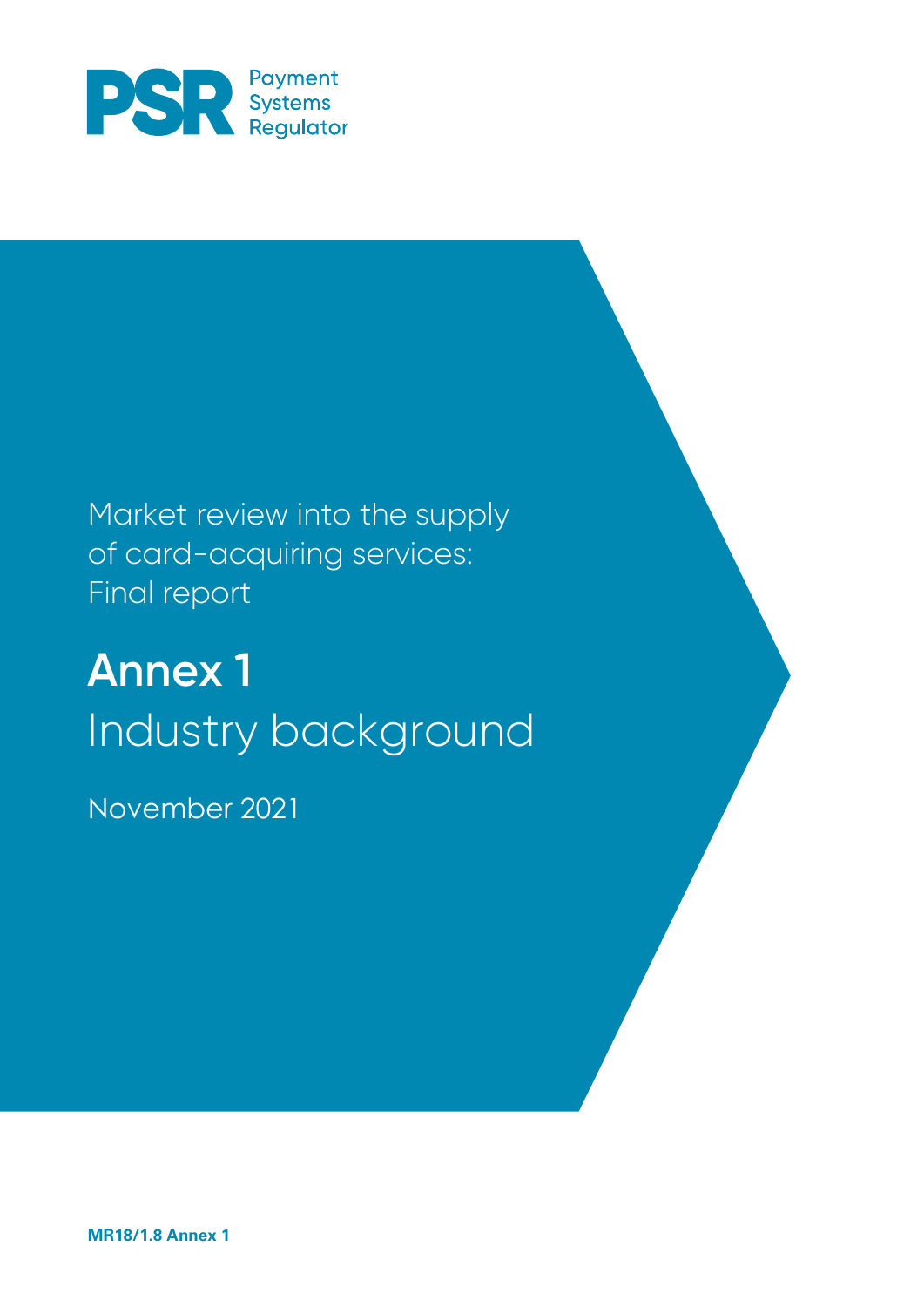## **Contents**

| Introduction                                                          | 3              |  |
|-----------------------------------------------------------------------|----------------|--|
| Types of card transactions                                            | $\overline{4}$ |  |
| Card payment systems operating in the UK                              | 8              |  |
| Products merchants buy to accept card payments                        | 20             |  |
| Characteristics of merchants and how they buy card-acquiring services | 24             |  |
| Acquirers and payment facilitators serving merchants                  | 32             |  |
| Third parties that help merchants accept card payments                |                |  |
| Pricing of card-acquiring services and other products                 | 43             |  |
| Regulatory framework, scheme rules and voluntary industry standards   | 68             |  |
| Alternatives to Mastercard and Visa                                   | 77             |  |

Note: The places in this document where confidential material has been redacted are marked with a  $[\n\mathcal{K}]$ .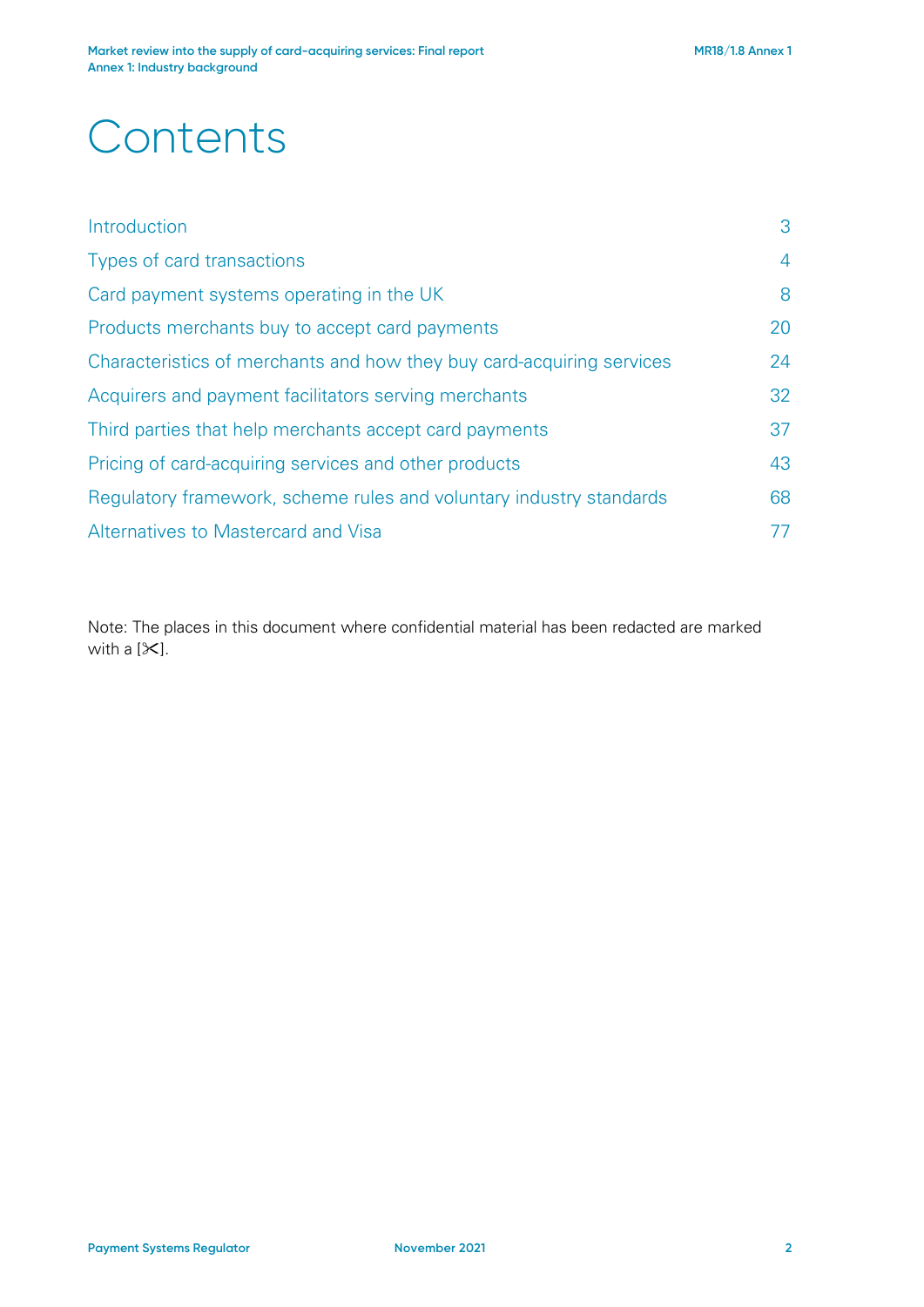## Introduction

- **1.1** This annex provides background information on the industry relevant to our assessment. It describes:
	- the different types of card transactions
	- the card payment systems operating in the UK
	- the products that merchants buy to accept card payments
	- the characteristics of merchants and how they buy card-acquiring services
	- the main acquirers and payment facilitators serving merchants
	- the third parties that help merchants accept card payments
	- the pricing of card-acquiring services and other products that acquirers, payment facilitators and independent sales organisations (ISOs) offer
	- the regulatory framework, scheme rules and industry standards that apply to acquirers and payment facilitators, focusing on those requirements that are most relevant to our assessment
	- the alternatives to Mastercard and Visa cards for merchants
- **1.2** This is an updated version of MR18/1.7 Annex 1, which was published in September 2020 alongside the interim report. Where possible, information has been updated to reflect changes that have occurred since the interim report was published. We indicate where information has been updated.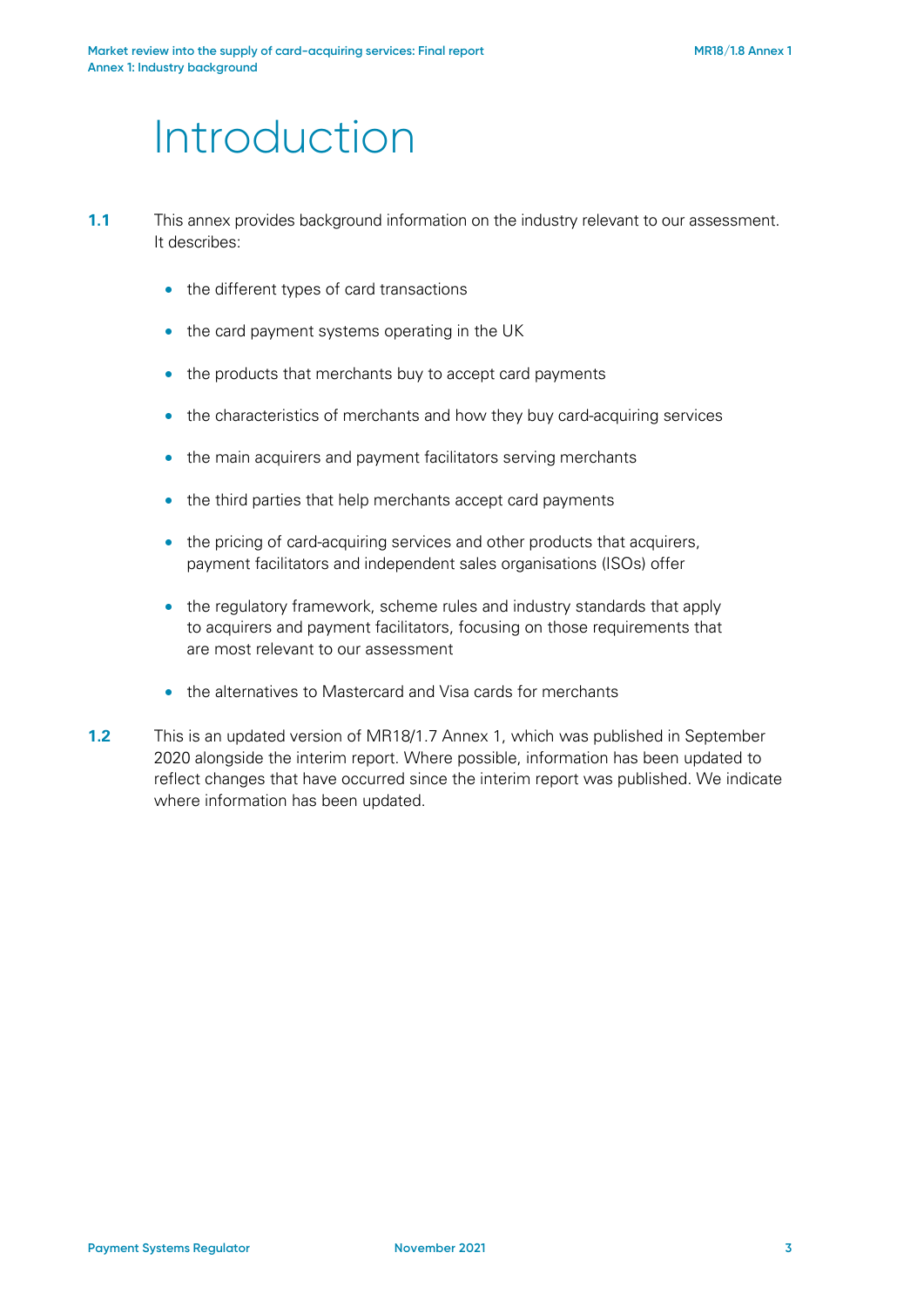## Types of card transactions

- **1.3** Card transactions can be categorised according to their characteristics including:
	- the card type
	- the card payment system
	- the location (of the parties involved in the transaction)
	- the channel
	- the way the transaction is authenticated (secure or non-secure)
- **1.4** Below we describe these different characteristics.

## **Card type**

**1.5** There are three main card types: credit, debit and prepaid. Cards can also be further categorised according to whether they are consumer or commercial cards.

### Credit card

- **1.6** When a consumer or business uses a credit card to buy goods or services, they borrow money (up to a specific amount) and pay it back later. In the UK, 68% of adults have a credit card.[1](#page-3-0)
- **1.7** For the purposes of our market review, we use the definition of a credit card set out in the Interchange Fee Regulation (IFR), according to which, in a credit card transaction, the amount of the transaction is debited from the customer's payment account in full or in part at a pre-agreed specific calendar month date to the payer, in line with a prearranged credit facility, with or without interest.[2](#page-3-1)

### Debit card

**1.8** When a debit card is used to buy goods or services, the money is earmarked on the customer's payment account immediately. Debit cards are the most used payment card in the UK and 98% of the UK population holds a debit card.<sup>3</sup>

<span id="page-3-0"></span><sup>1</sup> UK Finance, *UK Payment Markets 2020* (2020), page 6.

<span id="page-3-1"></span><sup>2</sup> Article 2(5) and Article 2(34) IFR.

<span id="page-3-2"></span><sup>3</sup> UK Finance, *UK Payment Markets 2020* (2020), page 6.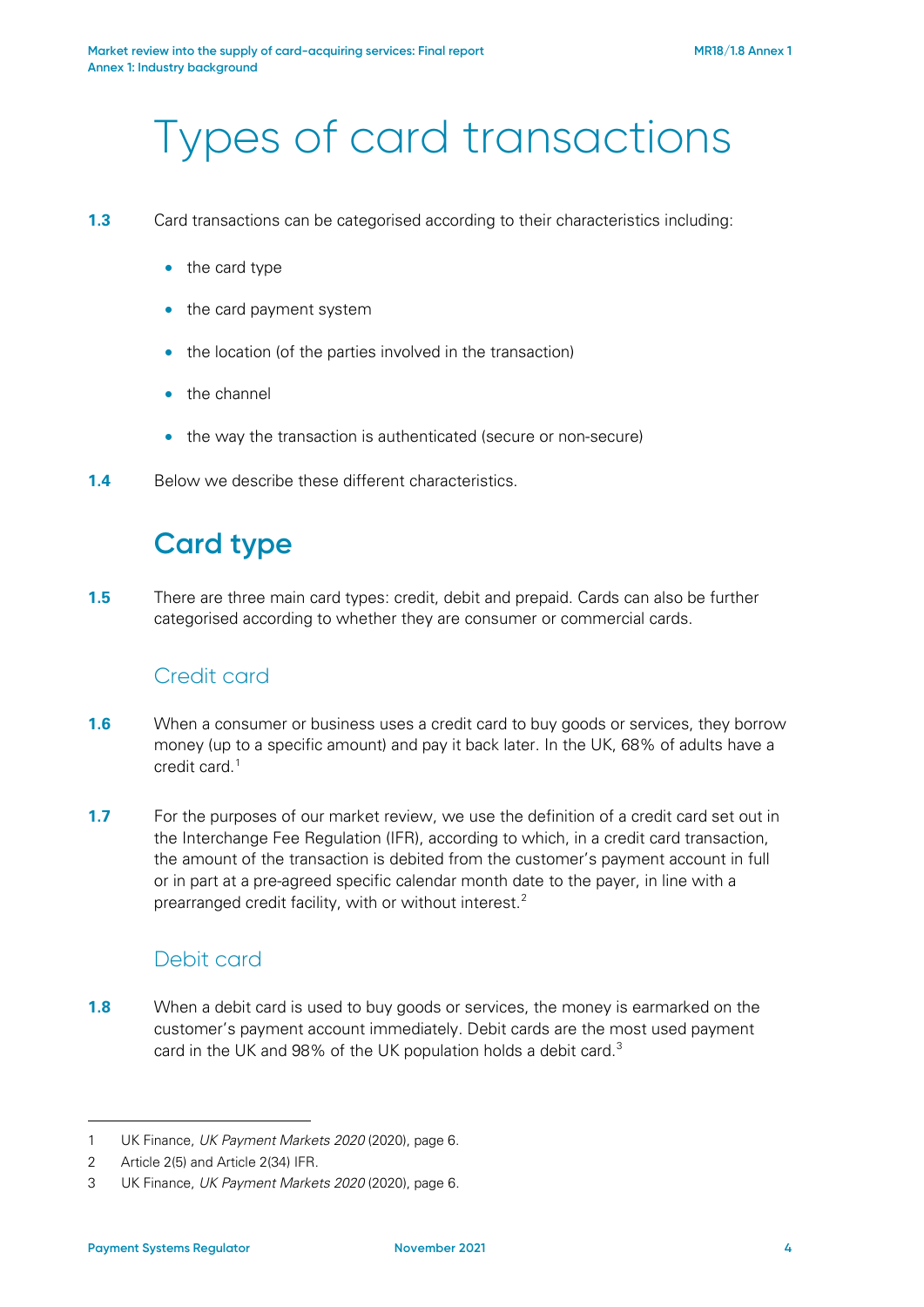**1.9** For the purposes of our market review, we use the IFR definition of a debit card which excludes prepaid cards. [4](#page-4-0)

### Prepaid card

- **1.10** A prepaid card works in a similar way to a debit card except that the money is taken from funds loaded onto the card in advance.
- **1.11** For the purposes of our market review, we use the IFR definition of a prepaid card.<sup>[5](#page-4-1)</sup>

### Consumer and commercial cards

- **1.12** For the purposes of our market review, we use definitions set out in the IFR:
	- A consumer card means any card-based payment instrument issued to a consumer, which is defined in the IFR as a natural person who, in payment service contracts covered by the regulation, is acting for purposes other than the trade, business or profession of that person. [6](#page-4-2)
	- A commercial card is defined in the IFR as any card-based payment instrument issued to undertakings or public sector entities or self-employed natural persons which is limited in use for business expenses where the payments made with such cards are charged directly to the account of the undertaking or public sector entity or self-employed natural person.<sup>[7](#page-4-3)</sup>

## **Card payment system**

**1.13** Card transactions can be categorised according to the card payment system involved. There are six card payment systems operating in the UK: American Express, Diners Club International (DCI), JCB International (JCB), Mastercard, UnionPay International (UPI) and Visa. We describe these card payments systems in paragraphs [1.23](#page-7-0) to [1.63.](#page-18-0)

## **Location**

**1.14** Card transactions can be categorised according to the location of the parties involved. Operators of card payment systems categorise transactions according to the location of the issuer relative to the merchant outlet. An issuer is a bank or organisation licensed by the operator to provide cards to cardholders (see paragraph [1.26\)](#page-7-1). A merchant is an

<span id="page-4-0"></span><sup>4</sup> Article 2(33) IFR.

<span id="page-4-1"></span><sup>5</sup> IFR Article 2(35).

<span id="page-4-2"></span><sup>6</sup> IFR Article 2 (3).

<span id="page-4-3"></span><sup>7</sup> IFR Article 2 (6).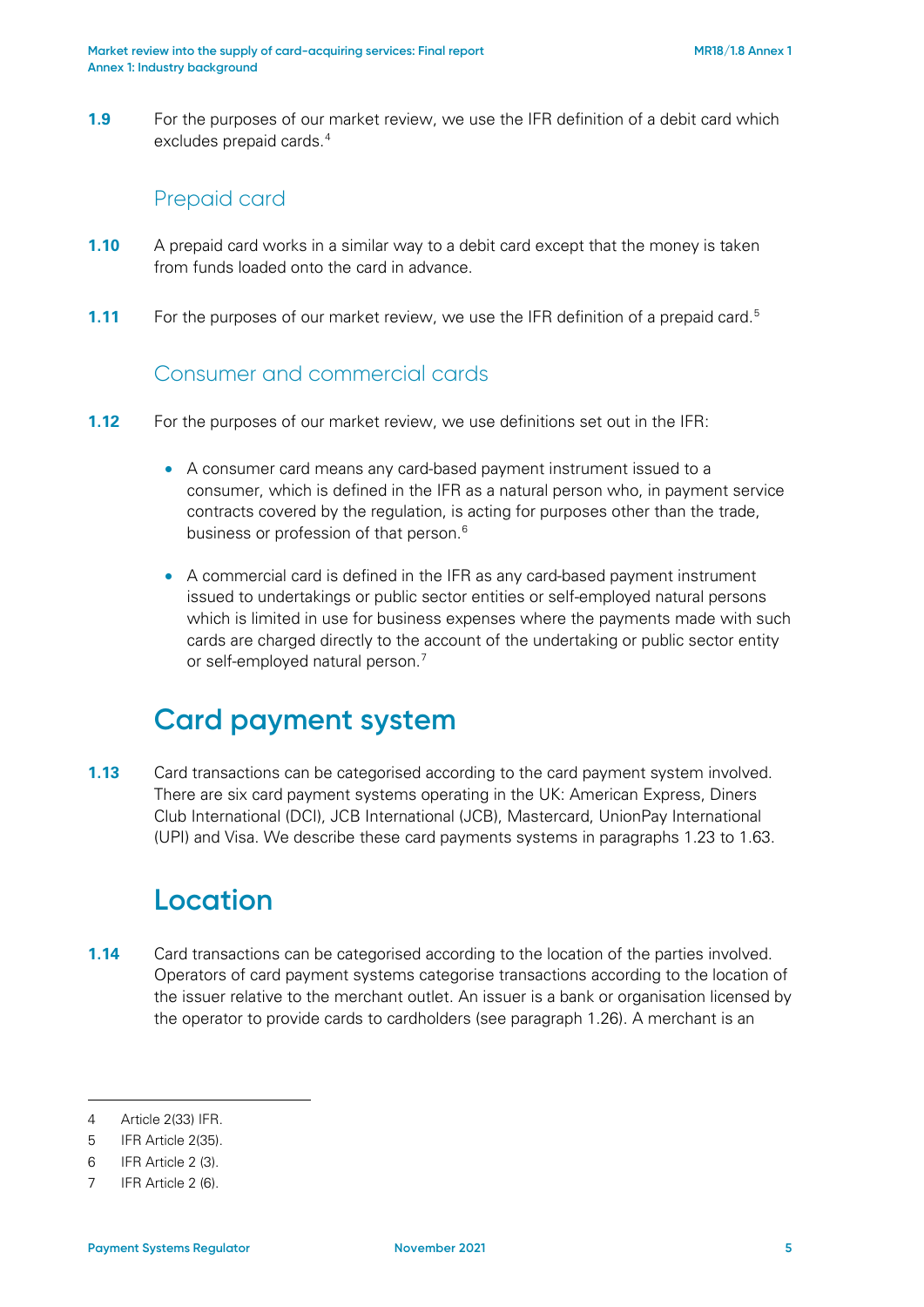organisation that accepts card payments and an outlet is the location at which a card transaction is completed.<sup>[8](#page-5-0)</sup>

- **1.15** In the interim report we stated that, for Mastercard, there are three categories of card transaction:
	- **Domestic transaction.** A card transaction where the outlet and issuer are located in the same country.
	- **Intra-regional transaction**. A card transaction where the outlet is located in a different country than the issuer, but in the same Mastercard region.
	- **Inter-regional transaction**. A card transaction where the outlet is located in a different Mastercard region than the issuer.
- **1.16** We also noted at the interim report stage that Visa uses three categories of card transaction:
	- **Domestic transaction.** A card transaction in which the country where the merchant outlet is located and the card is issued are the same.
	- **Intra-European transaction.** A card transaction in which the country where the merchant outlet is located is different to the country in which the card is issued and both countries are located in the Visa Europe region.
	- **International transaction.** A card transaction in which the country where the merchant outlet is located is in the Visa Europe region and the country in which the card is issued is in a different Visa region.
- **1.17** The IFR regulates transactions where the issuer and acquirer are located in the European Economic Area (EEA).<sup>[9](#page-5-1)</sup> It categorises transactions according to the location of the issuer, acquirer and the point-of-sale <sup>[10](#page-5-2)</sup> (that is, outlet). Under the IFR:
	- a '**cross-border payment transaction**' means a card-based payment transaction where the issuer and the acquirer are located in different Member States or where the card-based payment instrument is issued by an issuer located in a Member State different from that of the point of sale<sup>[11](#page-5-3)</sup>
	- a '**domestic payment transaction**' means any card-based payment transaction which is not a cross-border payment transaction – that is, where the issuer, acquirer and point of sale are located in the same Member State<sup>[12](#page-5-4)</sup>

<span id="page-5-0"></span><sup>8</sup> The location of an outlet could be, for example, the location of a shop. For an e-commerce transaction, it is generally the principal place of business of the merchant.

<span id="page-5-1"></span><sup>9</sup> IFR Article 1(1).

<span id="page-5-2"></span><sup>10</sup> See Article 2(2) IFR.

<span id="page-5-3"></span><sup>11</sup> IFR Article 2(8).

<span id="page-5-4"></span><sup>12</sup> IFR Article 2(9).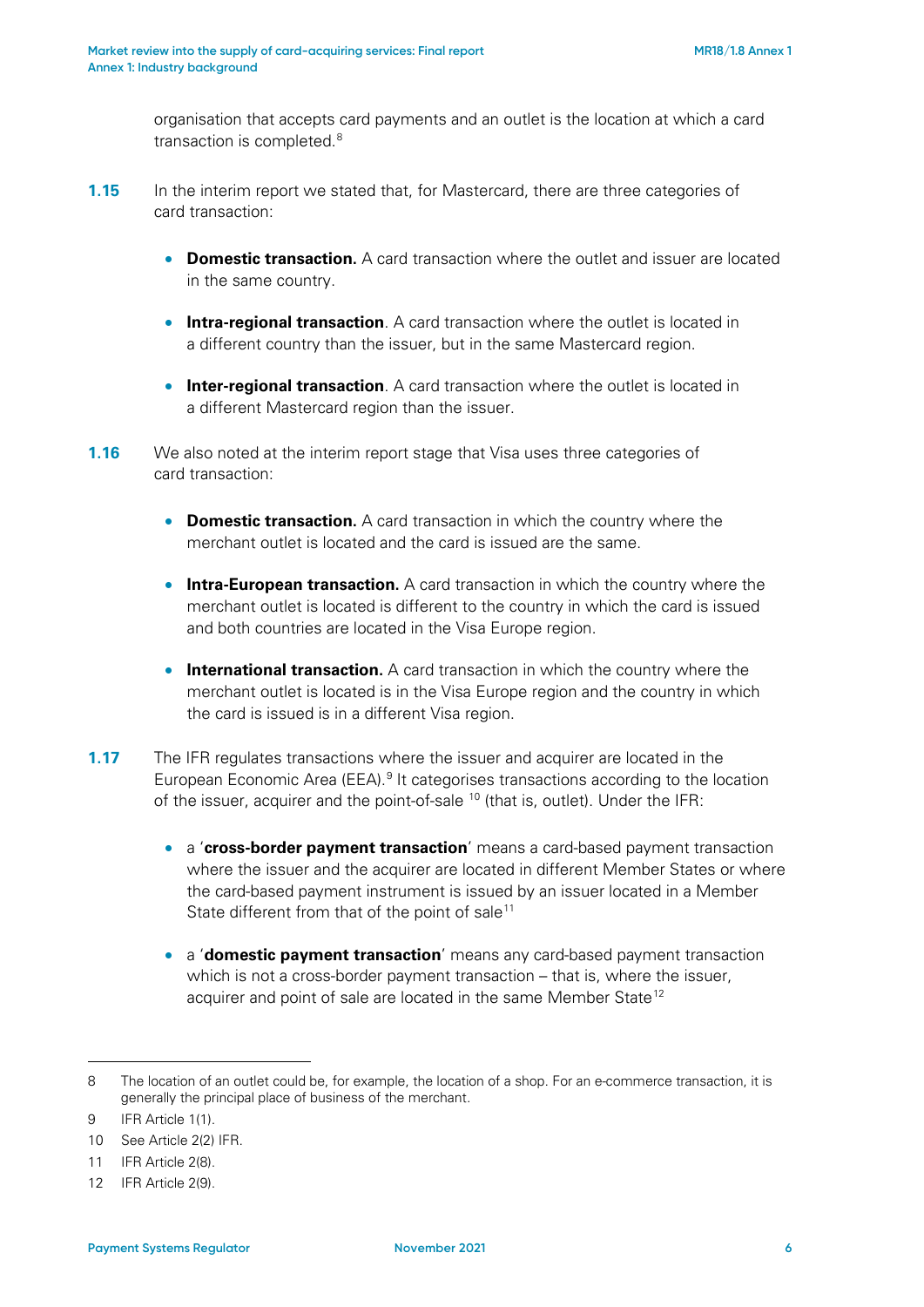- **1.18** Since the interim report was published in September 2020, a set of new rules now apply to the relationship between the UK and EU following the end of the Brexit transition period. Effects on the supply of card-acquiring services include the following:
	- 1. The IFR has been retained in UK law and revised to focus on domestic payments (UK IFR).
	- 2. Caps on interchange fees for payments to and from the EU are no longer covered by UK or EU legislation (IFR and UK IFR).
	- 3. Payment services may no longer be passported between the EU and UK. Temporary permissions may have been given to EEA providers for continued access to the UK market. Some UK providers have also set up operations within the EU and EEA.
- **1.19** Card transactions can be categorised according to the channel as follows:
	- a **card-present transaction** is a transaction where the cardholder is present at the outlet and presents the card (or smartphone/smartwatch)
	- a **card-not-present transaction** is any transaction that is not a card-present transaction such as e-commerce transactions and mail order and telephone order (MOTO) transactions

### **Secure and non-secure transactions**

- **1.20** Card transactions can be categorised as either secure or non-secure. The categorisation mainly depends on the way the cardholder authenticates themselves when making a payment. Secure transactions include:
	- **Chip & PIN transactions.** The cardholder inserts the chip on their card into a pointof-sale (POS) terminal or card reader (see paragraph [1.64\)](#page-19-0) and enters the PIN.
	- **3-D Secure transactions**. 3-D Secure is a messaging protocol developed by  $EMVCo<sup>13</sup>$  $EMVCo<sup>13</sup>$  $EMVCo<sup>13</sup>$  to enable consumers to authenticate themselves with their card issuer when making card-not-present transactions and protect merchants from exposure to fraud.
- **1.21** Contactless transactions, where the cardholder taps their contactless device (such as their card or mobile phone) over the POS terminal or card reader, are also generally considered secure. Depending on the contactless device, spending limits may apply for the transaction to be considered secure.
- **1.22** The categorisation of secure and non-secure transactions will be affected by the implementation of the Strong Customer Authentication (SCA) requirements in the second Payment Services Directive (PSD2). We describe these rules in paragraphs [1.322](#page-72-0) t[o 1.325.](#page-72-1)

<span id="page-6-0"></span><sup>13</sup> EMVCo is a global payment standards body collectively owned by six operators of card payment systems.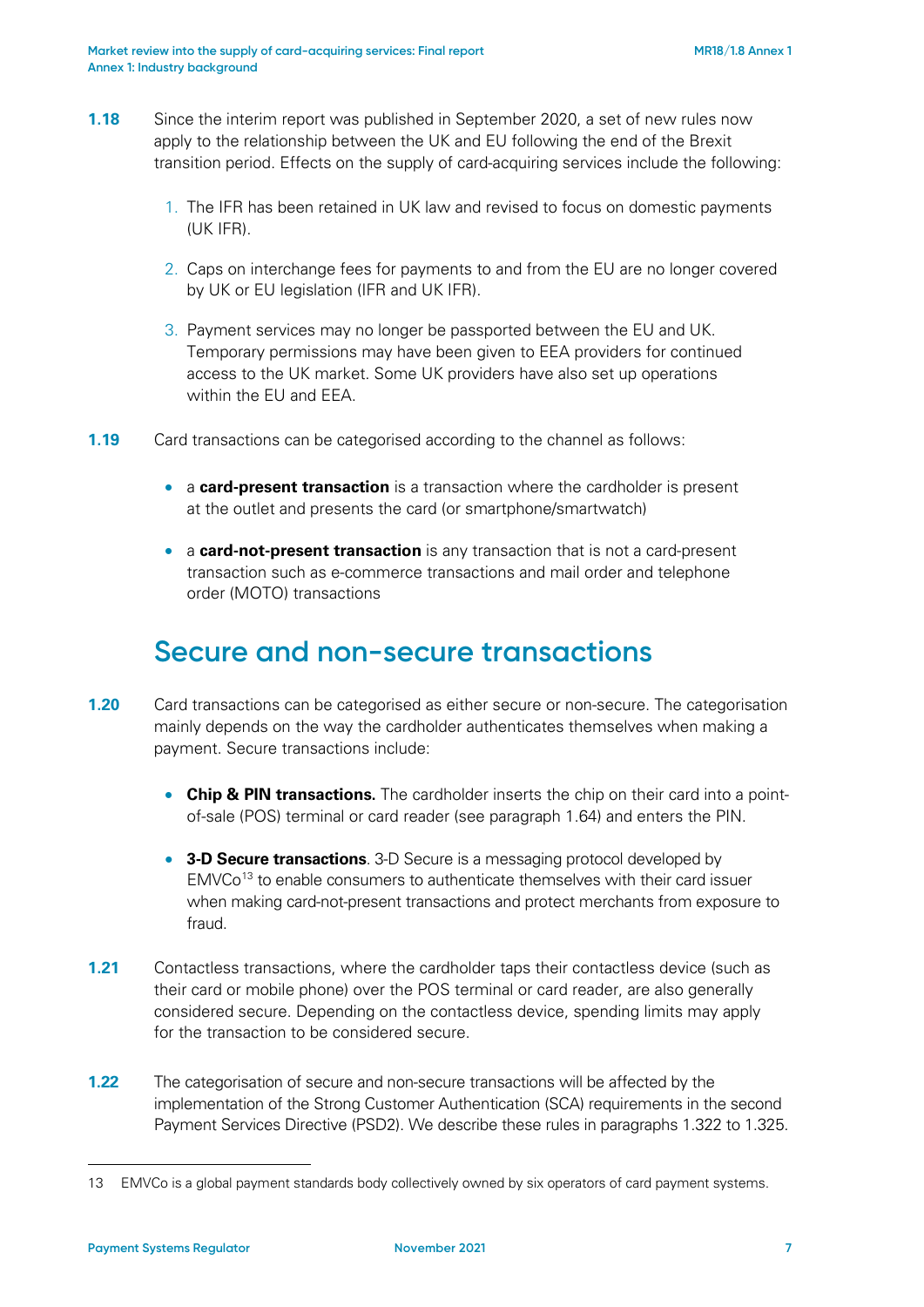# Card payment systems operating in the UK

- <span id="page-7-0"></span>**1.23** Card payment systems enable people to make payments using cards. In this section, we outline how card payment systems work.
- **1.24** The operator of a card payment system needs to recruit cardholders (individuals or businesses) and merchants. It may choose to carry out these tasks itself or delegate them to other parties (called acquirers and issuers). This choice of approach gives rise to two types of card payment systems: 'four-party' systems and 'three-party' systems.

## **Four-party card payment systems**

- **1.25** There are five four-party card payment systems operating in the UK: DCI, JCB, Mastercard, UPI and Visa. Together, transactions involving Mastercard and Visa cards accounted for around 98% of all card payments at UK outlets in 2018, both by volume and value.<sup>[14](#page-7-2)</sup>
- <span id="page-7-1"></span>**1.26** As well as cardholders (that is, individuals or businesses that use cards to buy goods and services), there are at least four other parties involved in four-party card payment systems:
	- **Merchants** organisations that accept payment by card.
	- **Operators** of card payment systems organisations that license issuers and acquirers to recruit cardholders and merchants, respectively.<sup>[15](#page-7-3)</sup> They manage the 'scheme rules' that govern how card payments are made and set the basis on which issuers, acquirers, merchants, cardholders and other parties participate in the card payment system.<sup>[16](#page-7-4)</sup> Operators of card payment systems may also provide processing services that manage the transactions between issuers and acquirers.<sup>[17](#page-7-5)</sup>
	- **Acquirers** banks or other organisations licensed by operators of card payment systems to recruit merchants to accept card payments. Acquirers provide cardacquiring services to merchants and play a key role in enabling card payments (as described in paragraphs [1.39](#page-12-0) to [1.49\)](#page-15-0).

<span id="page-7-2"></span><sup>14</sup> PSR analysis of data submitted by six operators of card payment systems.

<span id="page-7-3"></span><sup>15</sup> In a four-party card payment system, the operator of the card payment system has no direct contractual relationship with cardholders or merchants.

<span id="page-7-4"></span><sup>16</sup> Paragraphs 1.333 to 1.338 provide more information on scheme rules and Annex 5 considers scheme rules relating to collateral requirements.

<span id="page-7-5"></span><sup>17</sup> Processing services provided by the operator of the card payment system can be procured by acquirers and issuers from other parties. We are not aware of any acquirers doing this in the UK.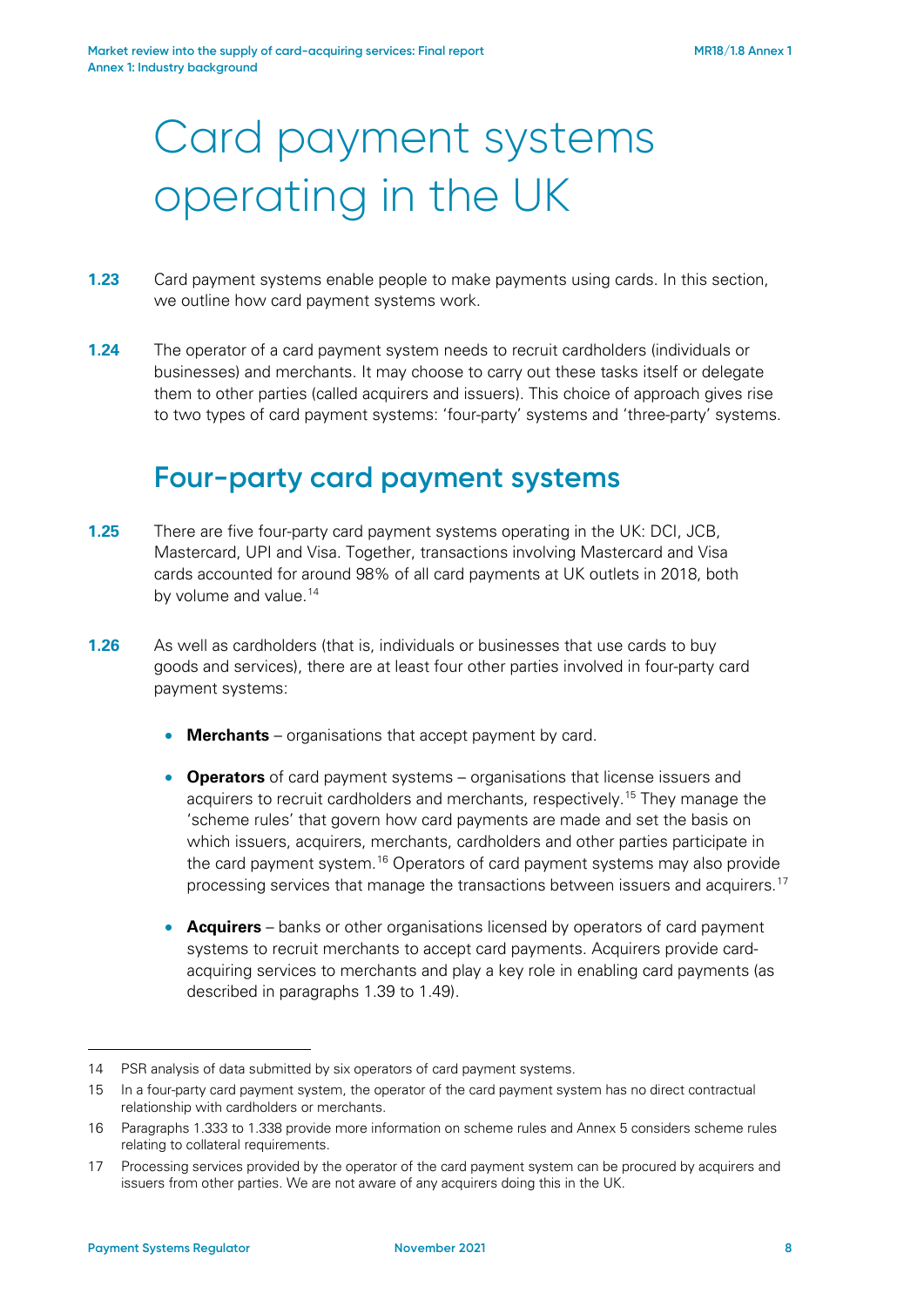- **Issuers** are banks or other organisations licensed by operators of card payment systems to provide cards to cardholders. The issuer pays to the acquirer the money the merchant is owed for the transaction (less interchange fees) and debits the cardholder's account.
- **1.27** A card transaction may involve additional parties. An important example, for the purposes of our market review, is where a merchant buys card-acquiring services from a payment facilitator rather than directly from an acquirer.
- **1.28** In the remainder of this section, we explain:
	- how a card payment is made
	- the main fees flowing between parties
	- the role of acquirers
	- the role of payment facilitators

### How a card payment is made

- <span id="page-8-1"></span>**1.29** In this section, we provide an overview of how a card payment is made in a four-party card payment system when there are five parties involved: a cardholder, a merchant, an issuer, an acquirer and the operator of the card payment system.
- <span id="page-8-0"></span>**1.30** Generally, when a card is presented to pay for goods or services in a shop, the merchant's POS terminal captures the card details and sends them to its acquirer for authorisation. (In some cases, the transaction does not need to be authorised.) The acquirer then forwards the authorisation request to the cardholder's bank (the issuer) via the operator of the card payment system. The issuer decides whether to approve or decline the transaction including by checking that the cardholder has enough money in their account to make the payment and that the card has not been reported lost or stolen. If the transaction is authorised and once the merchant has received the issuer's response via the operator of the card payment system and the acquirer, the sale can proceed. [Figure 1](#page-9-0) provides a simplified representation of the message flows for an authorisation request.
- **1.31** In some circumstances, the cardholder must authenticate themselves. For example, in a shop the cardholder might do this by inserting his or her card into a POS terminal and entering the PIN. The purpose of authentication is to ensure that the cardholder is the legitimate user of the card and has given their consent for the transfer of funds.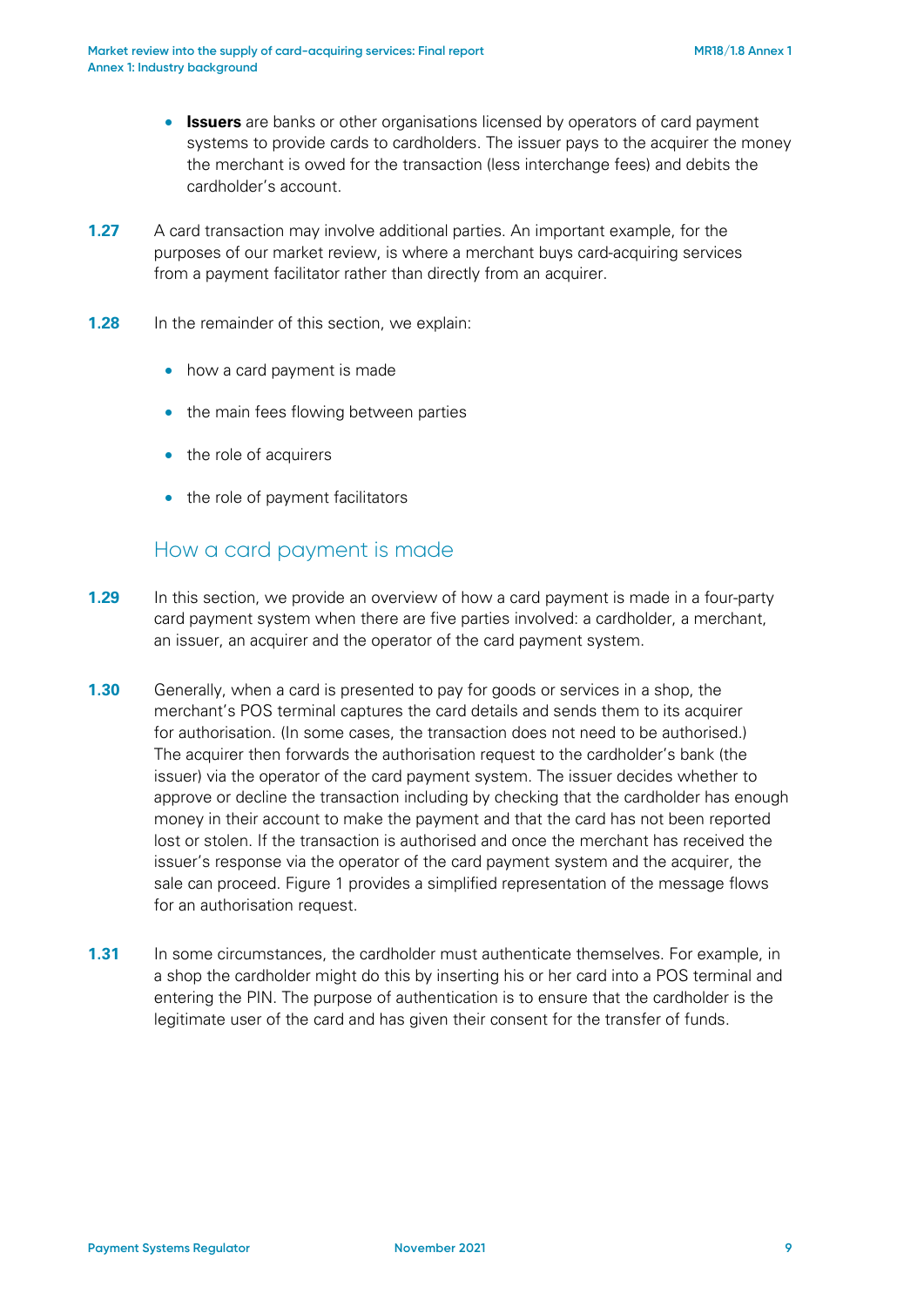

#### <span id="page-9-0"></span>**Figure 1: Authorisation request in a four-party card payment system**

- 1 When the cardholder presents a card to pay for goods or services, the merchant sends an authorisation request to the acquirer.
- 2 Acquirer routes authorisation request to the operator of the card payment system.
- 3 The operator of the card payment system routes authorisation request to the issuer.
- 4 Issuer checks card account status (e.g. available balance, whether card is blocked, whether transaction is fraudulent).
- 5,6,7 Authorisation response is routed back to the merchant.

This diagram provides a simplified representation of an authorisation request in a four-party card payment system. In certain environments, authorisation can be carried out 'offline', meaning that the authorisation is performed at the POS terminal between the card and the POS terminal.

<span id="page-9-2"></span>**1.32** Periodically throughout the day, the acquirer batches up card transactions received from its merchants and submits these to the operator of the card payment system. Later, the acquirer receives the funds from the issuer for the card payment (less interchange fees and scheme fees – see paragraph [1.36\)](#page-11-0) through processes called clearing and settlement that are facilitated by the operator of the card payment system.<sup>[18](#page-9-1)</sup> The acquirer also credits the merchant's account and the issuer debits the cardholder's account. [Figure 2](#page-11-1) provides a simplified representation of clearing and settlement in a four-party card payment system. It also shows the flow of funds between the acquirer and the merchant, and the issuer and the cardholder.

<span id="page-9-1"></span><sup>18</sup> Clearing is the exchanging of data on card transactions between issuers and acquirers to establish final positions for settlement. Settlement is the process for discharging obligations, claims and liabilities that arise between issuers and acquirers.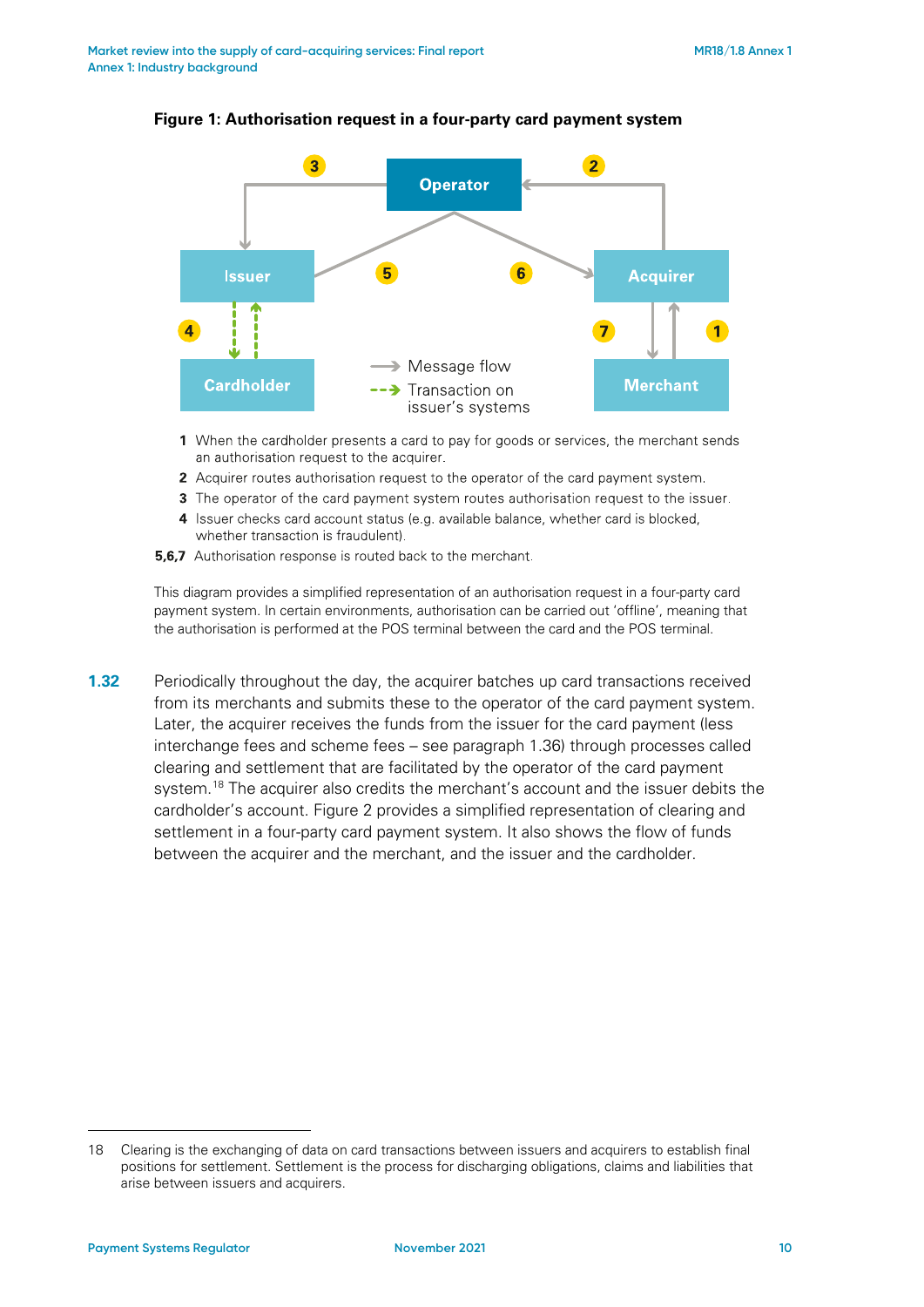- <span id="page-10-0"></span>**1.33** Generally, merchants receive the funds they are owed one, two or several days after the transaction takes place depending on various factors. A merchant may be settled net or gross:
	- with net settlement, the acquirer transfers the merchant the value of the purchase transactions it accepted less the merchant service charge (MSC), which is the total amount merchants pay to acquirers for card-acquiring services (see paragraph [1.36\)](#page-11-0)
	- with gross settlement, the acquirer transfers the merchant the full value of the purchase transactions it accepted and bills the merchant separately for the MSC
- **1.34** The process described in paragraphs [1.30](#page-8-0) to [1.33](#page-10-0) is the same for an e-commerce transaction except that software called a payment gateway is used to capture and transmit the card details to the acquirer.
- **1.35** An 'on-us transaction' is one where the acquirer and issuer are the same entity or from the same corporate group, and the transaction is not cleared and settled through the card payment system. Two large issuers in the UK have acquiring businesses: Barclays PLC (see paragraph [1.109\)](#page-31-0) and Lloyds Bank plc (which part owns Lloyds Bank Cardnet and is a wholly owned subsidiary of Lloyds Banking Group – see paragraph [1.115\)](#page-32-0). However, on-us transactions are now rare in the UK: Barclays PLC does not have on-us transactions anymore following the implementation of structural reform<sup>[19](#page-10-1)</sup> and on-us transactions account for a very low proportion (less than  $[\frac{1}{2}]\%$ ) of Lloyds Bank Cardnet's transactions at UK outlets.

<span id="page-10-1"></span><sup>19</sup> Certain UK banks were required to separate retail banking services from the rest of their businesses by 1 January 2019.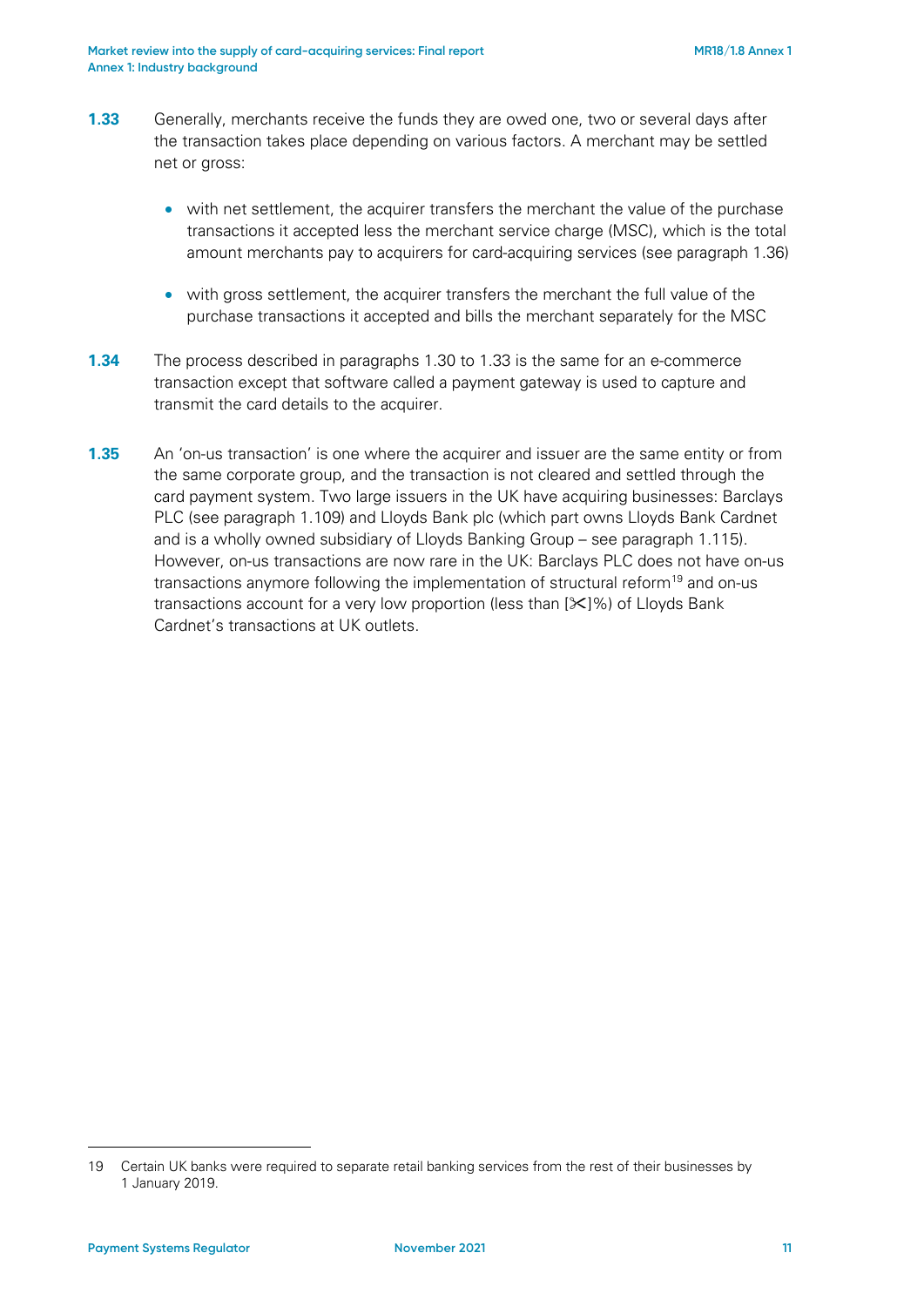<span id="page-11-1"></span>

#### **Figure 2: Clearing and settlement in a four-party card payment system**

- 1 Merchant submits a batch of card transactions to the acquirer.
- 2 Acquirer batches together all card transactions received from its merchants and submits them to the operator of the card payment system.
- 3 The operator of the card payment system routes card transactions to the appropriate issuer.
- 4 Issuer debits cardholder accounts.
- 5 Issuer pays acquirer settlement amount via the operator of the card payment system: total value of transactions, less any returned/refunded transactions, less interchange fee.
- 6 Acquirer pays merchant.

Diagram provides a simplified representation of clearing and settlement in a four-party card payment system.

### Fees flowing between parties in a four-party card payment system

- <span id="page-11-0"></span>**1.36** [Figure 3](#page-12-1) below shows the main flow of fees between parties in a four-party card payment system, including:
	- **interchange fees**, which acquirers pay to issuers each time a card is used to buy goods or services
	- **scheme fees**, which acquirers and issuers pay to the operators of card payment systems for their services<sup>[20](#page-11-2)</sup>
	- **MSC,** which is the total amount merchants pay to acquirers for card-acquiring services
	- **cardholder fees,** which cardholders may pay to the issuers
- **1.37** The MSC comprises interchange fees, scheme fees and acquirer net revenue. Acquirer net revenue includes the costs the acquirer incurs (other than interchange fees and scheme fees) to provide card-acquiring services, plus the acquirer's margin.

<span id="page-11-2"></span><sup>20</sup> We use the term 'scheme fees' to refer to all fees acquirers pay to operators of card payment systems including fees paid for scheme services and fees paid for the processing services they provide.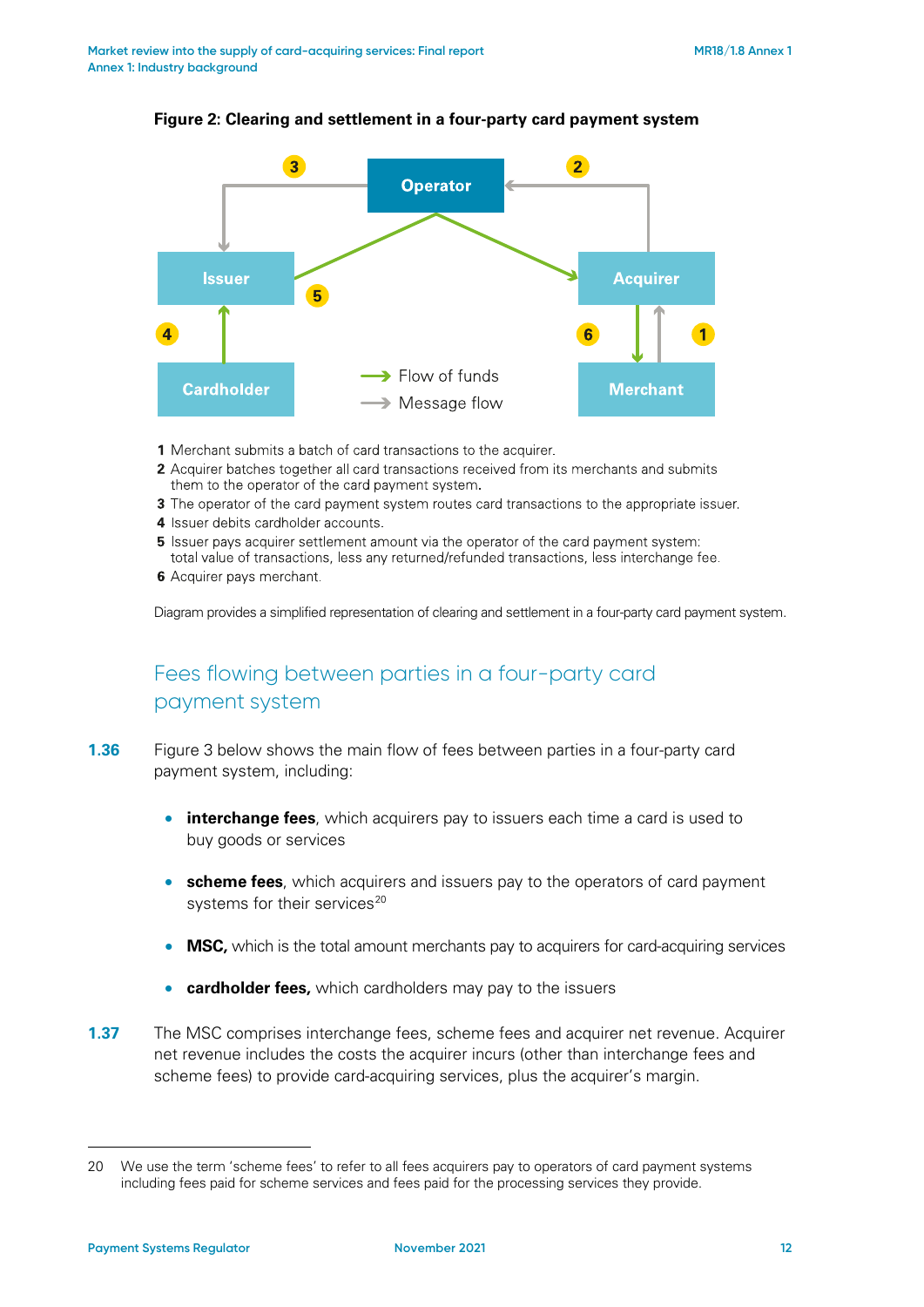- **1.38** Interchange fees and some scheme fees<sup>[21](#page-12-2)</sup> vary depending on the characteristics of a transaction including:
	- the card type (for example, whether a credit or debit card was used)
	- the card payment system (such as Mastercard or Visa)
	- the location (of the parties involved in the transaction)
	- the channel (for example, e-commerce or face-to-face)
	- the way the transaction is authenticated (secure or non-secure)

### **Figure 3: Main fees flowing between parties in a four-party card payment system**

<span id="page-12-1"></span>

Diagram provides a simplified representation of a four-party card payment system.

### Role of acquirers

- <span id="page-12-0"></span>**1.39** Acquirers provide card-acquiring services to merchants. For the purposes of our market review, we define card-acquiring services as services to accept and process card payments on behalf of a merchant, resulting in a transfer of funds to the merchant. This comprises the following activities:
	- onboarding the merchant to accept card transactions under one or more card payment systems
	- underwriting the merchant that is, taking the credit risk of merchant failure in respect of card payments
	- supporting the merchant with the authentication, authorisation, clearing and settlement of card payments through the card payment system (see paragraphs [1.29](#page-8-1) to [1.32\)](#page-9-2)

<span id="page-12-2"></span><sup>21</sup> Some scheme fees are not directly attributable to transactions – see Annex 4.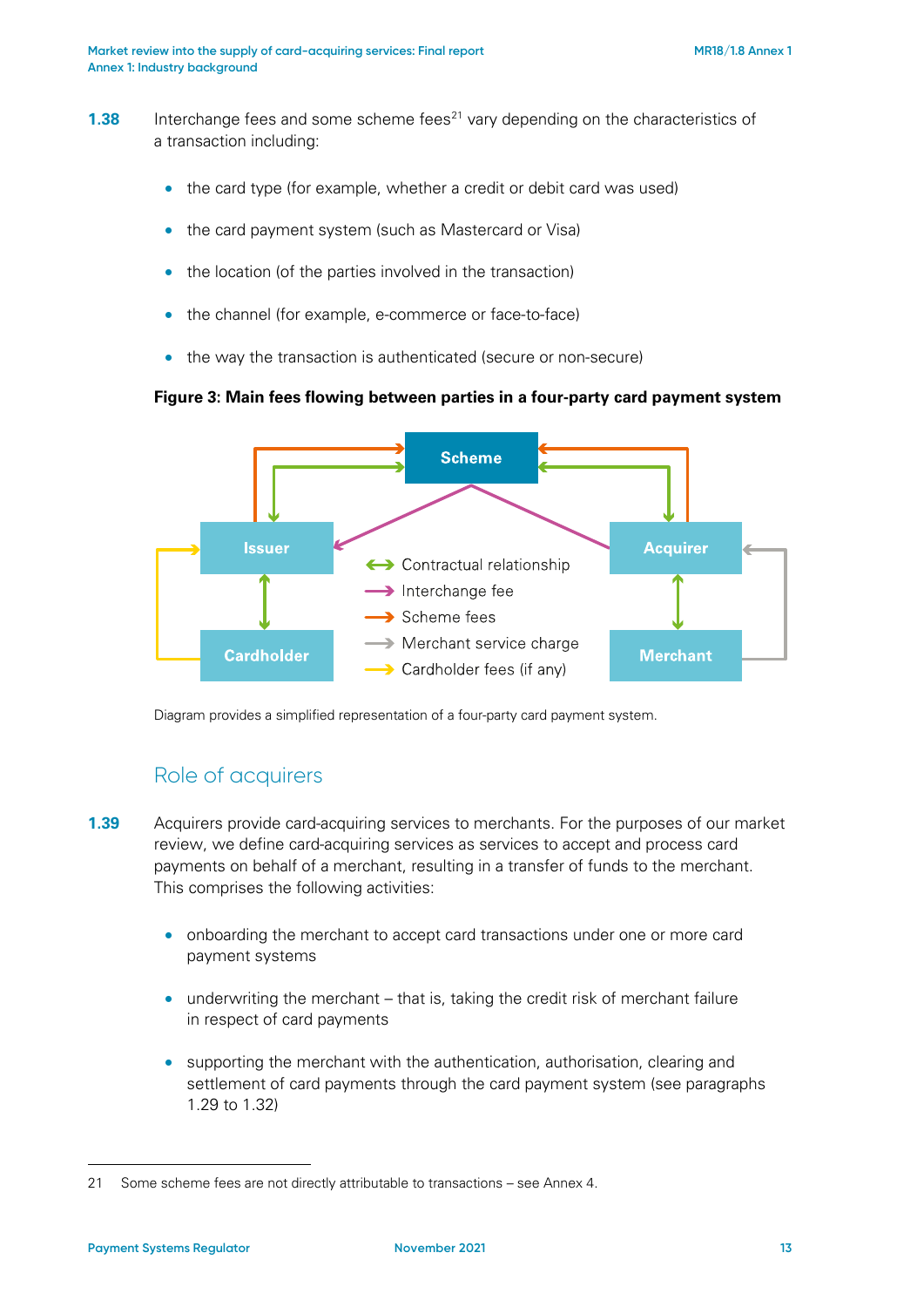- settling with the merchant that is, transferring it the funds for the card payments it accepts less any applicable fees (see paragraph [1.33\)](#page-10-0)
- facilitating the administration of chargebacks and refunds for the merchant
- monitoring the merchant's compliance with scheme rules including the Payment Card Industry Data Security Standard (PCI DSS – see paragraph [1.79\)](#page-21-0) and other standards
- terminating the relationship with the merchant for card-acquiring services
- **1.40** Acquirers may also offer other products and services that help merchants accept card payments such as POS terminals (see paragraphs [1.64](#page-19-0) and [1.65\)](#page-19-1).
- **1.41** In onboarding merchants, the acquirer assumes responsibility for the risks associated with granting them access to the card payment system. These risks include the credit risk that comes from being liable under scheme rules for disputes between cardholders and merchants. There is a range of circumstances in which a cardholder might contact their issuer to dispute a card payment. For example, this might happen where goods and services are not delivered or if a card payment appears fraudulent. If the issuer considers the cardholder has the right to dispute a card transaction under scheme rules, it will raise a chargeback.<sup>[22](#page-13-0)</sup>
- **1.42** The chargeback process gives rise to a credit risk for acquirers because an acquirer may not be able to recover the amount it must pay to the issuer if a chargeback is upheld (for example, if the merchant becomes insolvent or acts fraudulently).
- <span id="page-13-2"></span>**1.43** Credit risk also arises in other contexts because an acquirer may not be able to recover from merchants that become insolvent or were acting fraudulently:
	- the amount it has paid to issuers for refunds initiated by the merchant
	- the amount it has paid in interchange fees and scheme fees for transactions it acquires for a merchant that is gross settled<sup>[23](#page-13-1)</sup>
	- the amount of any fines issued by the operator of a card payment system for a merchant's failure to comply with scheme rules

<span id="page-13-0"></span><sup>22</sup> A chargeback is different from a refund. The latter is a transaction initiated by the merchant as part of the normal course of business. A chargeback is initiated by the issuer where the cardholder has the right to dispute a transaction.

<span id="page-13-1"></span><sup>23</sup> Acquirers are net settled (see paragraph 1.32) but may gross settle to the merchant (see paragraph 1.33). Merchants that are gross settled subsequently receive an invoice that recovers the interchange fees and scheme fees the acquirer paid plus its other costs and margin. The merchant may be unable or unwilling to pay the invoice if it has gone insolvent or was acting fraudulently.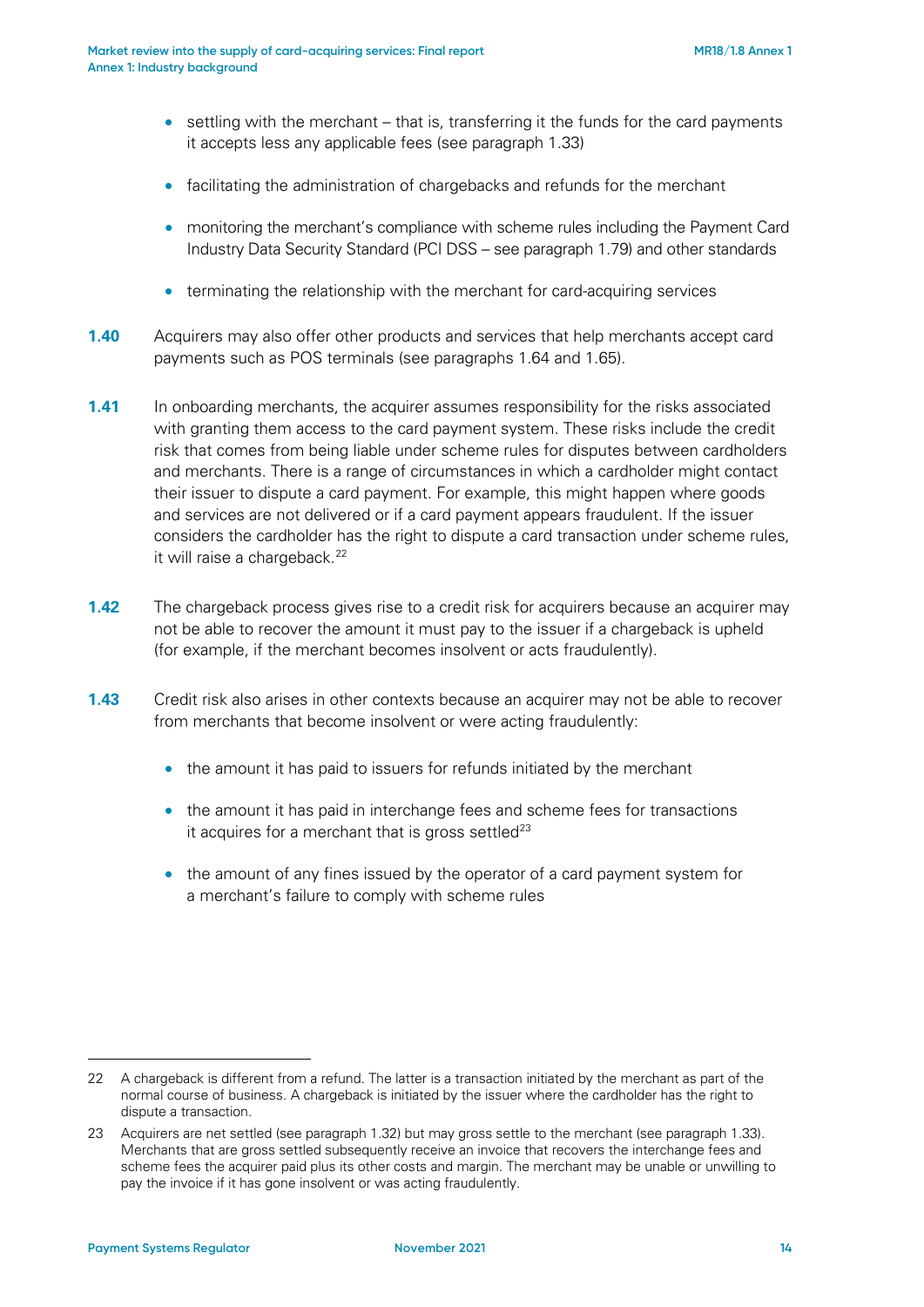- **1.44** Certain types of merchants carry a higher credit risk, such as deferred delivery merchants (those who typically accept payment for goods and services some time before they are provided, which includes furniture retailers and airlines) or merchants that operate in sectors that are more susceptible to fraud. The level of merchant credit risk will also vary from business to business depending on a range of factors including their financial position and trading history.
- **1.45** As well as credit risk, acquirers carry other risks<sup>[24](#page-14-0)</sup> that come from providing cardacquiring services to specific merchants or sectors including:
	- **Regulatory risk.** Acquirers must comply with statutory and regulatory obligations including anti-money laundering and terrorist financing requirements. Consequences for failure to comply include criminal or civil proceedings being brought against the acquirer, as well as regulatory and disciplinary action (and reputational damage). Certain types of merchants are more susceptible to criminal activities and hence providing them with card-acquiring services carries greater regulatory risk.
	- **Card payment system risk.** Being reliant on access to card payment systems, acquirers face risks arising from their relationships with the operators of these systems. For failure to comply with scheme rules, operators of card payment systems may apply financial penalties (which gives rise to a credit risk in certain circumstances – see paragraph [1.43\)](#page-13-2) or limit, suspend or terminate an acquirer's participation in the card payment system. Operators of card payment systems may also place additional obligations on acquirers that serve merchants that represent a higher risk to their brand or the system.
	- **Reputational risk.** Certain types of merchants may give rise to higher reputational risk for acquirers, for example because they are more susceptible to criminal activities or because of ethical or moral sensitivities around the goods or services they sell.
- **1.46** Acquirers carry out due diligence on merchants as part of the onboarding process and on an ongoing basis to help them manage the credit risk and other risks they carry. For example, acquirers carry out know your customer and anti-money laundering checks. These checks help maintain the integrity and security of the card payment system and prevent financial crime. Acquirers also help merchants to reduce the likelihood of chargebacks and fraud.
- **1.47** As part of the onboarding process, acquirers will use, amongst other things, information from credit reference agencies, public information, merchant trading history, bank statements and other sources to assess new customers. Merchants deemed of greater risk may still be onboarded but only after enhanced due diligence or agreeing to measures that reduce the acquirer's risk exposure (such as delayed settlement of funds for a merchant that carries a high credit risk). Acquirers may also decide – as a matter of policy – not to serve certain types of merchants.

<span id="page-14-0"></span><sup>24</sup> Acquirers also face risks that are generic in that they apply to many other types of businesses and include process risk, people risk, information security risk and political risk, which we do not describe here.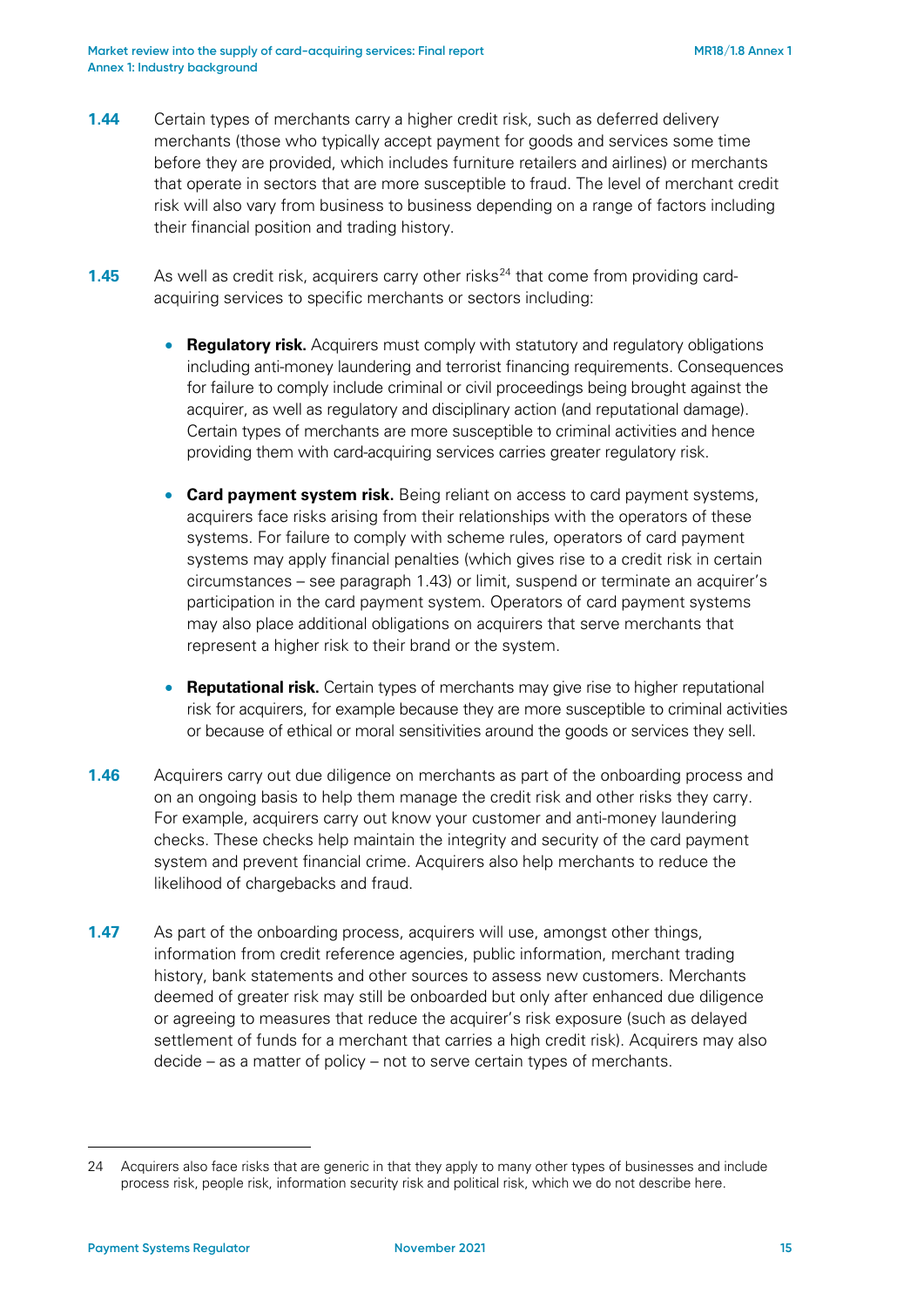- **1.48** Once onboarded, acquirers use combinations of machine learning, artificial intelligence and human review to manage the risks they carry. For example, acquirers monitor indicators that could suggest a merchant is at risk of insolvency or acting fraudulently including the number of chargebacks raised and refunds issued, and material changes in average transaction value.
- <span id="page-15-0"></span>**1.49** Under scheme rules, acquirers may choose to outsource some activities to other parties. Wherever an acquirer outsources its activities, under scheme rules it retains responsibility and is liable for making sure that those it outsources to perform the activities in accordance with these rules.

### Role of payment facilitators

- **1.50** A card payment may involve additional parties to the cardholder, merchant, issuer, acquirer and the operator of the card payment system. An important example, for the purposes of this report, is where a merchant buys card-acquiring services from a payment facilitator rather than directly from an acquirer.
- **1.51** As shown in [Figure 4,](#page-15-1) payment facilitators are intermediaries between acquirers and merchants. Under scheme rules, acquirers can permit payment facilitators to recruit merchants on their behalf and contract with these merchants for card-acquiring services. Typically, when a merchant contracts with a payment facilitator for cardacquiring services, there is no direct contractual relationship between the merchant and the acquirer. There is also no direct contractual relationship between the payment facilitator and the operator of the card payment system.

<span id="page-15-1"></span>

### **Figure 4: Payment facilitators in a four-party card payment system**

Diagram provides a simplified representation of a four-party card payment system.

**1.52** The payment facilitator provides card-acquiring services to merchants, which include onboarding merchants to accept card transactions and transferring them the money they are owed.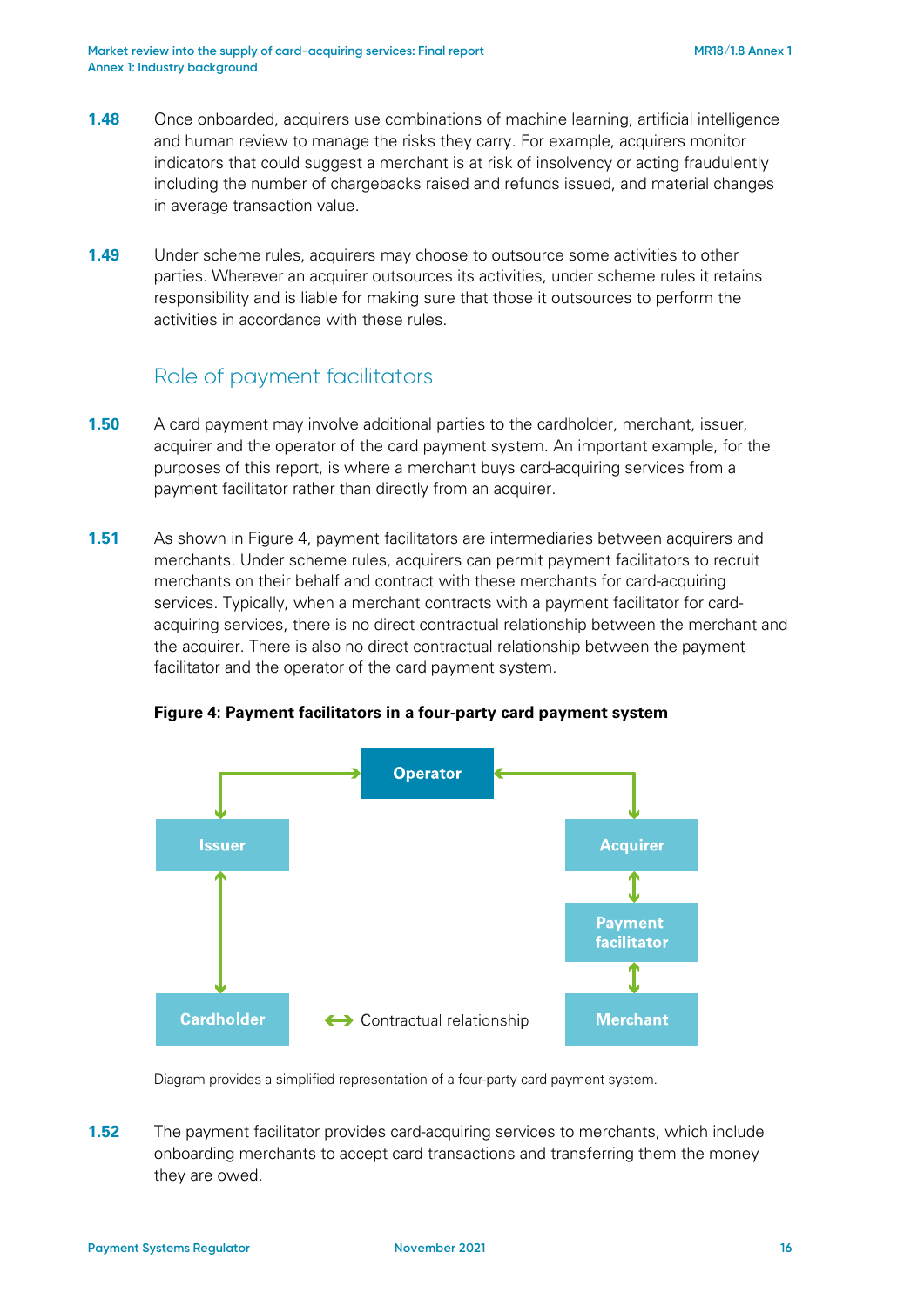- **1.53** Payment facilitators are exposed to similar risks as acquirers including credit risk, regulatory risk and reputational risk from providing card-acquiring services to merchants. A payment facilitator is exposed to credit risk because, in the event a chargeback relating to one of its merchants is upheld, the acquirer will seek to recover the amount from the payment facilitator, which may not be able to do the same from the merchant if the merchant has become insolvent or was acting fraudulently.
- **1.54** The acquirer continues to play an important role in enabling card payments involving merchants recruited by payment facilitators. Where the merchant contracts with a payment facilitator, a card transaction works in a similar way to when a merchant contracts with an acquirer except that:
	- The authorisation request is sent from the merchant to the payment facilitator, which forwards this to the acquirer. The acquirer then forwards the request to the issuer via the operator of the card payment system. When the acquirer receives the issuer's response, it forwards this to the payment facilitator, which forwards it to the merchant.
	- The payment facilitator aggregates card transactions for its merchants and submits these to the acquirer, which submits them to the operator of the card payment system for clearing and settlement.
	- When the acquirer receives the funds from the issuer for the card payment through the clearing and settlement process, it transfers the money to the payment facilitator which settles with the merchant.
- **1.55** The acquirer is also responsible for ensuring that the payment facilitator and the merchants it recruits comply with the scheme rules and remains ultimately liable for any chargebacks involving the payment facilitator's merchants.
- **1.56** Acquirers impose restrictions on the types and size of merchants that payment facilitators can contract with for card-acquiring services. These reflect laws and scheme rules that apply to acquirers (including scheme rules governing their interaction with payment facilitators), as well as acquirers' own risk appetites. For example, acquirers may place restrictions on payment facilitators serving merchants they consider carry higher risk.
- **1.57** Scheme rules require that if the merchant's annual card turnover exceeds a specified amount, the acquirer must also contract with the merchant. This amount is \$1 million for Mastercard and Visa. We have been told that the limits are imposed to mitigate the risk of merchant default when, for example, a merchant is unable to deliver the goods or services purchased and is unable to provide a refund due to insolvency. We consider this requirement further in Annex 5.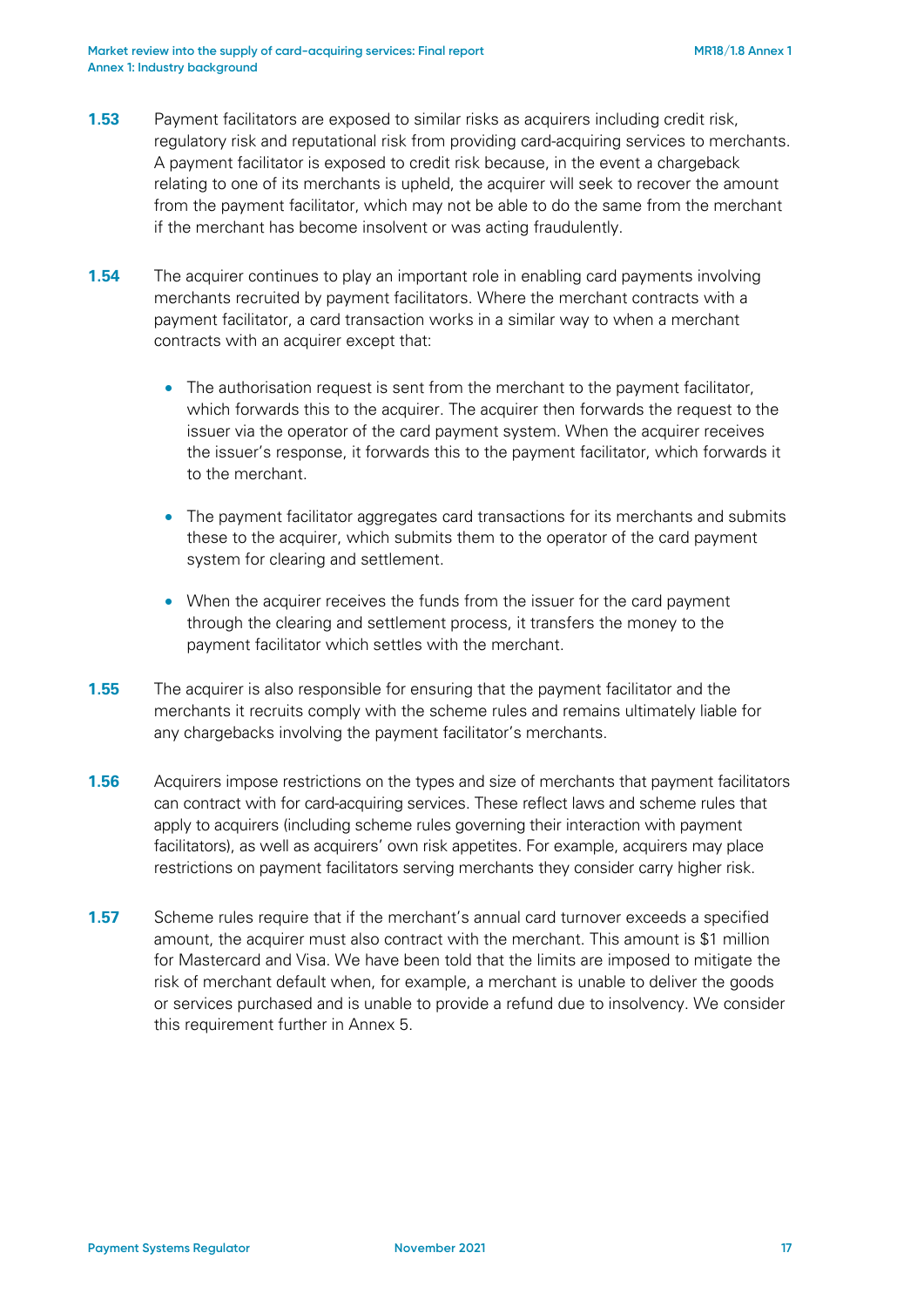## **Three-party card payment systems**

- **1.58** In four-party card payment systems like Mastercard and Visa, the operator of the system licenses third parties to issue cards and recruit merchants. In a three-party card payment system, the operator generally performs the issuing and acquiring functions itself.[25](#page-17-0) American Express is the only three-party card payment system operating in the UK and is the only acquirer of transactions for UK merchants involving its cards.
- **1.59** Generally, when an American Express card is presented to pay for goods or services in shop, the merchant's POS terminal captures the card details and transmits them to American Express for authorisation. American Express (in its capacity as an issuer) decides whether to approve or decline the transaction. (In some cases, the transaction does not need to be authorised.) American Express (in its capacity as an acquirer) then sends the response to the merchant and – if the transaction is authorised – the sale can proceed. The process is the same for an e-commerce transaction except that software called a payment gateway is used to capture and transmit the card details to American Express.
- **1.60** Periodically throughout the day, the merchant submits card transaction data to American Express. American Express (in its capacity as an acquirer) subsequently transfers to the merchant the money it is owed (less fees for its services, which American Express calls the 'discount rate').
- **1.61** Figure 5 shows certain fees flowing between the cardholder, the merchant and American Express. American Express (in its capacity as an acquirer) agrees with the merchant the discount rate. Importantly, except in certain circumstances<sup>[26](#page-17-1)</sup>, there are no interchange fees or scheme fees.

### **Figure 5: Some of the fees flowing between parties in the American Express card payment system**



Diagram shows some of the fees flowing between parties in the American Express card payment system when it does not license other parties to act as issuers or acquirers.

<span id="page-17-0"></span><sup>25</sup> Prior to the introduction of the IFR and PSD2, American Express licenced third parties to act as an issuer or acquirer in the EEA, while continuing to issue cards and acquire payments itself. American Express has discontinued these arrangements in Europe.

<span id="page-17-1"></span><sup>26</sup> Namely where the operator of a three-party card payment system licenses other payment service providers for the issuance of card-based payment instruments or the acquiring of card-based payment transactions, or both, or issues card-based payment instruments with a co-branding partner or through an agent.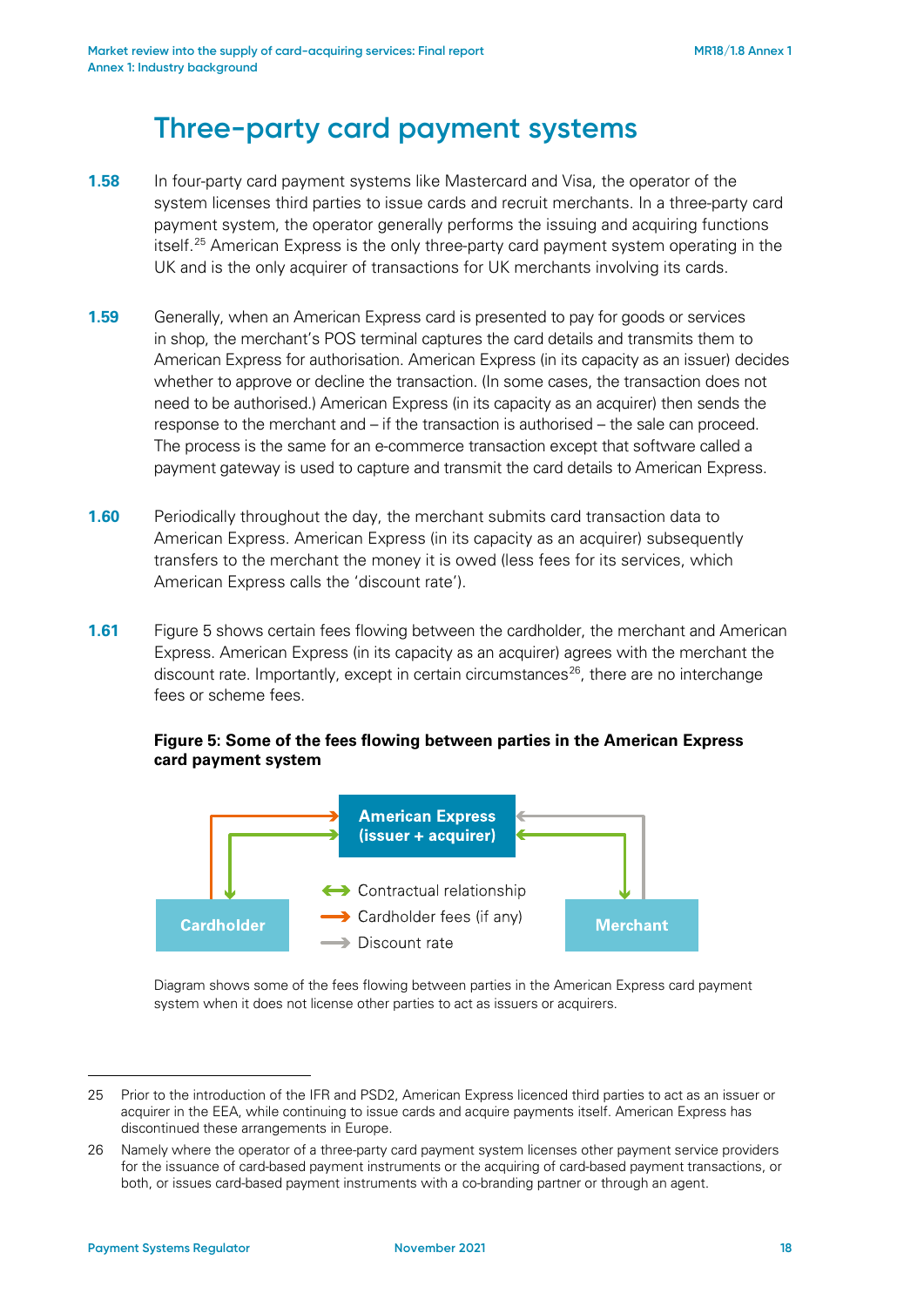- **1.62** Acquirers for four-party card payment systems may assist merchants in accepting American Express cards by:
	- **Referring merchants to American Express.** The acquirer refers the merchant to American Express and collects (and may verify) information necessary for due diligence. The contract for card-acquiring services is between American Express and the merchant.
	- **Providing the card acceptance products that the merchant needs to accept American Express cards.** American Express (in its capacity as an acquirer) does not offer card acceptance products to merchants. Merchants will need to obtain these products from another party, for example from their acquirer for Mastercard and Visa cards. Acquirers licensed by Mastercard and Visa can configure the POS terminals and payment gateways they provide to capture American Express card details at the POS and transmit these to American Express for authorisation.
	- **Batching up American Express card transaction data** and submitting this to American Express on the merchant's behalf.
- <span id="page-18-0"></span>**1.63** American Express (in its capacity as an acquirer) acquires payment facilitators (also called 'master merchants') who, in turn, are allowed to enter separately into their own contracts with merchants (also called sponsored merchants) and aggregate card transactions. The payment facilitator contracts with American Express as a (master) merchant. There is no direct contract between American Express and the payment facilitators' merchants. Where the merchant contracts with a payment facilitator, a card transaction works in a similar way to when a merchant contracts with American Express (in its capacity as an acquirer) except that:
	- the authorisation request is sent to the payment facilitator, which forwards this to American Express
	- the payment facilitator aggregates American Express card transaction data for its merchants and submits this to American Express
	- the payment facilitator receives the settlement funds from American Express and settles with its merchants in accordance with the contract it has with them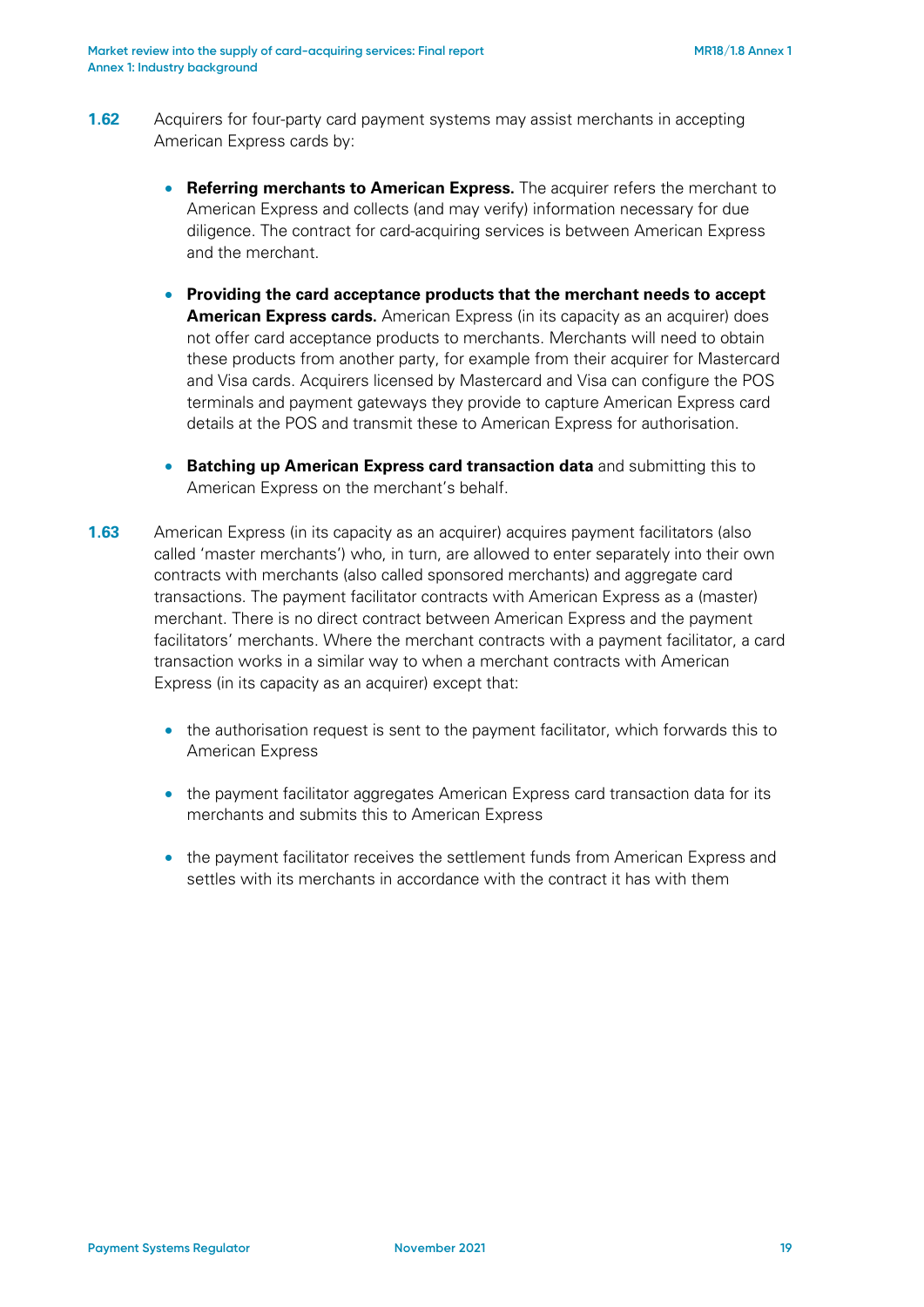# Products merchants buy to accept card payments

- <span id="page-19-0"></span>**1.64** To accept card payments, merchants need the following:
	- **Card-acquiring services**, which can be bought from acquirers or payment facilitators. Paragraph [1.39](#page-12-0) lists in more detail the activities involved in providing card-acquiring services.
	- **Hardware and software** to capture the card details at the POS and transmit these to the merchant's acquirer or payment facilitator. This includes card readers and POS terminals for card payments accepted face to face and payment gateways for e-commerce card payments. Card readers, POS terminals and payment gateways – which we refer to as card acceptance products – can be obtained from acquirers, payment facilitators or third parties and may or may not be integrated with the merchant's own systems.
	- A **bank account** to receive the funds for card payments from the acquirer or payment facilitator. Where an acquirer is part of a banking group, the merchant can obtain card-acquiring services and a bank account from the same firm.
- <span id="page-19-1"></span>**1.65** Merchants also buy from acquirers and payment facilitators other goods and services. which we refer to as **value-added services**.
- **1.66** This section describes card acceptance products and some of the value-added services merchants can buy from acquirers and payment facilitators.

## **Card acceptance products**

### Merchants selling face to face

- **1.67** Merchants that accept card payments face to face need hardware to capture the card details. There are two options: POS terminals and card readers. They differ because POS terminals are standalone devices while card readers must be connected to an app on a smartphone or tablet to work.
- **1.68** There are three main types of POS terminal. Countertop POS terminals are fixed to the sales desk while portable POS terminals can be carried around the premises by staff. Both connect to the provider of card-acquiring services by linking to the merchant's fixed telephone line or broadband. Mobile POS terminals have an in-built SIM card and connect to the merchant's provider of card-acquiring services via a mobile telephone network.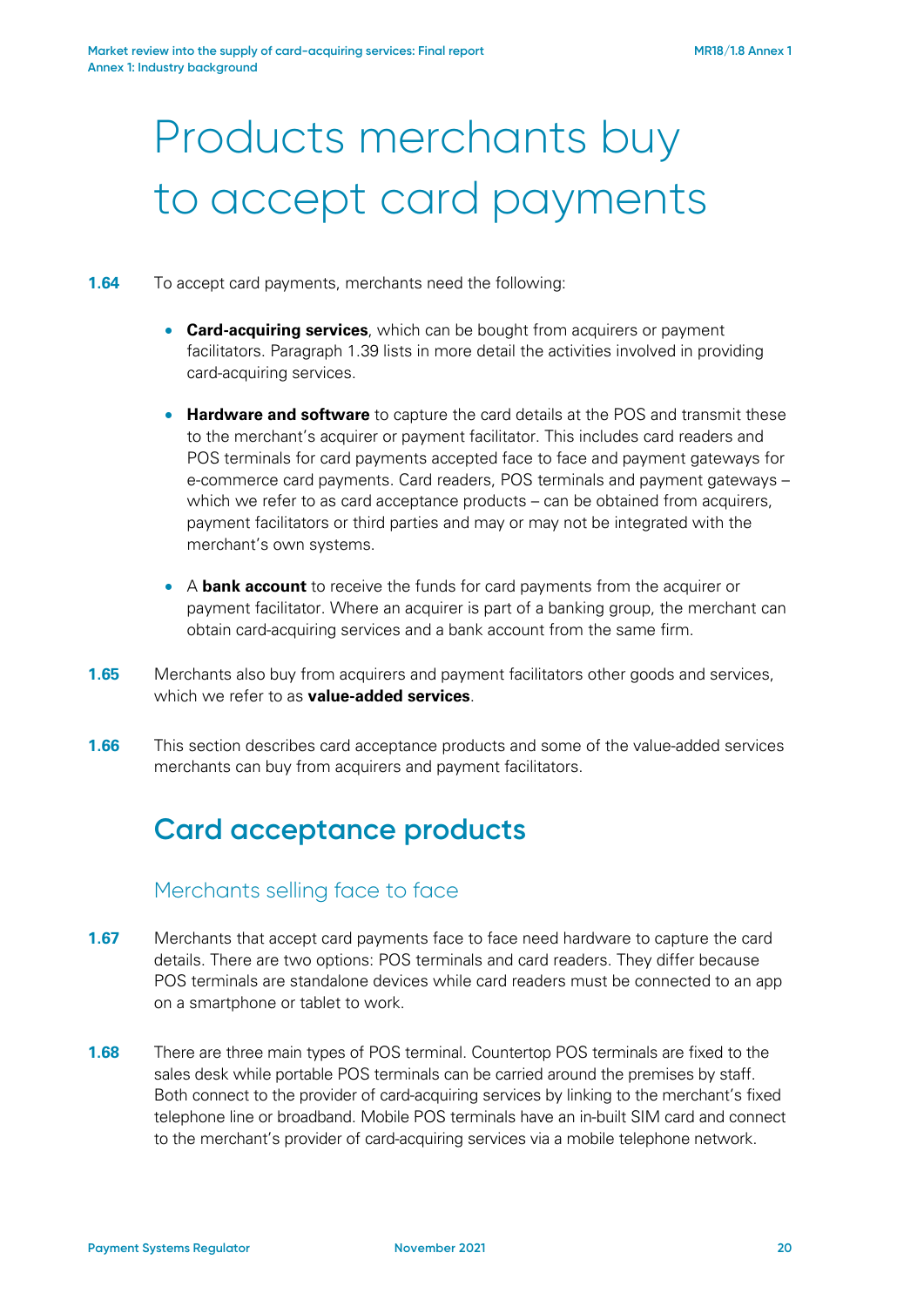- **1.69** Card readers connect via Bluetooth or cable to an app on the merchant's smartphone or tablet. The app then connects to the provider of card-acquiring services using Wi-Fi or the device's mobile phone signal.
- **1.70** Acquirers and others are developing new ways of capturing card details for card payments made face to face. For example, Fiserv (see paragraph [1.124\)](#page-34-0) announced in February 2020 that it was piloting a new product in Poland that enables the merchant to capture card details using a smartphone or tablet without the need for additional hardware.

### Merchants selling online

- **1.71** Merchants that accept card payments via their own websites or mobile applications will need a payment gateway. In its most basic form, a payment gateway is software that captures the card details and translates them into a message that is sent to and understood by the acquirer's systems. A payment gateway can include a payments page, which is a webpage where the consumer enters their card details. Alternatively, a merchant may build its own payments page.
- **1.72** Merchants can also buy payment gateways for card payments accepted face to face. In simple terms, a payment gateway for card payments accepted face to face is software loaded on to a POS terminal that translates card details into a message that is sent to and understood by the acquirer's systems. Unless otherwise stated, where we refer to payment gateways we mean payment gateways that help merchants accept e-commerce payments.

### Merchants selling by telephone or mail order

- **1.73** Merchants can key in the card details to their POS terminal or card reader to accept card payments over the phone or by mail order.
- **1.74** Alternatively, a merchant may buy a virtual terminal, which is like a payment gateway. The merchant logs in to an online account and enters the customer's card details, which it has received via phone or mail order, to initiate the transaction.

### Integration of hardware and software

- **1.75** The hardware and software used to capture and transmit card details to the acquirer may be integrated to varying degrees with the merchant's systems.
- **1.76** For example, a merchant selling face to face may integrate a POS terminal with its Electronic Point of Sale (EPOS) system. An EPOS system is a combination of hardware and software that helps merchants selling face to face run their businesses by supporting, for example, inventory management, payroll and management information reporting. Payments functionality can be integrated with the EPOS system so that, for example, the value of the item being bought in a shop is automatically displayed on the POS terminal after being scanned or selected without the need for manual intervention.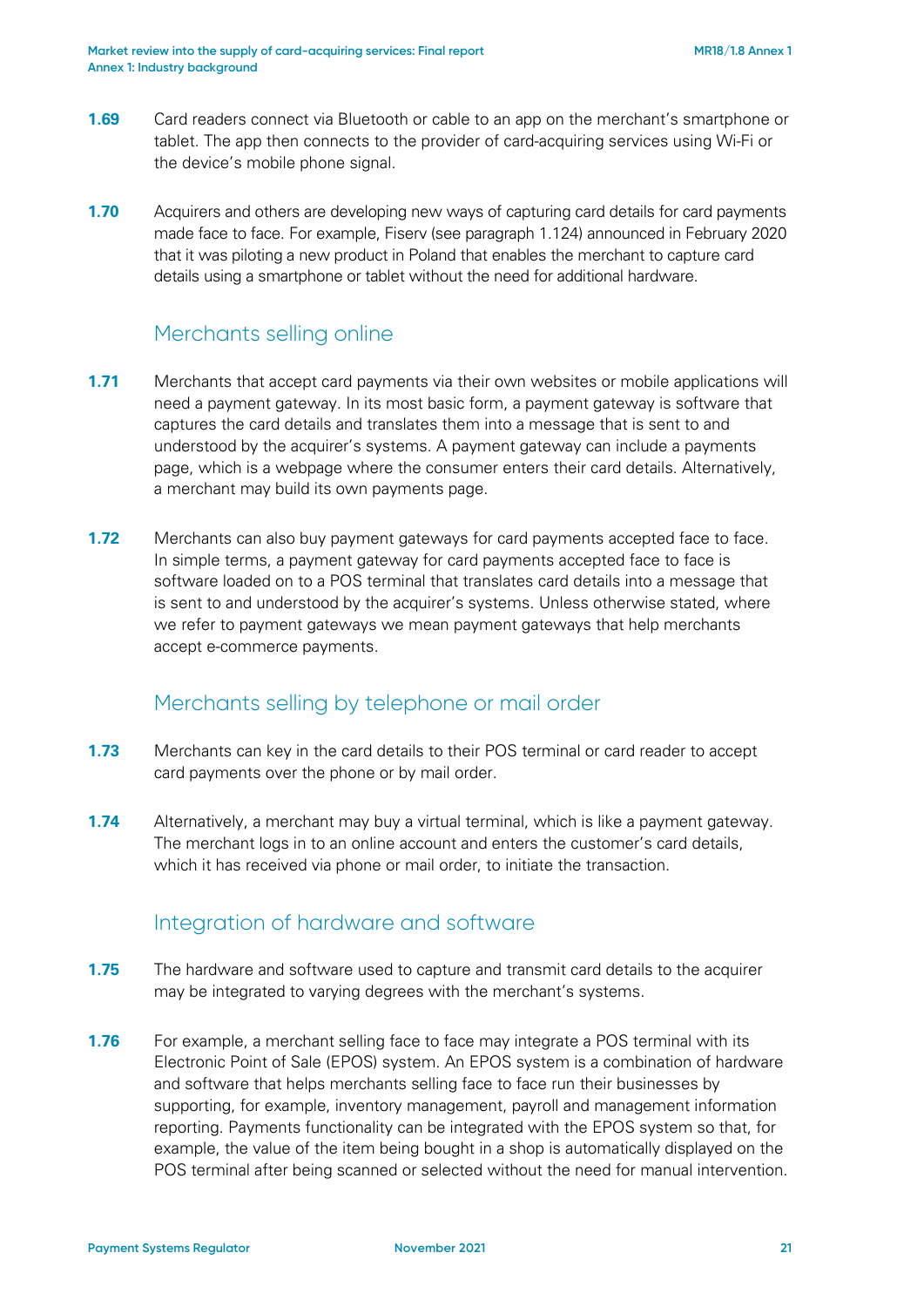**1.77** If a merchant is selling online, some form of integration – for example by application programming interfaces  $(APIs)^{27}$  – is required between the website and the payment gateway. Whether this is carried out by the merchant depends on how they are selling online.

## **Other products**

- **1.78** Merchants may also buy other products from acquirers and payment facilitators, which may be offered through partnerships with third parties. In the report, we refer to these as 'value-added services'. These products include:
	- services that help the merchant to comply with PCI DSS requirements
	- services that help merchants detect and prevent fraudulent transactions
	- dynamic currency conversion (DCC), which allows merchants to offer the cardholder the option to pay in their own currency at point of sale
	- reporting and analytical tools that provide merchants with detailed information and analysis on the card payments they accept
	- services that help merchants authenticate card payments in accordance with SCA requirements (see paragraphs [1.322](#page-72-0) to [1.325\)](#page-72-1)
	- services that help merchants accept non-card digital payments
	- business management services (such as EPOS systems)
	- cash advances, whereby cash is advanced to the merchant based on expected card transactions in return for a portion of future sales
- <span id="page-21-0"></span>**1.79** PCI DSS is a set of standards designed to protect the security of card payments and reduce fraud. The standards are maintained by a council consisting of certain operators of card payment systems, with input from other parties such as acquirers and merchants. Scheme rules require that acquirers ensure their merchants comply with PCI DSS requirements.

<span id="page-21-1"></span><sup>27</sup> An API is a set of routines, protocols and tools that specify how software components interact.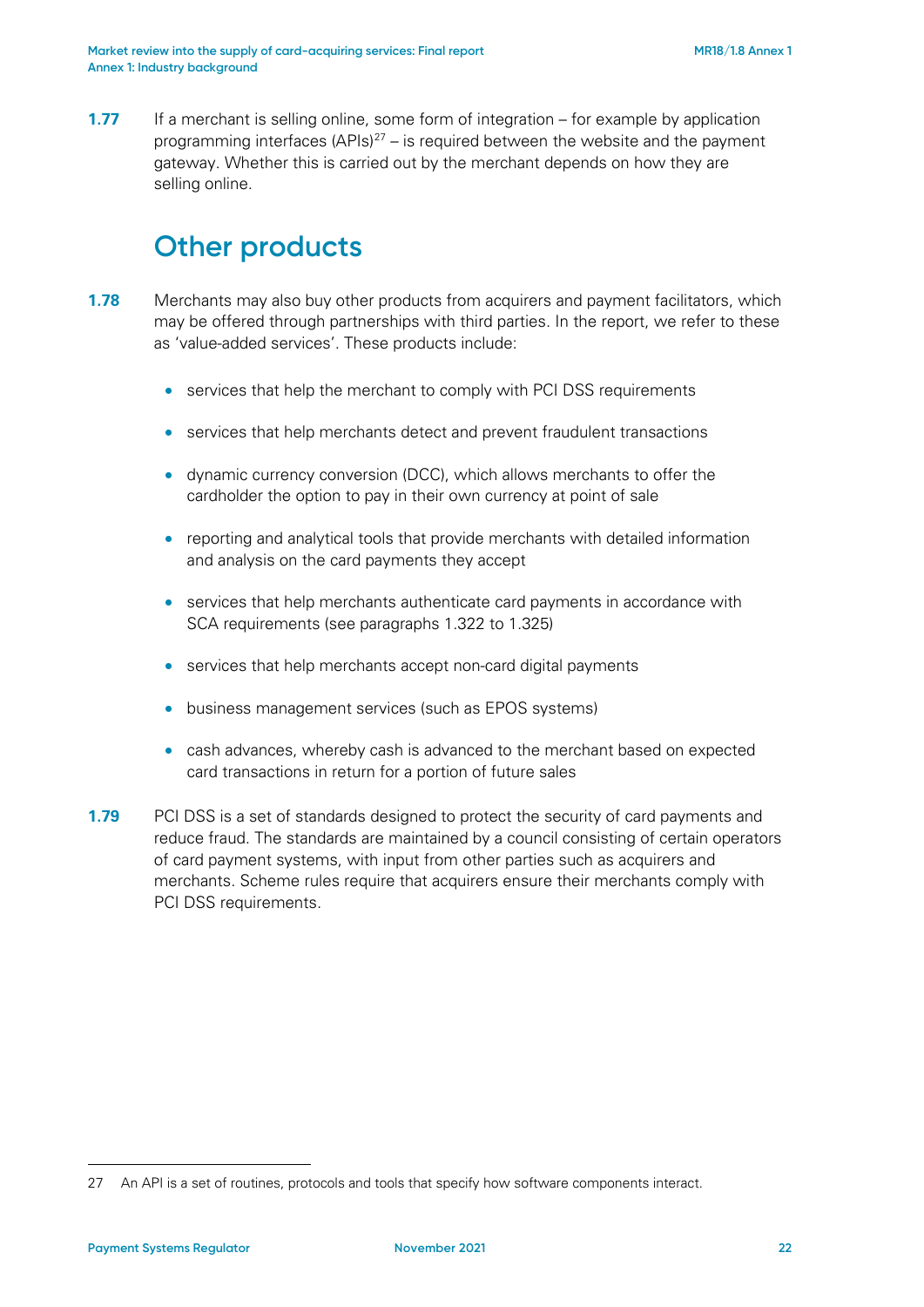- <span id="page-22-1"></span>**1.80** An emerging trend in payments is the supply of omnichannel services. There is no single definition of omnichannel services, but broadly they can be defined as provision by a single firm of services integrating payments made via different channels (for example, e-commerce and face-to-face). Characteristics of omnichannel services may include:
	- having a single contract with one provider (rather than having separate contracts for payments made via different channels with the same provider or with different providers)
	- consolidated reporting to give a single view of all payments the merchant accepts
	- consolidated billing and settlement that is, the merchant receives one bill for all its transactions and all the money it is owed comes from a single source
	- supporting the merchant in implementing a seamless customer experience across different sales channels (for example, by using tokenisation<sup>[28](#page-22-0)</sup> to allow the customer to buy online with one click or purchase a product online and then return it at a shop)

<span id="page-22-0"></span><sup>28</sup> In simple terms, tokenisation replaces the card details with a digital identifier known as a token.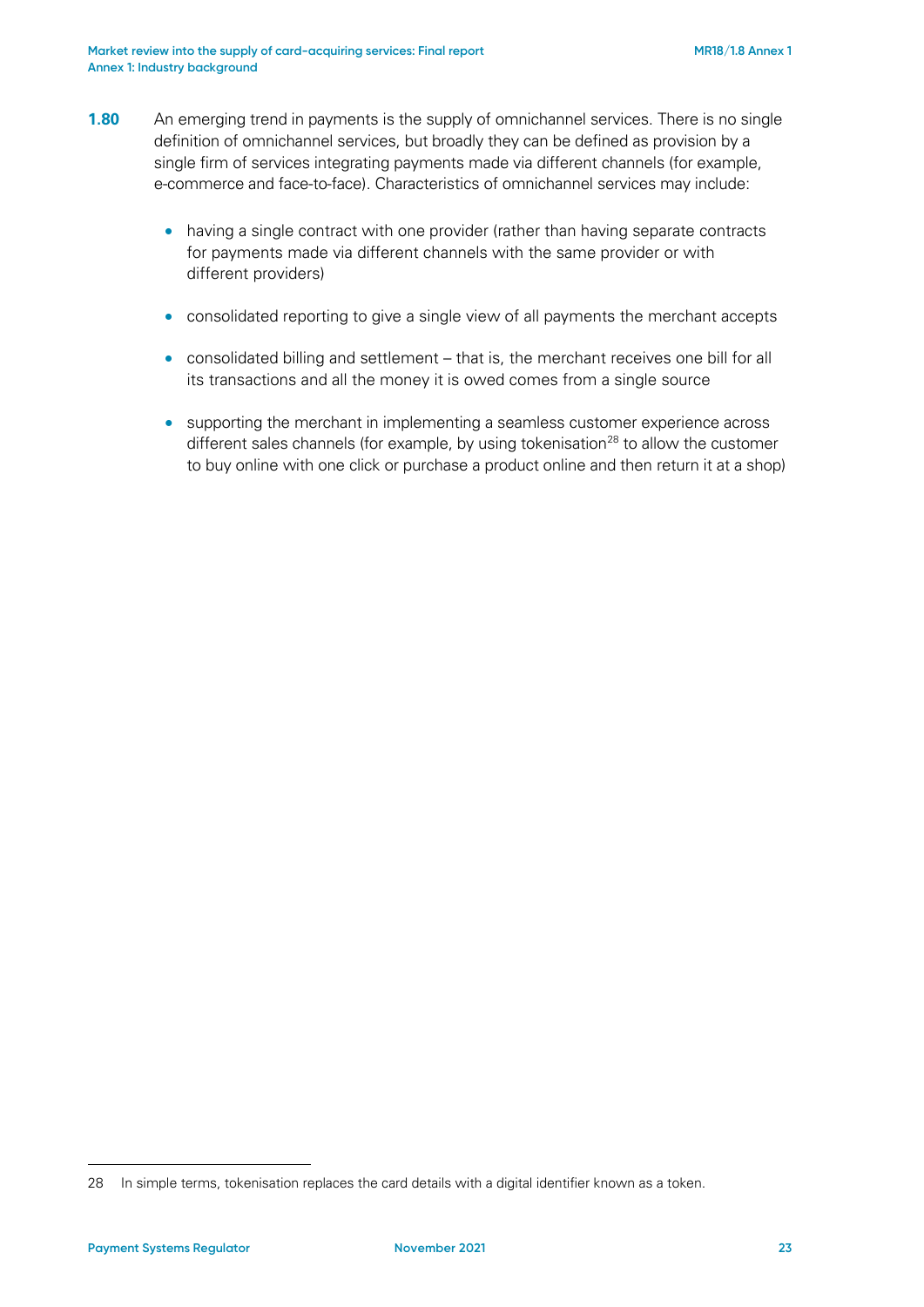# Characteristics of merchants and how they buy card-acquiring services

- **1.81** Card use has been growing strongly in recent years in part due to increasing levels of card acceptance among businesses particularly smaller businesses.<sup>[29](#page-23-0)</sup> Surveys we've seen suggest that the majority of UK businesses currently accept card payments.<sup>[30](#page-23-1)</sup>
- **1.82** Our market review uses two broad segments within the supply of card-acquiring services to structure our analysis and present our findings:
	- **Small and medium-sized merchants**, with annual card turnover up to £10 million.
	- **Large merchants**, with annual card turnover above £10 million.
- **1.83** In this section, we describe the characteristics of merchants and how they buy card-acquiring services with reference to these segments (and some additional sub-segments within the two broad card turnover groups).
- **1.84** We draw on various sources including our survey of small and medium-sized merchants and responses we received to an information request we issued to large merchants (nearly all of whom were the largest merchants with an annual card turnover above £50 million).

## **Merchant characteristics**

**1.85** A small number of merchants account for most transactions. As shown in [Table 1,](#page-24-0) the largest merchants with annual card turnover above £50 million made up less than 0.1% of the merchant population but were responsible for 76% of the value of card transactions in 2018. Almost all merchants have an annual card turnover below £10 million and in 2018 they accounted for around 17% of the value of card transactions. Over 90% of merchants accepted fewer than £380,000 worth of card transactions in 2018.

<span id="page-23-0"></span><sup>29</sup> UK Finance, *UK Payment Markets 2020* (2020), Chart 1.1 and page 11.

<span id="page-23-1"></span><sup>30</sup> A survey carried out by RFi Group for the UK Merchant Acquiring Council in 2019 found that 58% of UK businesses accepted payment by card, increasing to 63% as of H1 2020. A payments survey carried out by Savanta in 2018 found that 53% of UK businesses had received payment by card in the last six months. MarketVue Business Payments from Savanta, YE H2 2018 data, based on 5004 businesses with a turnover of £50,000-£25 million. Data weighted by region and turnover to be representative of businesses in G.B.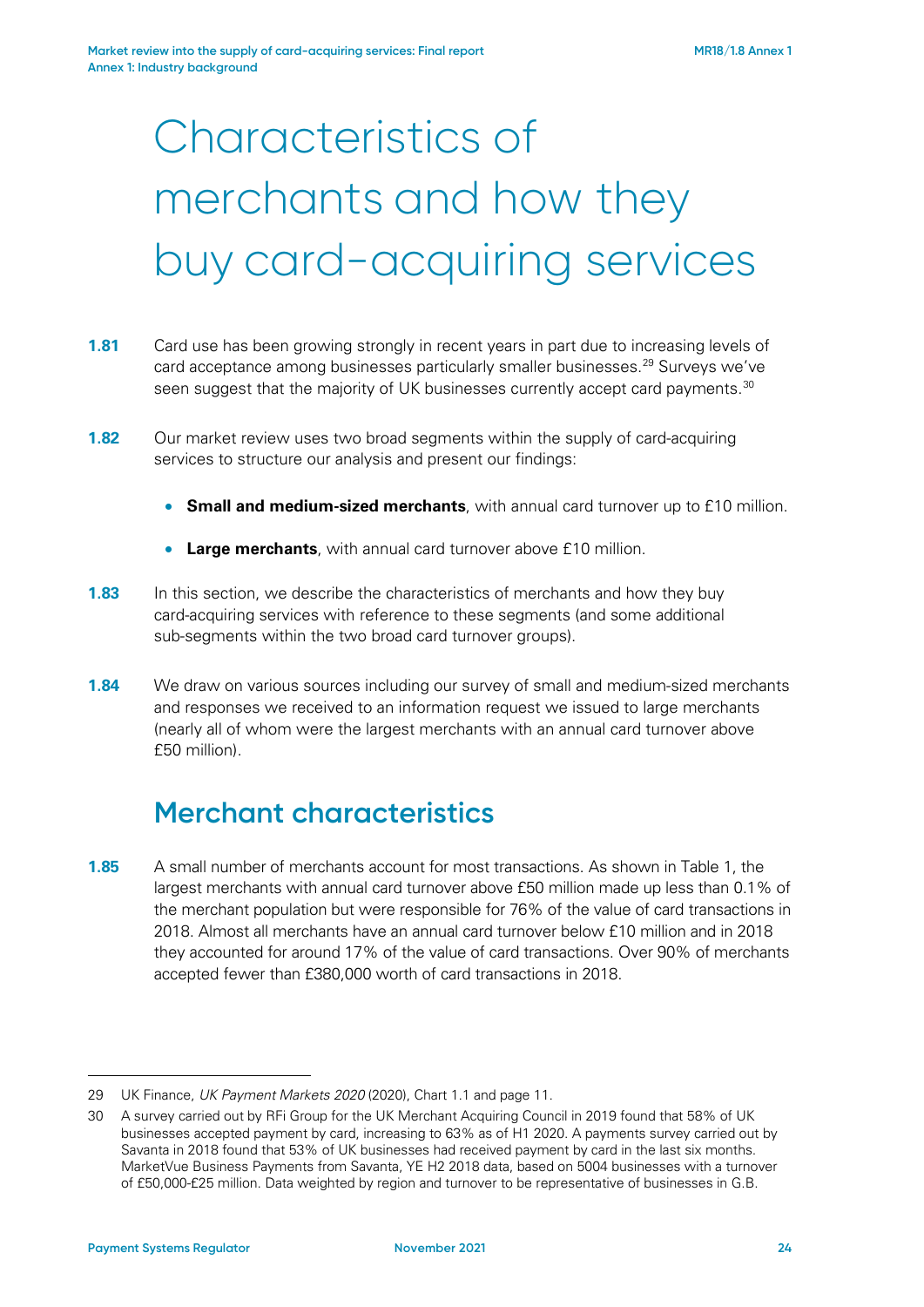| <b>Merchant</b><br>segment    | <b>Sub-segment</b><br>(annual card turnover) | <b>Proportion of</b><br>merchants | <b>Proportion of</b><br>transactions<br>(2018 volume) | <b>Proportion of</b><br>transactions<br>(2018 value) |
|-------------------------------|----------------------------------------------|-----------------------------------|-------------------------------------------------------|------------------------------------------------------|
| Small and<br>medium-<br>sized | Less than £380k                              | 93.7%                             | 8.1%                                                  | 6.5%                                                 |
|                               | $£380k - £1m$                                | $4.1\%$                           | $3.3\%$                                               | $3.8\%$                                              |
|                               | $f1m - f10m$                                 | 1.9%                              | 5.3%                                                  | 7.3%                                                 |
| Large                         | $f10m - f50m$                                | 0.2%                              | 4.8%                                                  | $6.4\%$                                              |
|                               | More than f50m                               | $0.1\%$                           | 78.6%                                                 | 76.0%                                                |

#### <span id="page-24-0"></span>**Table 1: Merchant segments**

Source: PSR analysis based on data provided by acquirers and payment facilitators on merchants served in April 2019 (or in one case, August 2019). Active merchants only. Figures may not sum to 100% due to rounding.

- **1.86** Large merchants with annual card turnover between £10 million and £50 million made up around 0.2% of merchants and were responsible for approximately 6% of the value of card transactions in 2018. Many of these merchants are clustered at the lower end of this card turnover range; approximately 35% have an annual card turnover between £10 million and £15 million and a further 20% have an annual card turnover between  $f15$  million and  $f20$  million  $31$
- **1.87** Approximately 55% of the small and medium-sized merchants that we surveyed had accepted card payments for more than five years and 13% have been doing so for less than two years. $32$  As shown in [Figure 6,](#page-25-0) the length of time that merchants have accepted card payments increased with card turnover, which is consistent with the information we have about large merchants. Most of the largest merchants that responded to our information request had been accepting card payments for at least ten years and nearly three quarters of large merchants have been with their acquirer or payment facilitator for over five years.<sup>[33](#page-24-3)</sup>

<span id="page-24-1"></span><sup>31</sup> PSR analysis of data provided by six acquirers and the largest payment facilitators.

<span id="page-24-2"></span><sup>32</sup> IFF Research, *PSR Card-Acquiring Market Review: Merchant survey results*, slide 57.

<span id="page-24-3"></span><sup>33</sup> PSR analysis of data provided by acquirers and payment facilitators.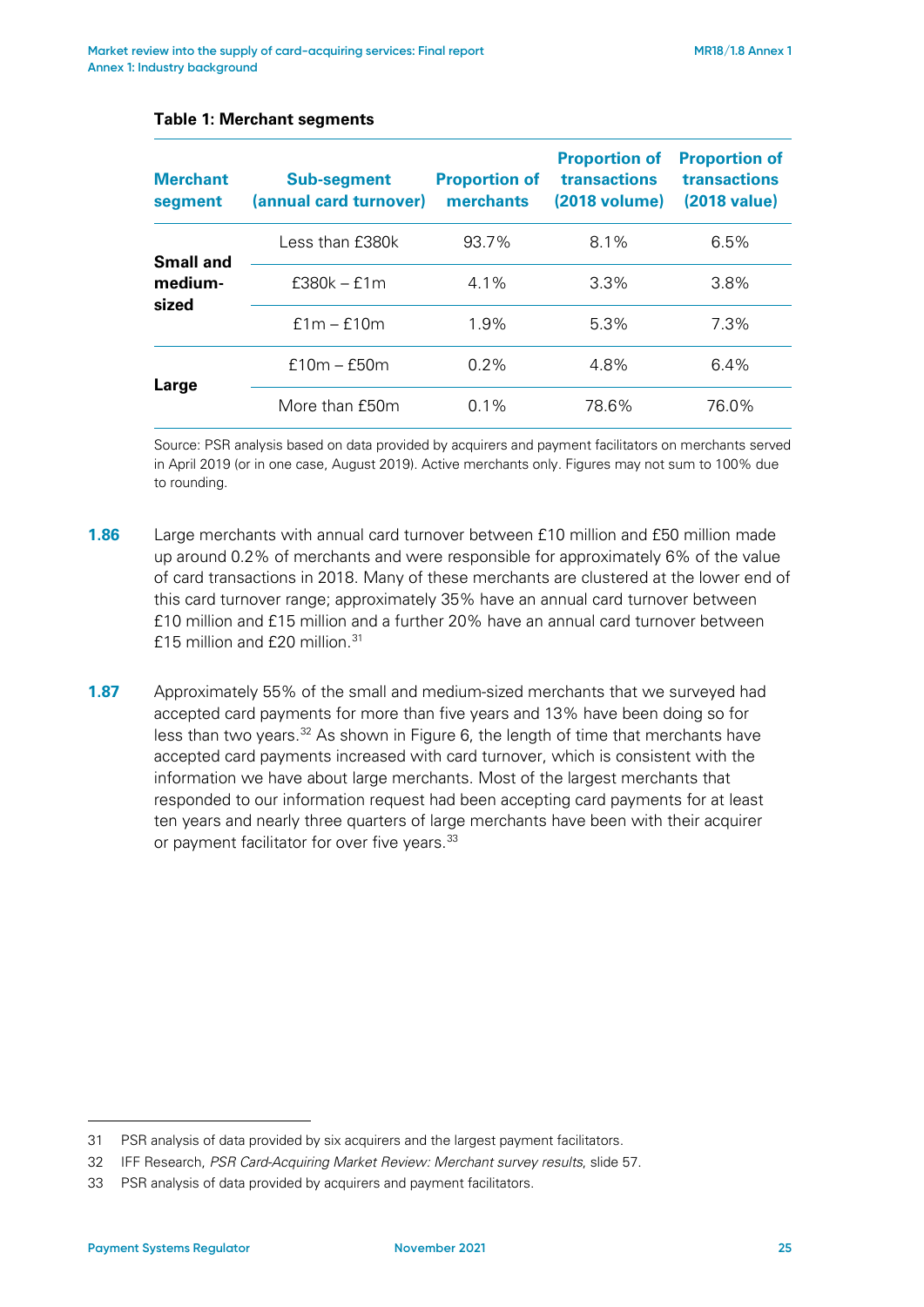<span id="page-25-0"></span>

### **Figure 6: Length of time small and medium-sized merchants have been accepting card payments (n = 1,037)**

Source: IFF Research, *PSR Card-Acquiring Market Review: Merchant survey results*, slide 58.

**1.88** Most small and medium-sized merchants also accept payment methods other than cards. As shown in [Figure 7,](#page-25-1) 74% of survey participants accepted cash, 53% accepted online bank transfers and 40% accepted cheques.



<span id="page-25-1"></span>**Figure 7: Payment methods accepted by small and medium-sized merchants (n = 1,037)**

Source: IFF Research, *PSR Card-Acquiring Market Review: Merchant survey results*, slide 42.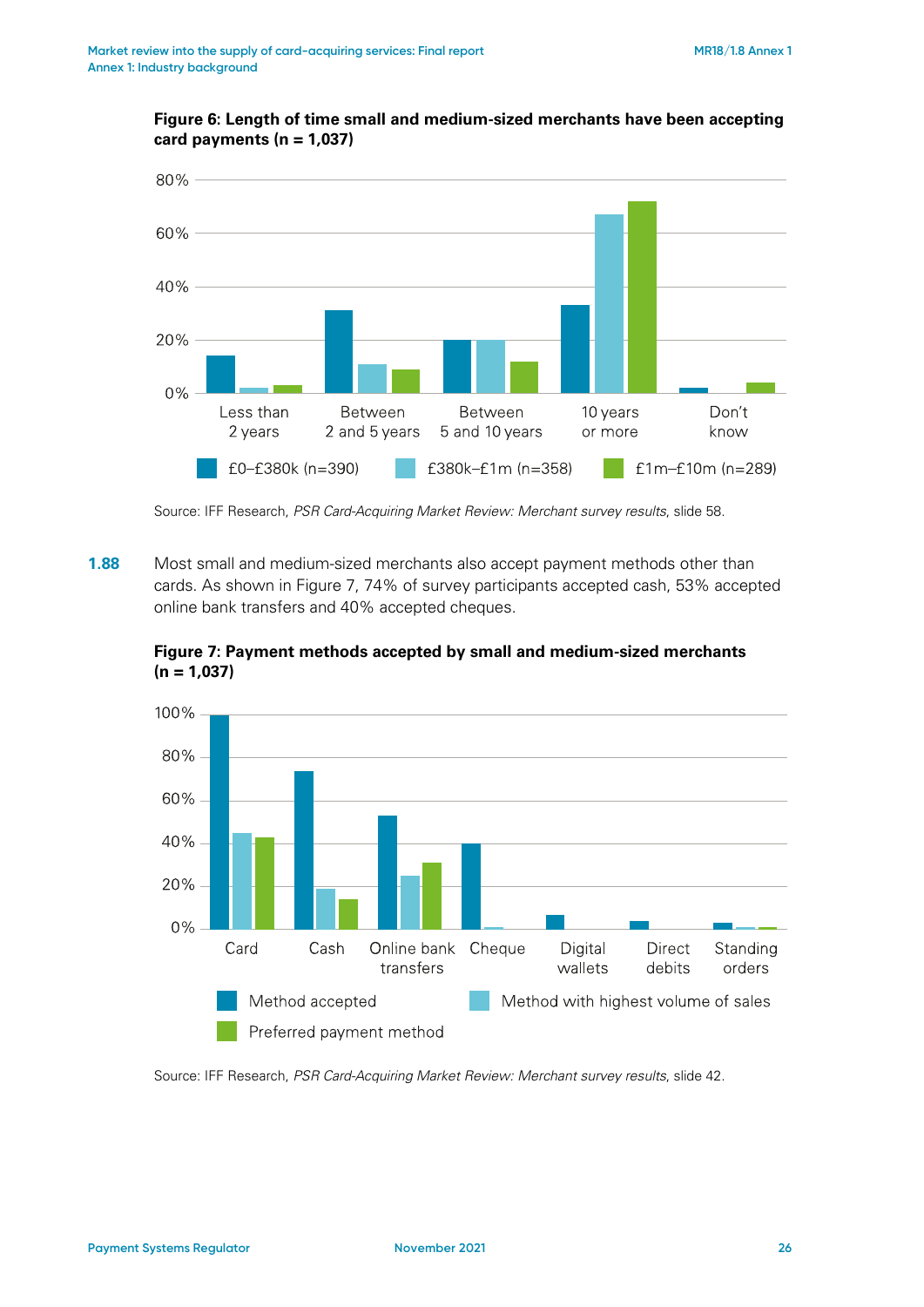- **1.89** In some sectors, cards are the most frequently used payment method. In 2020, credit and debit cards accounted for 90%, 73% and 73% of spontaneous payments in the travel, retail and entertainment sectors respectively.<sup>[34](#page-26-0)</sup> In other sectors, card payments are much less prevalent. Most consumers pay utility bills and make monthly mortgage repayments by direct debit.<sup>[35](#page-26-1)</sup>
- **1.90** Merchants can accept card payments face to face, online, over the phone or by mail order. Most small and medium-sized merchants we surveyed accepted card payments in more than one operating environment and around a quarter only did so face to face.<sup>[36](#page-26-2)</sup> Nearly all the largest merchants we collected information from said that they accepted card payments in more than one operating environment.
- **1.91** Merchants have two main ways to sell goods and services online:
	- **Via their own website or mobile application**. A merchant may build a website or app in house or use an e-commerce platform such as Magento and Shopify. These platforms provide software that helps businesses to design and build a website. They also offer other services such as inventory management and marketing assistance. For more information on e-commerce platforms, see paragraph [1.155.](#page-40-0)
	- **Via an online marketplace.** Online marketplaces are websites or apps that bring together buyers and sellers. Examples include Amazon Marketplace, Etsy, Just Eat and Uber.
- **1.92** In many cases, the operators of online marketplaces enable buyers to pay sellers by card without leaving the website or app (including by contracting with acquirers or payment facilitators for card-acquiring services). Often, sellers (that is, merchants) may not be able to choose their own provider of card-acquiring services for transactions made on the online marketplace. Therefore, for the purposes of our market review, we consider the supply of card-acquiring services to online marketplaces but not individual sellers using those marketplaces (except insofar as those sellers may buy card-acquiring services from an acquirer or payment facilitator if selling via other channels such as their own website).

<span id="page-26-0"></span><sup>34</sup> UK Finance, *UK Payment Markets 2021* (2021), page 25.

<span id="page-26-1"></span><sup>35</sup> UK Finance, *UK Payment Markets 2021* (2021), page 13.

<span id="page-26-2"></span><sup>36</sup> IFF Research, *PSR Card-Acquiring Market Review: Merchant survey results*, slide 55.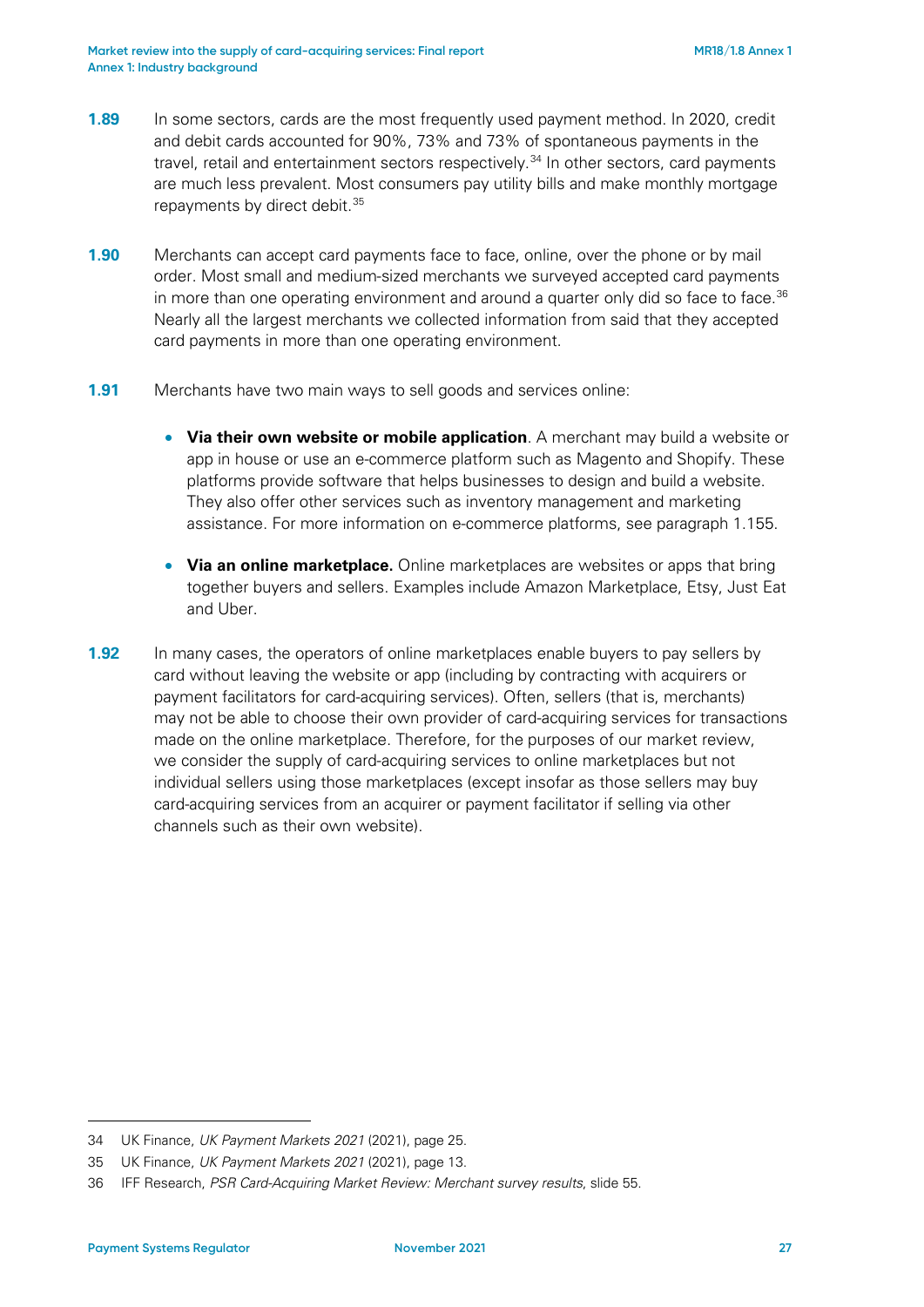## **How merchants buy card-acquiring services**

Who do merchants buy card-acquiring services from?

- **1.93** Merchants can buy card-acquiring services from acquirers or payment facilitators. In our survey of small and medium-sized merchants, 62% and 23% of participants, respectively, identified an acquirer and payment facilitator as their main provider of card-acquiring services.<sup>[37](#page-27-1)</sup> The remainder identified a third party as their main provider of these services.[38](#page-27-2)
- **1.94** Our survey shows that merchants choosing a payment facilitator as their main provider are more likely to be the smallest merchants with annual card turnover below £380,000 and only accept card payments face to face. As shown in [Figure 8,](#page-27-0) 25% of the smallest merchants said that a payment facilitator was their main provider of card-acquiring services, compared to around 2% of those with annual card turnover above £380,000. Around 40% of merchants that only accept card payments face to face said they were served by a payment facilitator, compared to approximately 10% who accept card payments in other operating environments (such as online only).<sup>[39](#page-27-3)</sup>

<span id="page-27-0"></span>**Figure 8: Type of provider of small and medium-sized merchants by card turnover (n = 1,037)**



Source: IFF Research, *PSR Card-Acquiring Market Review: Merchant survey results*, slide 64.

<span id="page-27-1"></span><sup>37</sup> IFF Research, *PSR Card-Acquiring Market Review: Merchant survey results*, slide 10.

<span id="page-27-2"></span><sup>38</sup> Some participants in our survey identified third parties – that is, firms that are not acquirers or payment facilitators – as their main provider of card-acquiring services. When describing the results of our survey, where we use the term 'providers' we mean the firm the merchant identified as its main provider of cardacquiring services.

<span id="page-27-3"></span><sup>39</sup> IFF Research, *PSR Card-Acquiring Market Review: Merchant survey results*, slide 65.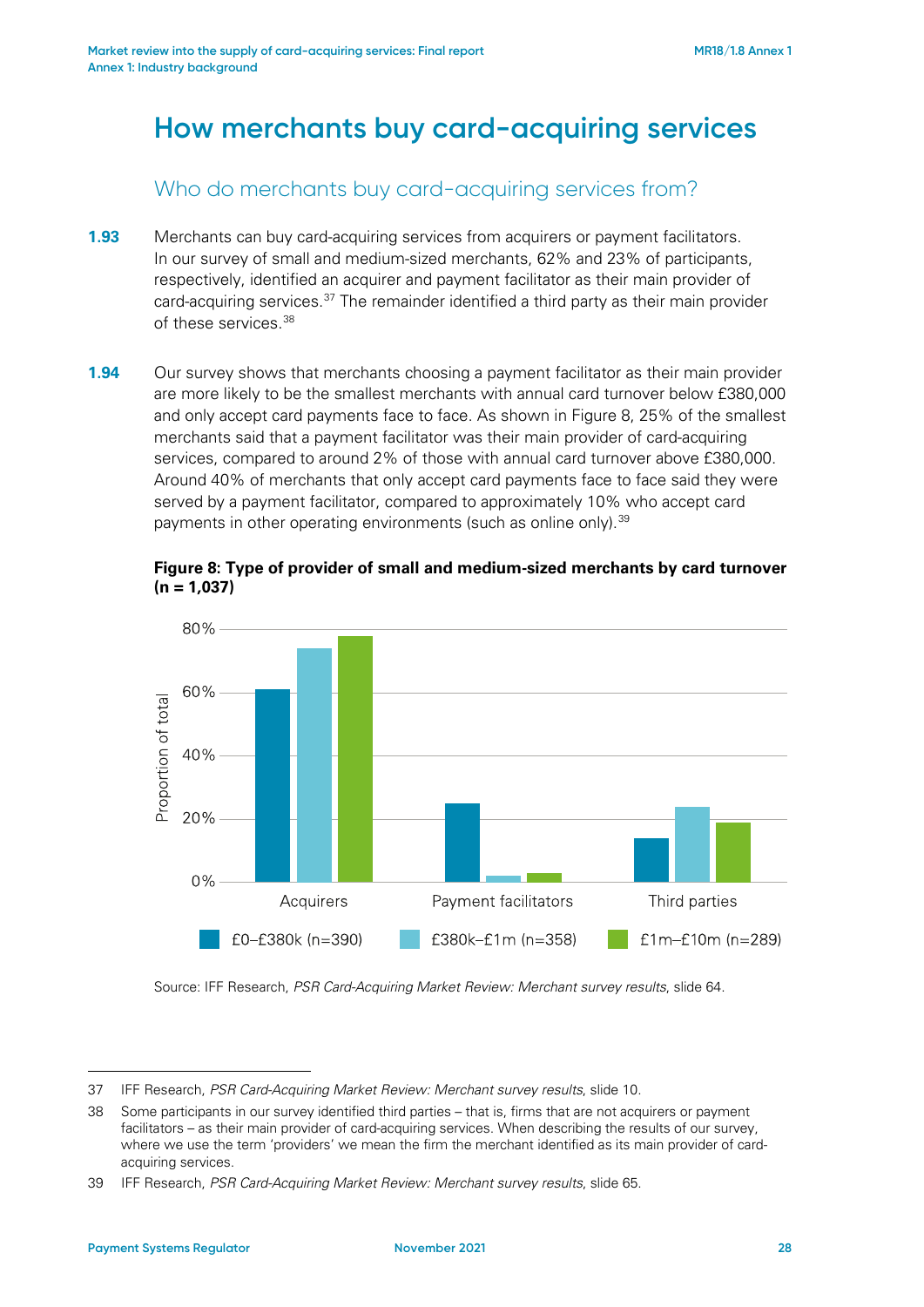- <span id="page-28-3"></span>**1.95** Some participants in our survey identified third parties – that is, firms that are not acquirers or payment facilitators – as their main provider of card-acquiring services. Most of these third parties are ISOs, which sell card-acquiring services on behalf of an acquirer alongside card acceptance products and value-added services (for an explanation of these terms, see paragraphs [1.64](#page-19-0) to [1.80\)](#page-22-1). ISOs have a similar offering to most acquirers and commonly provide ongoing customer services to merchants (including in relation to card-acquiring services) after completing the sale. This may explain why some merchants identified ISOs as their main provider of card-acquiring services. We provide more information on ISOs in paragraphs [1.132](#page-36-0) to [1.143.](#page-38-0)
- **1.96** Large merchants typically buy card-acquiring services from acquirers (see Chapter 4 of our final report). Most of the largest merchants we collected information from said that they have more than one acquirer for various reasons including:
	- to enable them to benchmark the card-acquiring services they receive
	- to improve their bargaining position with their providers, for example by playing off one provider against another
	- to improve resilience, because if one acquirer is unavailable due to planned downtime or an outage they can shift card transactions to another
	- to obtain access to a greater variety of products and services (in addition to card-acquiring services) that may not be offered by a single provider
- **1.97** Some (15%) small and medium-sized merchants that we surveyed said they had more than one provider of card-acquiring services. Over half said this is because they have different providers for different operating environments (for example, one for their shop and another for their website).<sup>[40](#page-28-0)</sup>

### How merchants establish relationships with their provider

- **1.98** Our survey finds that 46% of small and medium-sized merchants established their relationship with their main provider by approaching them directly. Many were also referred to the provider or approached.<sup>[41](#page-28-1)</sup>
- **1.99** A recent survey conducted by RFi Group broadly aligns with our findings. Merchants were asked how they discovered and researched the provider(s) they chose for 'merchant acquiring services'. 29% said they discovered and researched their provider via their website, 26% received a recommendation, 21% did their own research online and 20% heard by word of mouth.<sup>[42](#page-28-2)</sup>

<span id="page-28-0"></span><sup>40</sup> IFF Research, *PSR Card-Acquiring Market Review: Merchant survey results*, slide 9.

<span id="page-28-1"></span><sup>41</sup> IFF Research, *PSR Card-Acquiring Market Review: Merchant survey results*, slide 13.

<span id="page-28-2"></span><sup>42</sup> Merchants were allowed to provide more than one way of discovering and researching their provider(s). Survey carried out by RFi Group for the UK Merchant Acquiring Council in H2 2019..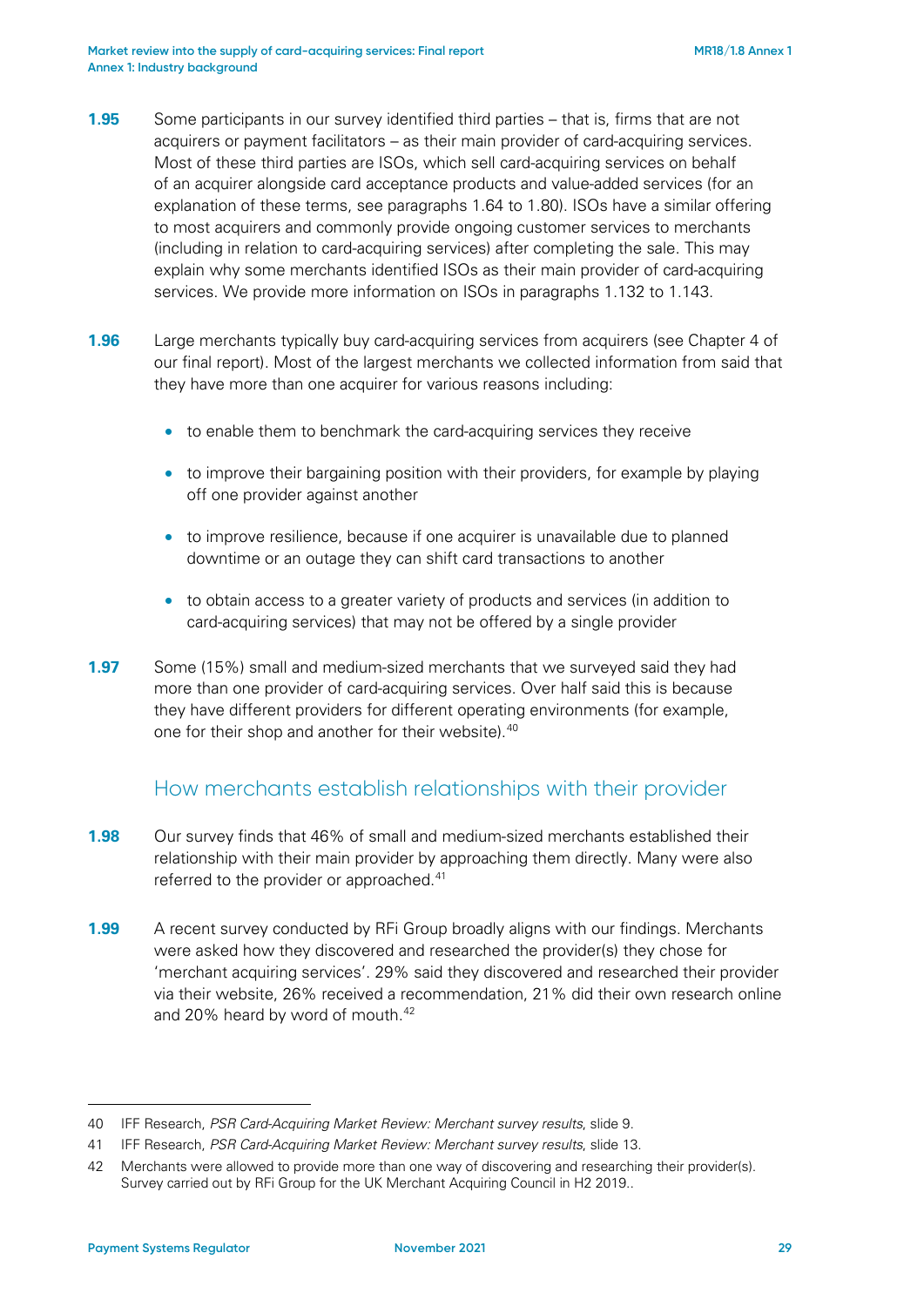**1.100** Most of the largest merchants we collected information from used competitive tenders when selecting a provider. These merchants reported that running tenders helped them compare offerings and secure the best price. Some also said that they used specialist consultants, for example to help them run tenders.

### Other products and services merchants buy

- **1.101** In addition to card-acquiring services, merchants can buy card acceptance products and value-added services from their provider (see paragraphs [1.64](#page-19-0) to [1.80\)](#page-22-1).
- **1.102** In our survey, 84% of small and medium-sized merchants buy all the products they need to accept card payments from or via a single provider (that is, they one-stop-shop).<sup>[43](#page-29-0)</sup> The most commonly cited reasons merchants gave for buying everything from one provider were that this is more cost effective and more convenient and because card-acquiring services and other products were sold together as part of a package.<sup>[44](#page-29-1)</sup> Some merchants identified a third party as their provider, many of which are ISOs (see paragraph [1.95\)](#page-28-3). Merchants that approach or are approached by an ISO can one-stop-shop because ISOs offer a package of goods and services that together enable a merchant to accept card payments (albeit they will refer the merchant to an acquirer for card-acquiring services and may refer them to a third-party POS terminal provider for a POS terminal).
- **1.103** Large merchants are more likely to buy card acceptance products and value-added services from third parties rather than their acquirer. Nearly all the largest merchants we gathered information from sourced POS terminals, payment gateways or value-added services from third parties. This may be changing – one acquirer told us that they are increasingly finding large merchants are seeking a single provider for card-acquiring services and card acceptance products for various reasons including to reduce complexity.

### Characteristics of providers that matter to merchants

- **1.104** Our merchant survey asked small and medium-sized merchants what factors they considered when they search for providers – that is, assess their own needs, access information about providers and compare provider offerings.[45](#page-29-2) Price of card-acquiring services was the most commonly cited factor. Other commonly cited factors were:
	- the payment methods offered
	- the price of other products
	- $\bullet$  the speed of settlement<sup>[46](#page-29-3)</sup>

<span id="page-29-0"></span><sup>43</sup> IFF Research, *PSR Card-Acquiring Market Review: Merchant survey results*, slide 20.

<span id="page-29-1"></span><sup>44</sup> IFF Research, *PSR Card-Acquiring Market Review: Merchant survey results*, slide 20.

<span id="page-29-2"></span><sup>45</sup> In the merchant survey, we used the term 'shop around'.

<span id="page-29-3"></span><sup>46</sup> IFF Research, *PSR Card-Acquiring Market Review: Merchant survey results*, slides 34, 36 and 38.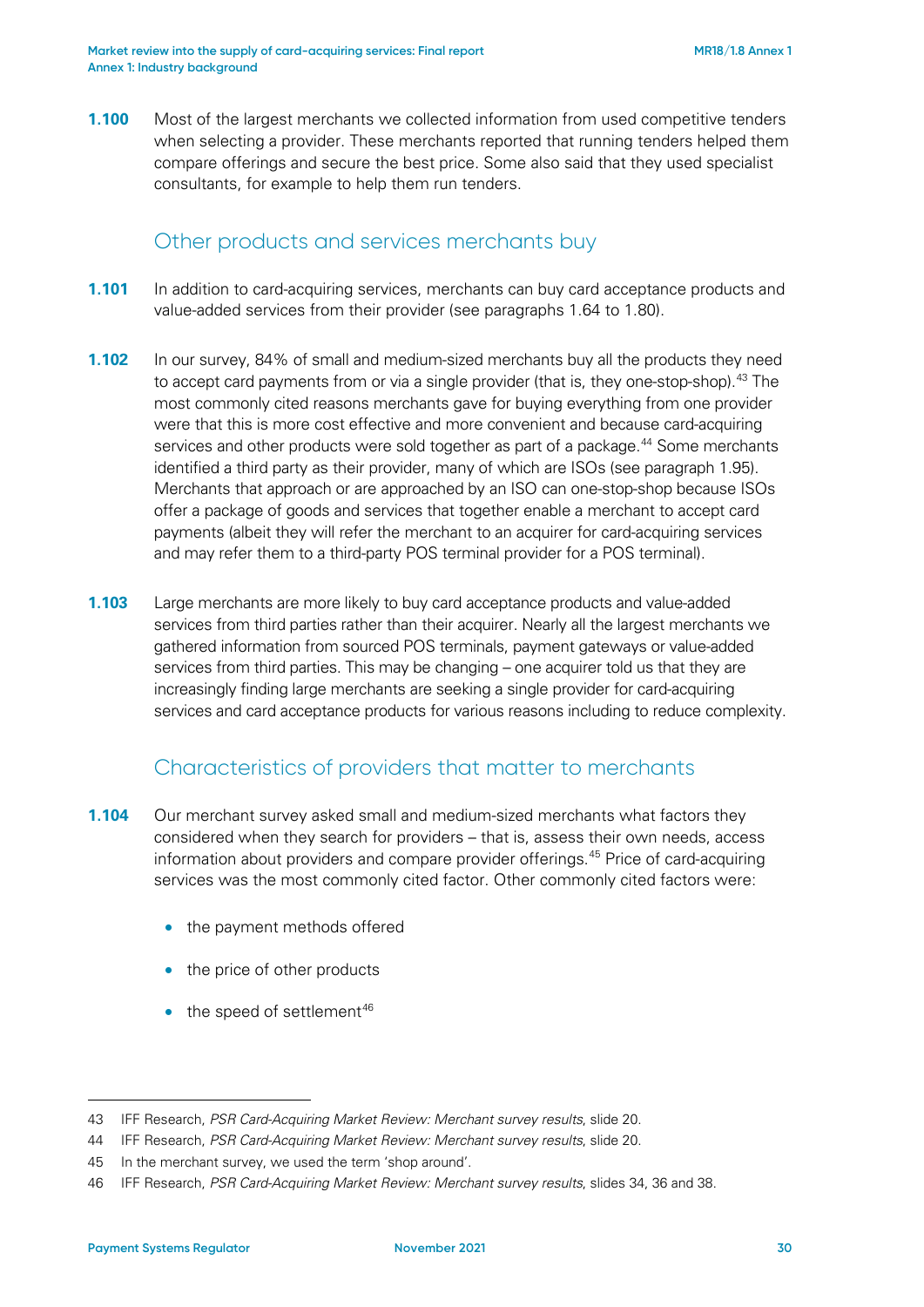- **1.105** In addition, 25% of merchants that considered switching but ultimately did not switch said that one reason was that their provider gave them a discount or better offer, which further underlines the importance of price to merchants.<sup>[47](#page-30-0)</sup>
- **1.106** Other surveys we've seen also find that price is an important consideration for merchants but not significantly more important than other factors. A recent survey conducted by RFi Group found that trust in the provider was the most commonly cited reason merchants that had switched in the last three years gave for choosing their provider. Speed of settlement and the ease of doing business with the provider were also important. The same survey found that high fees, settlement speed and speed of transaction processing were the main drivers of switching in the last three years.<sup>[48](#page-30-1)</sup>
- **1.107** We asked the largest merchants we collected information from what factors are most important when choosing their acquirer. Price, customer service and reporting were the most commonly cited considerations. Other factors considered included the range of payments methods offered and the speed of settlement.

<span id="page-30-0"></span><sup>47</sup> IFF Research, *PSR Card-Acquiring Market Review: Merchant survey results*, slide 27.

<span id="page-30-1"></span><sup>48</sup> Survey carried by RFi Group for the UK Merchant Acquiring Council in H2 2019.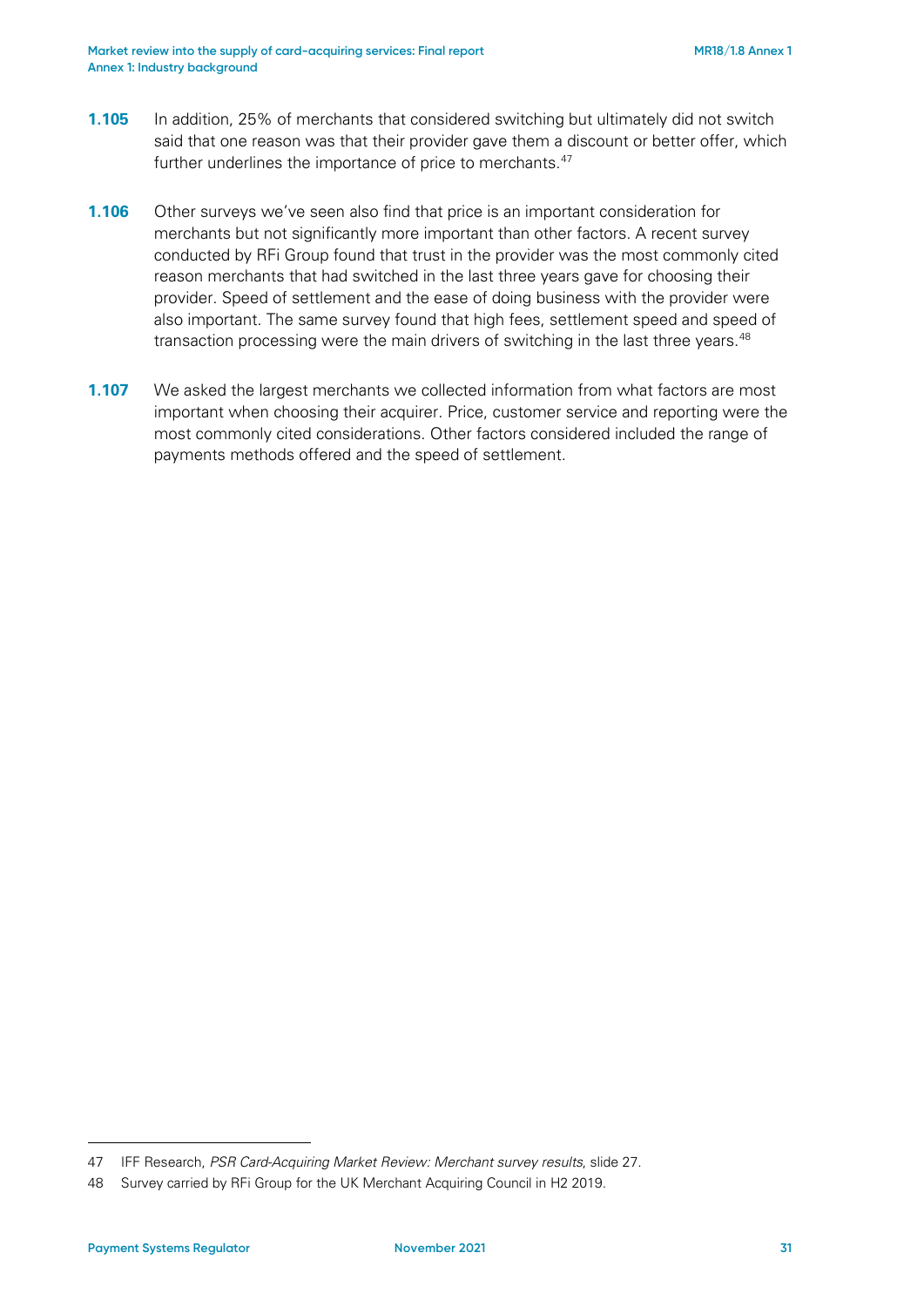# Acquirers and payment facilitators serving merchants

### **1.108** A small number of providers account for 97% of card transactions acquired at UK outlets by volume (that is, number) and value of transactions.<sup>[49](#page-31-1)</sup> We categorise these providers as follows and briefly introduce each below:

- The **five largest acquirers** (as measured by the volume and value of card transactions acquired in 2018) – Barclaycard, Elavon, Global Payments, Lloyds Cardnet and Worldpay.
- **Other acquirers** Adyen, AIB Merchant Services, Chase Paymentech, EVO Payments, First Data and Stripe.
- The **largest payment facilitators** PayPal (including Zettle), Square and SumUp.

## **Five largest acquirers**

### Barclaycard

- <span id="page-31-0"></span>**1.109** Barclaycard is a trading name of Barclays Bank PLC and Barclaycard International Payments Limited, both of which are ultimately owned by Barclays PLC (the holding company for the Barclays Group – a transatlantic consumer and wholesale bank headquartered in the UK that is listed on the London Stock Exchange). Barclays Bank PLC is authorised by the Prudential Regulation Authority (PRA) and regulated by the Financial Conduct Authority (FCA) and the PRA. Barclaycard International Payments Limited is regulated by the Central Bank of Ireland.
- **1.110** Barclaycard offers card-acquiring services, POS terminals, card readers, payment gateways and value-added services to merchants. It serves merchants of all sizes, enabling them to accept card payments face to face, online, in app, over the phone or by mail order. Barclaycard is an acquirer for the following card payment systems operating in the UK: DCI, JCB, Mastercard, Visa and UPI. Barclaycard also facilitates the acceptance of payments using American Express.

### Elavon

**1.111** Elavon Merchant Services ('Elavon') is a trading name of Elavon Financial Services DAC (EFS), a wholly owned subsidiary of US Bancorp (a US bank listed on the New York Stock Exchange). EFS is regulated by the Central Bank of Ireland.

<span id="page-31-1"></span><sup>49</sup> PSR analysis of data provided by acquirers and operators of card payment systems.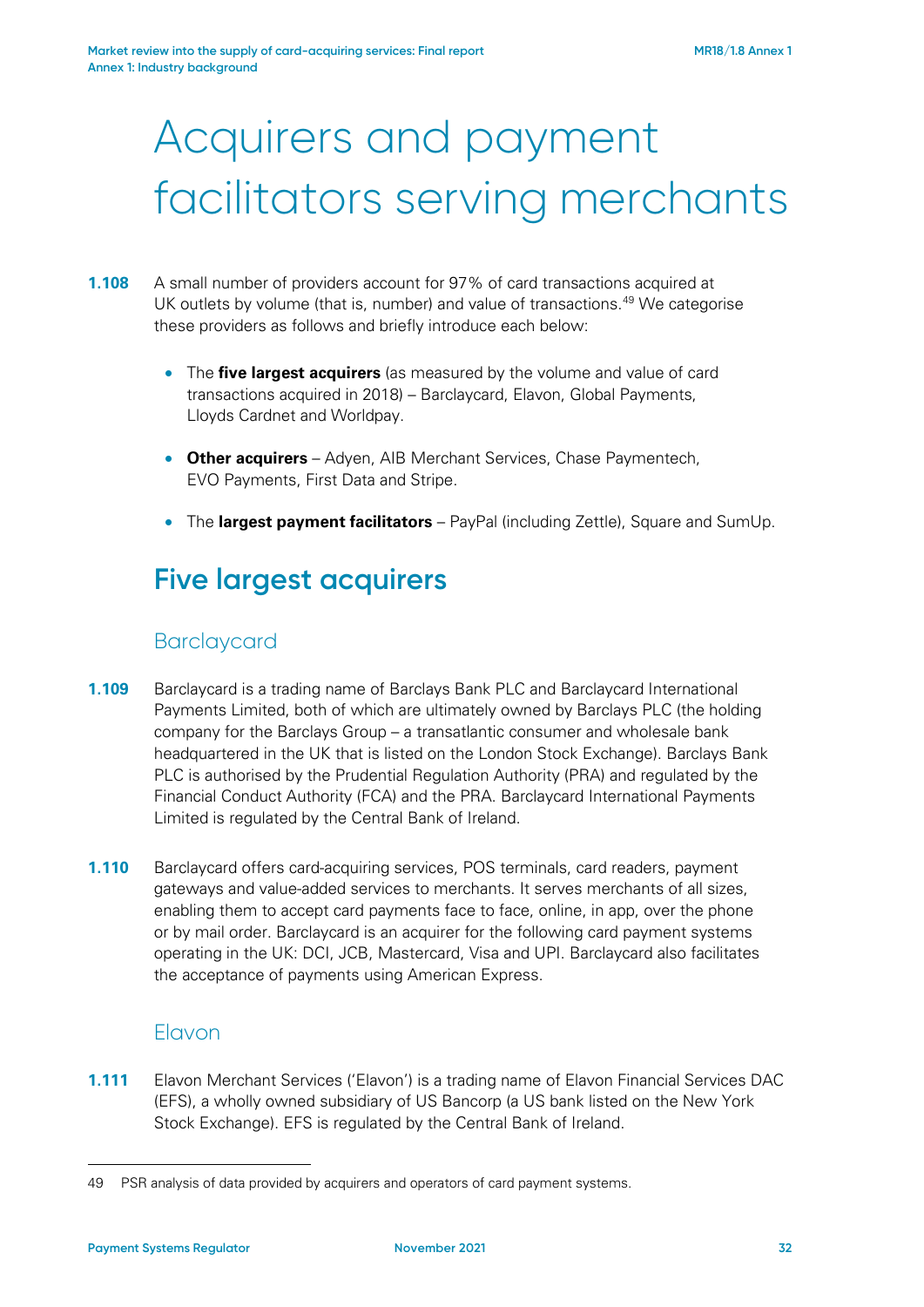**1.112** Elavon offers card-acquiring services, POS terminals, card readers, payment gateways and value-added services. It serves merchants of all sizes, enabling them to accept card payments face to face, online, in app, over the phone and by mail order. Elavon is an acquirer for the following card payment systems operating in the UK: DCI, JCB, Mastercard, Visa and UPI. Elavon also facilitates the acceptance of payments using American Express.

### Global Payments

- **1.113** GPUK LLP (trading as Global Payments) is a subsidiary of Global Payments Inc, which is a global provider of payments technology headquartered in the US and listed on the New York Stock Exchange. GPUK LLP is authorised and regulated by the FCA. It was originally created as a joint venture with HSBC in 2008. HSBC sold its stake to Global Payments Inc the following year.
- **1.114** Global Payments offers card-acquiring services, POS terminals, card readers, payment gateways and value-added services. It serves merchants of all sizes, enabling them to accept card transactions face to face, online, in app, over the phone and by mail order. Global Payments is an acquirer for the following card payment systems operating in the UK: DCI, JCB, Mastercard, Visa and UPI. Global Payments also facilitates the acceptance of payments using American Express.

### Lloyds Bank Cardnet

- <span id="page-32-0"></span>**1.115** Lloyds Bank Cardnet is a joint venture between Fiserv (see paragraph [1.124\)](#page-34-0) and Lloyds Bank plc (a wholly owned subsidiary of Lloyds Banking Group, a predominantly UKfocused provider of financial services including retail and commercial banking and general insurance that is headquartered in the UK and listed on the London Stock Exchange). Lloyds Bank plc is authorised by the PRA and regulated by the FCA and the PRA.
- **1.116** Lloyds Bank Cardnet offers card-acquiring services, POS terminals, a payment gateway and value-added services. Merchants that want a POS terminal are referred to thirdparty POS terminal providers (see paragraph [1.159\)](#page-41-0) including First Data Global Leasing (FDGL) and Merchant Rentals. Lloyds Bank Cardnet serves merchants of all sizes and enables them to take card transactions face to face, online, in app, over the phone and by mail order. It is an acquirer for the following card payment systems operating in the UK: DCI, JCB, Mastercard, Visa and UPI. Lloyds Bank Cardnet also facilitates the acceptance of payments using American Express.

### **Worldpay**

**1.117** Worldpay is a global provider of financial technology services specialising in merchant acquiring and payment card processing services. It is owned by Fidelity National Information Services, Inc (FIS), which is a global provider of technology services to merchants, banks and capital markets that is headquartered in the US and listed on the New York Stock Exchange. Worldpay was originally part of the Royal Bank of Scotland before being sold to two private equity firms in 2010 and then listed on the London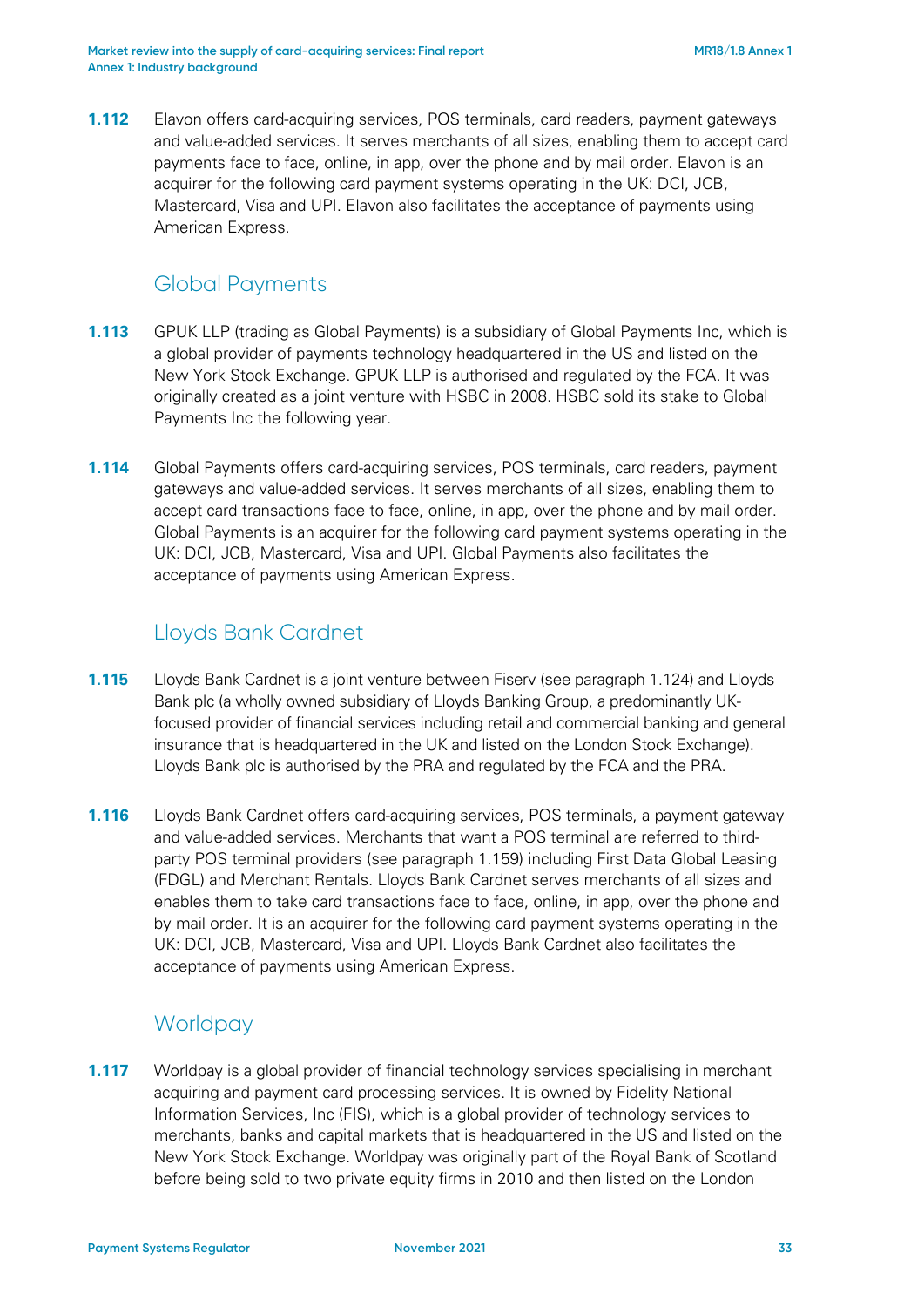Stock Exchange in 2015. It was subsequently acquired by Vantiv in 2018 and then Vantiv was in turn bought by FIS in 2019.

**1.118** Worldpay provides card-acquiring services to UK merchants through Worldpay (UK) Limited (which is authorised and regulated by the FCA) and Worldpay B.V. (which is authorised and regulated by the central bank of the Netherlands – DNB). It also offers POS terminals, card readers, payment gateways and value-added services. Worldpay serves merchants of all sizes and enables them to accept card transactions face to face, online, in app, over the phone and by mail order. It is an acquirer for the following card payment systems operating in the UK: DCI, JCB, Mastercard, Visa and UPI. Worldpay also facilitates the acceptance of payments using American Express.

## **Other acquirers**

### Adyen

**1.119** Adyen N.V. ('Adyen') is a global payments company headquartered in the Netherlands and listed on Euronext. It is authorised and regulated by the DNB. Adyen predominantly focuses on large enterprise merchants. It offers card-acquiring services, a payment gateway, POS terminals and value-added services. Adyen is an acquirer for the following card payment systems operating in the UK: DCI, JCB, Mastercard, Visa and UPI. Adyen also facilitates the acceptance of payments using American Express.

### AIB Merchant Services

- **1.120** AIB Merchant Services ('AIBMS') is a trading name of First Merchant Processing (Ireland) DAC, a joint venture between Allied Irish Banks PLC and Fiserv (see paragraph [1.124\)](#page-34-0). Allied Irish Banks PLC is a financial services group operating predominantly in the Republic of Ireland and the UK that is headquartered in the Republic of Ireland and listed on the London Stock Exchange. AIBMS is regulated by the Central Bank of Ireland.
- **1.121** AIBMS offers card-acquiring services, POS terminals, a payment gateway and valueadded services. Merchants that want a POS terminal are referred to FDGL. AIBMS serves merchants of all sizes and enables them to accept card transactions face to face, online, in app, over the phone and by mail order. AIBMS is an acquirer for the following card payment systems operating in the UK: DCI, Mastercard, Visa and UPI.

### Chase Paymentech

**1.122** Chase Paymentech Europe Limited ('Chase Paymentech') is owned by J.P. Morgan Chase & Co, a global provider of financial services including retail and commercial banking that is headquartered in the US and listed on the New York Stock Exchange. Chase Paymentech is authorised and regulated by the Central Bank of Ireland and primarily acquires card-not-present transactions for large multi-national merchants; it also provides other services. It is an acquirer for the following card payment systems operating in the UK: JCB, Mastercard, Visa and UPI.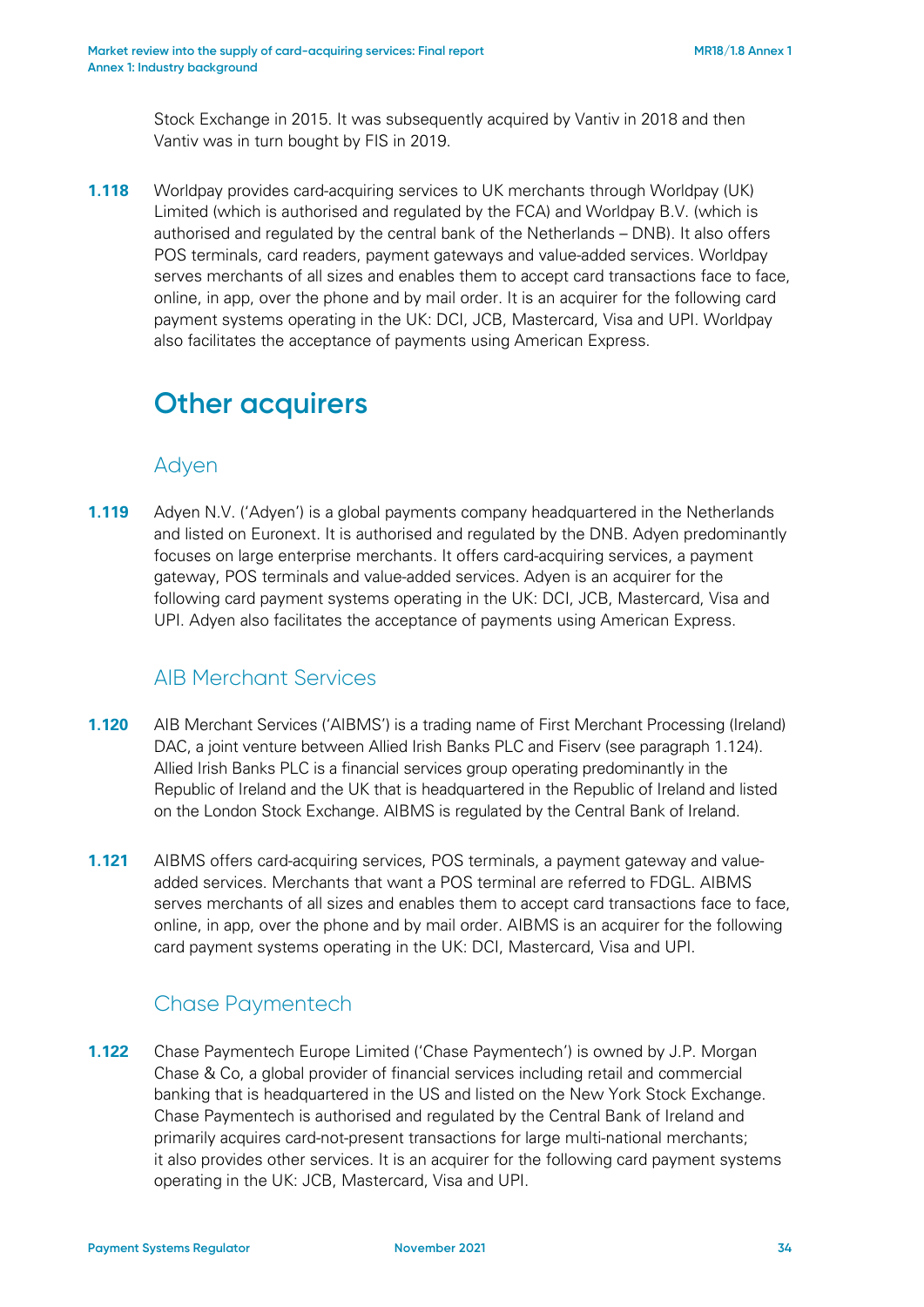### EVO Payments

**1.123** EVO Payments International GmbH ('EVO Payments') is a wholly owned subsidiary of EVO Payments Inc (a global acquirer and payments processor headquartered in the US and listed on the Nasdaq). EVO Payments is authorised and regulated by BaFin – the Federal Financial Supervisory Authority in Germany. EVO Payments predominantly serves small and medium-sized merchants and enables them to accept card transactions face to face, online, in app, over the phone and by mail order. It offers card-acquiring services, POS terminals, a payment gateway and value-added services. It is an acquirer for the following card payment systems operating in the UK: Mastercard, Visa and UPI. EVO Payments also facilitates the acceptance of payments using American Express.

### First Data

- <span id="page-34-0"></span>**1.124** First Data Europe Limited ('First Data') is owned by Fiserv, a global provider of financial services technology that is headquartered in the US and listed on the Nasdaq. First Data is authorised and regulated by the FCA. It began trading in 2013, at which time it acquired the acquiring business owned by Bank of Scotland (now part of Lloyds Banking Group).
- **1.125** First Data serves merchants of all sizes, enabling them to accept card payments face to face, online, in app, over the phone and by mail order. It offers card-acquiring services, POS terminals, card readers, payment gateways and value-added services. Merchants that want a POS terminal are referred to FDGL. First Data is an acquirer for DCI, Mastercard, Visa and UPI. It also facilitates the acceptance of payments using American Express.

### **Stripe**

**1.126** Stripe Payments UK Ltd ('Stripe') is an indirect wholly owned subsidiary of Stripe Inc, a privately owned technology company that is headquartered in the US and provides software tools for businesses to accept payments and manage an online business. Stripe started providing card-acquiring services to UK merchants as a payment facilitator in 2013 before becoming an acquirer. It is an authorised Electronic Money Institution and regulated by the FCA. Stripe mainly serves merchants of all sizes selling online and in app. It offers card-acquiring services, a payment gateway and value-added services. Stripe is an acquirer for Mastercard and Visa. It also facilitates the acceptance of payments using American Express.

## **Largest payment facilitators**

### PayPal (including Zettle)

**1.127** PayPal Europe ('PayPal') is ultimately wholly owned by PayPal Holdings, Inc – a global technology platform and digital payments company that enables, among other things, digital and mobile payments on behalf of consumers and merchants. PayPal Holdings Inc is headquartered in the US and listed on the Nasdaq. PayPal Europe is authorised and regulated by the supervisory authority of the Luxembourg financial sector (CCSF).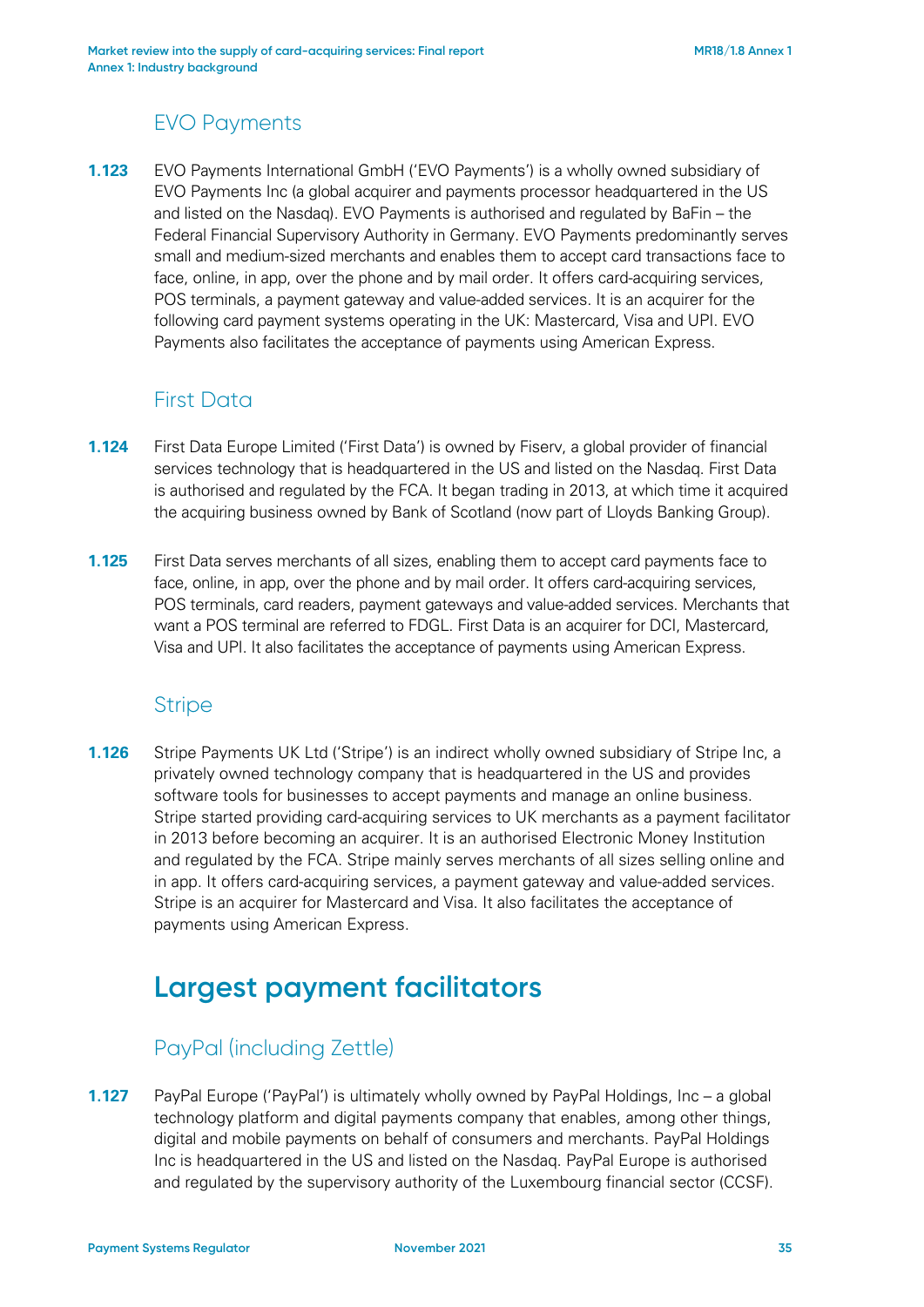PayPal provides card-acquiring services, card acceptance products and value-added services to UK merchants of all sizes through four products: Braintree, PayPal Commerce Platform, PayPal Here and PayPal Pro. Braintree, PayPal Commerce Platform and PayPal Pro enable merchants to accept card payments online; PayPal Here enables merchants to accept card payments face to face. PayPal is registered as a payment facilitator for the following card payment systems operating in the UK: DCI, JCB, Mastercard, Visa and UPI, and facilitates the acceptance of payments using American Express. PayPal also offers a variety of other products in the UK including the PayPal digital wallet, PayPal Credit, Xoom and Hyperwallet.

**1.128** In 2018, PayPal Holdings Inc acquired a payment facilitator called iZettle AB ('iZettle'). This now operates as Zettle by PayPal and is authorised and regulated by the Swedish Financial Supervisory Authority. Zettle predominantly serves the smallest merchants selling face to face (though it also enables merchants to accept card-not-present transactions). It offers card-acquiring services, card readers and value-added services. Zettle is registered as a payment facilitator for the following card payment systems operating in the UK: DCI, JCB, Mastercard, Visa and UPI. Zettle also facilitates the acceptance of payments using American Express.

### Square

**1.129** Squareup International Limited ('Square') is wholly owned by Square, Inc – a USheadquartered technology company that is listed on the New York Stock Exchange and provides products and services to merchants to help them grow their businesses. Squareup Europe Limited – a subsidiary of Squareup International Limited – is authorised and regulated by the FCA. Square predominantly provides card-acquiring services (and card readers and value-added services) to the smallest merchants selling face to face, though it also serves merchants selling online. Square is a payment facilitator for the Mastercard and Visa card payment systems. Square also facilitates the acceptance of payments using American Express.

### SumUp

**1.130** SumUp Holdings Luxembourg S.à.r.l ('SumUp') is a privately owned holdings company that is headquartered in Luxembourg. SumUp Payments Limited – a subsidiary of SumUp – is authorised and regulated by the FCA. SumUp predominantly provides card-acquiring services (and card readers and value-added services) to the smallest merchants selling face to face, though it also serves merchants selling online. SumUp is a payment facilitator for the Mastercard, Visa, Diners, Discover and UPI card payment systems. SumUp also facilitates the acceptance of payments using American Express.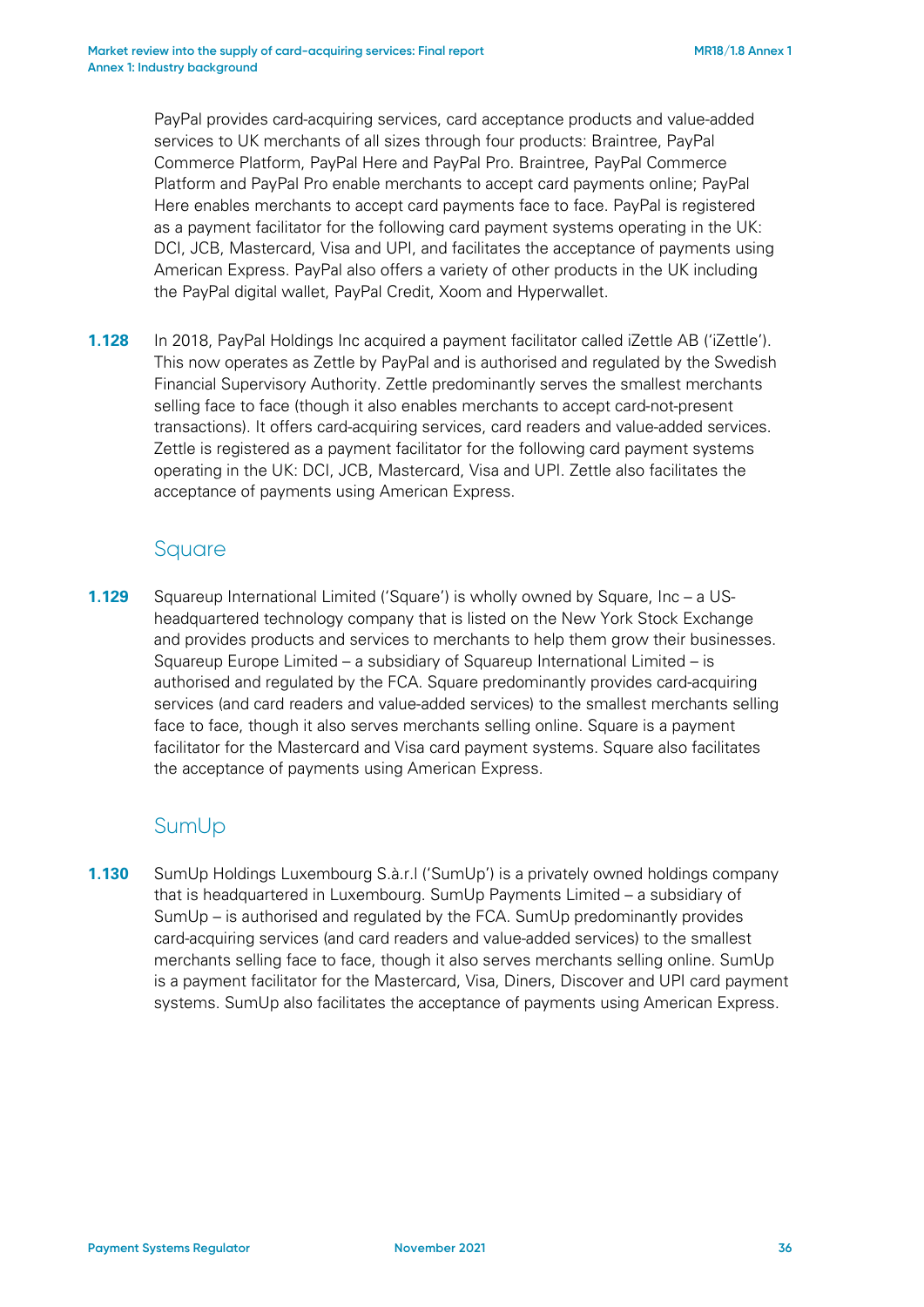# Third parties that help merchants accept card payments

**1.131** Merchants can buy card acceptance products, such as POS terminals, and value-added services from third parties. These third parties may also recommend or refer merchants to an acquirer or payment facilitator and hence can be an important entry point for merchants looking to buy card-acquiring services. In this section, we describe some of these third parties and how they help merchants accept card payments.

# **ISOs**

- <span id="page-36-2"></span>**1.132** ISOs sell card-acquiring services to merchants on behalf of one or several acquirers, alongside other card acceptance products and value-added services. There are over 60 ISOs operating in the UK[50](#page-36-0); Handepay, Paymentsense, RMS, takepayments (formerly Payzone) and UTP are five of the largest and together they had approximately 175,000 merchants at the end of 2018.<sup>[51](#page-36-1)</sup> ISOs must be registered by acquirers with the operators of card payment systems.
- <span id="page-36-3"></span>**1.133** ISOs are agents of the acquirer that are tasked with procuring new merchant relationships in return for commission. ISOs refer merchants to acquirers for cardacquiring services; ISOs do not provide these services themselves. ISOs differ from other third parties that refer merchants to acquirers because in most cases they are permitted to agree with merchants the price they will pay for card-acquiring services.  $[\mathcal{X}]$  The acquirer has no direct involvement in the sales process, which is outsourced to the ISO. ISOs' discretion over pricing of card-acquiring services varies.  $[\mathcal{X}]$
- **1.134** Once a sale is agreed, ISOs help merchants to complete the acquirer's application form for card-acquiring services and submit this to the acquirer. The acquirer then carries out its usual onboarding process to decide whether to serve the merchant and has the option to reject the application.
- **1.135** ISOs commonly provide customer services to merchants after they refer them to an acquirer. All the ISOs we collected information from said that merchants would typically contact them in the first instance with queries about card-acquiring services (and any other product they were sold by the ISO, such as POS terminals). The ISOs differ in how they handle queries about card-acquiring services: some automatically direct the

<span id="page-36-0"></span><sup>50</sup> PSR analysis of data provided by acquirers on third parties that refer merchants.

<span id="page-36-1"></span><sup>51</sup> PSR analysis of data provided by ISOs.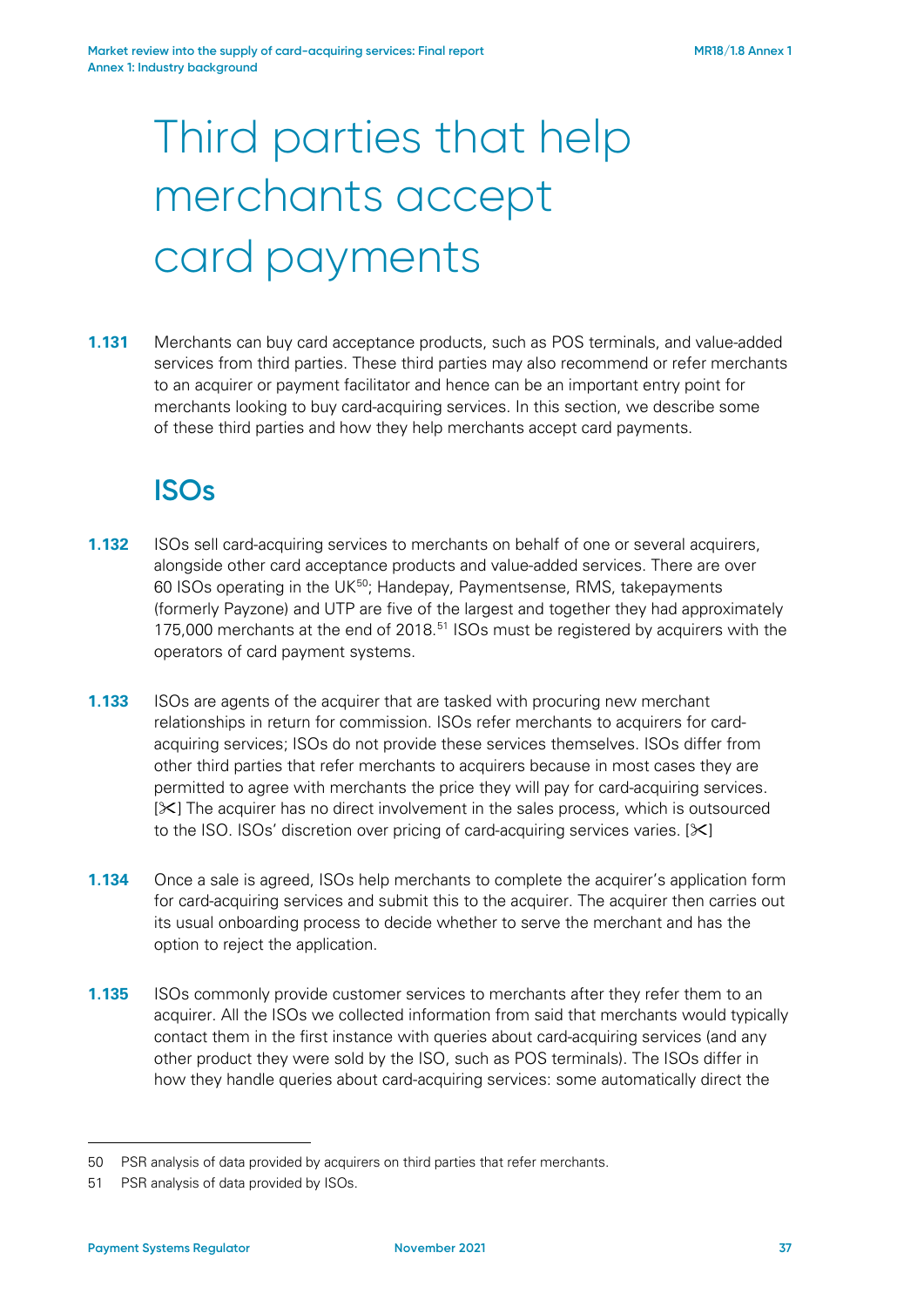merchant to their acquirer while others will seek to resolve the query themselves (including by liaising with the acquirer on behalf of the merchant).

- <span id="page-37-1"></span>**1.136** ISOs predominantly refer merchants that sell face to face to acquirers. [ $\blacktriangleright$ ]
- **1.137** As shown in [Figure 9,](#page-37-0) nearly all the merchants ISOs refer to acquirers have an annual card turnover of up to £1 million. The ISOs we collected information from said they target small and medium-sized merchants.

#### <span id="page-37-0"></span>**Figure 9: Annual card turnover in 2018 of merchants referred by ISOs to four of the five largest acquirers**



Source: PSR analysis of data provided by four acquirers.

- **1.138** ISOs have large sales teams working to procure new merchant relationships. An important part of their customer acquisition strategies involves field sales or telesales agents cold calling merchants – that is, making unsolicited calls to merchants by phone or by visiting their place of business. ISOs also use other customer acquisition channels such as their own websites, price comparison websites and referrals from third parties such as ISVs.
- **1.139** ISOs earn commission from referring merchants to acquirers. Commercial arrangements vary but generally the ISO receives the MSC (that is, the amount the merchant pays to the acquirer for card-acquiring services, which is agreed between the merchant and the ISO) less certain fees the acquirer charges the ISO (which can include interchange fees, scheme fees and processing fees). Generally, the majority of ISOs' revenue comes from commission earned from referring merchants to acquirers for card-acquiring services: on average, the ISOs we collected information from obtained around 60% of their revenue in 2018 from this activity. Acquirers generally require or provide incentives for ISOs to generate a certain amount of revenue from referrals or refer a certain number of merchants.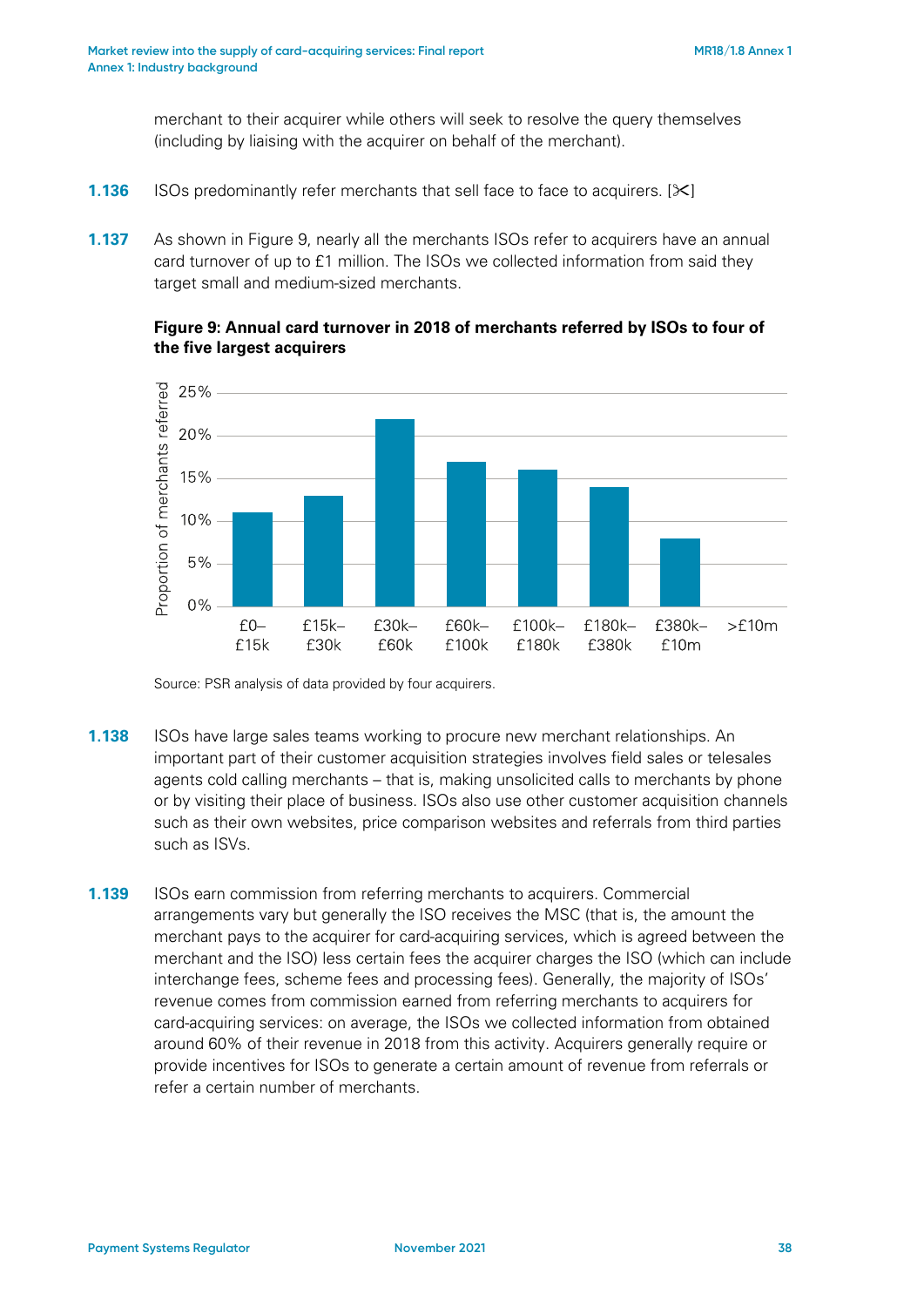- **1.140** POS terminals are another source of revenue for ISOs. Depending on the ISO, there are different commercial arrangements:
	- Some merchants hire POS terminals from ISOs for a fixed monthly fee.
	- Some merchants pay for services or membership from the ISO (or third-party provider) for which they receive a POS terminal free of charge to use in conjunction with other services.
	- Some merchants are referred by ISOs to a third-party POS terminal provider, which supplies the POS terminal(s) to the merchant. The ISO receives commission from the third-party POS terminal provider.
- **1.141** Acquirers often place restrictions on the types of merchants that ISOs can procure. For example, by prohibiting or placing conditions on ISO procurement of certain types of merchants that are considered high risk to serve.
- **1.142** In addition, acquirers typically include non-solicitation clauses in their agreements with ISOs that prevent ISOs from approaching merchants they have referred (and in some cases, any of the acquirer's customers) during the term of the agreement and sometimes for a period of 12 months after the end of the agreement. One ISO that works with more than one acquirer told us that non-solicitation clauses in acquirer contracts mean that in many cases ISOs do not want to contract with too many acquirers as this would limit the pool of merchants they could procure.
- **1.143** Some ISOs work with more than one acquirer,  $[\times]$ . There were various reasons given for working with more than one acquirer including to create some competitive tension between acquirers. Differences in acquirers' risk appetites [ $\le$ ] and capabilities (some acquirers are better at serving certain  $[\times]$ .

# **Other third parties**

**1.144** In this section, we describe some of the third parties – other than ISOs – that help merchants accept card payments.

#### **Banks**

**1.145** High-street banks that do not have their own acquiring business, such as HSBC and Santander, often have referral agreements in place with acquirers or payment facilitators. Most of the banks we spoke to have referral relationships, whereby customers of the bank that wish to accept card payments are referred to an acquirer or payment facilitator to discuss their card acceptance needs. All the banks we spoke to said that their customers are free to choose any provider of card-acquiring services that meets their needs.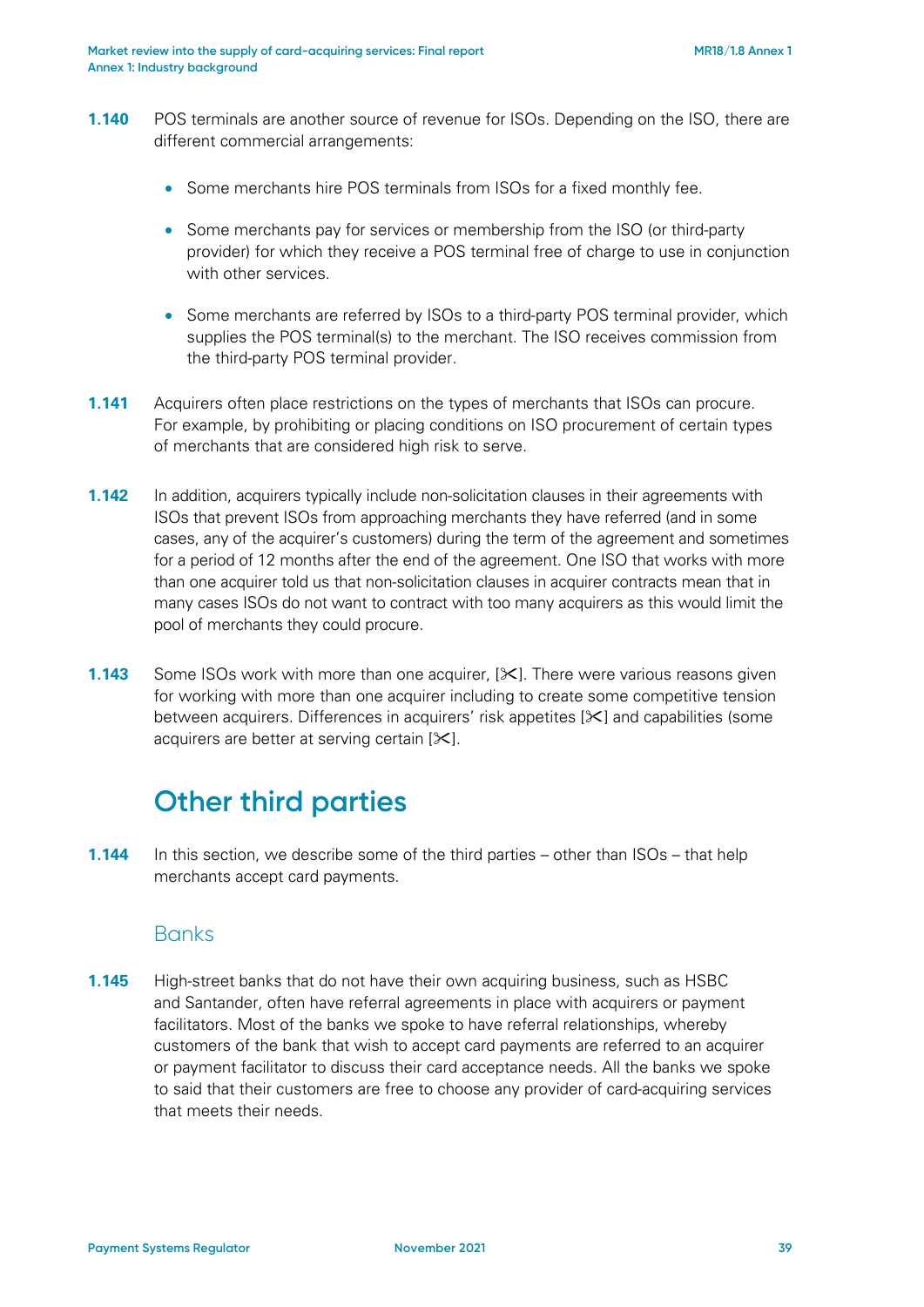# Comparison websites

- **1.146** These are websites (and apps) that allow merchants to compare or obtain quotes for card-acquiring services and card acceptance products from acquirers, ISOs and payment facilitators. Examples include Approved Index, Cardswitcher and Companeo.
- **1.147** Cardswitcher enables small and medium-sized merchants to compare prices of cardacquiring services. Merchants complete an online form and are presented with a list of quotes for card-acquiring services (and other products they might need, like POS terminals) from Cardswitcher's partners. The quotes presented are mainly from ISOs. The merchant can then choose to follow up on any of the quotes by asking to be contacted by one or more of the partners.
- **1.148** Other websites and apps such as Approved Index and Campaneo also enable merchants to obtain quotes for card-acquiring services but operate on a different model. Unlike Cardswitcher, these websites do not provide a list of quotes for card-acquiring services. Instead, the merchant completes an online form with details about its business and needs, which is sent to several of the website's partners (which include acquirers, payment facilitators and ISOs). The partners then follow up on these leads by contacting the merchant.

# Gateway providers

- **1.149** Many firms offer payment gateways including acquirers, payment facilitators and ISOs. Gateway providers are firms that specialise in providing this product but do not provide card-acquiring services. Gateway providers may offer a payment gateway for online payments as well as payments accepted face to face (sometimes alongside POS terminals that the merchant can buy or hire). Examples of gateway providers include CyberSource (owned by Visa) and Sage Pay (now owned by Elavon).
- **1.150** Gateway providers are involved with the processing of card transactions but unlike acquirers and payment facilitators – do not settle with the merchant. The scope of services provided by gateway providers varies, but typically they will at a minimum facilitate card transactions by:
	- forwarding the authorisation request from the merchant to the acquirer, which sends this to the cardholder's bank via the operator of the card payment system
	- receiving the issuer's response to the authorisation request from the acquirer and forwarding this to the merchant
	- batching up the merchant's card transactions and sending these to the acquirer, which submits these to the operator of the card payment system for clearing and settlement
- **1.151** Importantly, the merchant's acquirer (not the gateway provider) will transfer the funds for the card payments it accepts.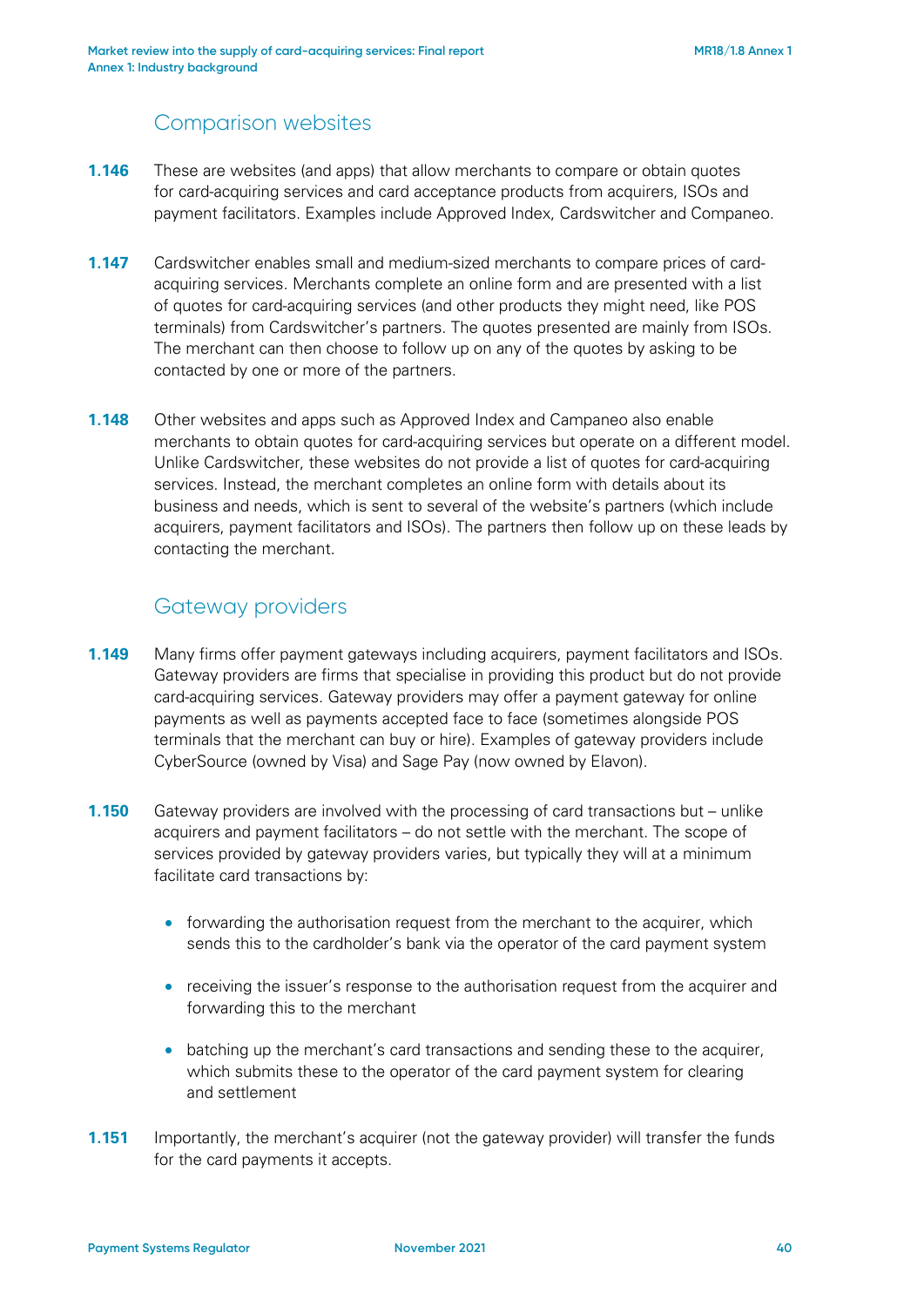- **1.152** Gateway providers may also offer additional goods and services such as:
	- services that help merchants detect and prevent fraudulent transactions
	- DCC (see paragraph [1.78\)](#page-21-0)
	- detailed reporting and analysis on the payments the merchant accepts
- **1.153** Gateway providers connect to multiple providers of card-acquiring services (mainly acquirers). Gateway providers typically have referral arrangements with acquirers.

# Independent software vendors (ISVs)

- **1.154** ISVs specialise in offering software (and in some cases, complimentary hardware) that helps merchants run their businesses. ISVs often have referral relationships with acquirers and payment facilitators.
- **1.155** For example, some ISVs specialise in software that helps merchants build a website and sell online such as Magento (owned by Adobe Inc), Shopify and Wix. Typically, e-commerce platforms have integrations with multiple acquirers and payment facilitators[.52](#page-40-0) Some e-commerce platforms have referral arrangements with acquirers and payment facilitators they are integrated with. Some e-commerce platforms have a preferred provider that they promote to merchants.
- **1.156** Other ISVs specialise in offering EPOS systems to businesses selling face to face, such as EPOS Now and Vend. An EPOS system is a combination of hardware and software that helps brick-and-mortar merchants run their businesses by supporting, for example, inventory management, payroll and management information reporting. Payments functionality can be integrated with the EPOS system so that, for example, the value of the item being bought in a shop is automatically displayed on the POS terminal after being scanned. Some ISVs that provide EPOS systems have referral arrangements with acquirers, ISOs and payment facilitators.
- **1.157** Other ISVs provide accounting software, such as Sage and Xero. There are various ways such ISVs can integrate with providers of card-acquiring services. One form of integration allows information on card transactions to be automatically imported into the accounting application. Some ISVs providing accounting software have referral arrangements with providers of card-acquiring services.

<span id="page-40-0"></span><sup>52</sup> An e-commerce platform may also integrate with gateway providers. A merchant that chooses a gateway provider will also need to contract for card-acquiring services with an acquirer.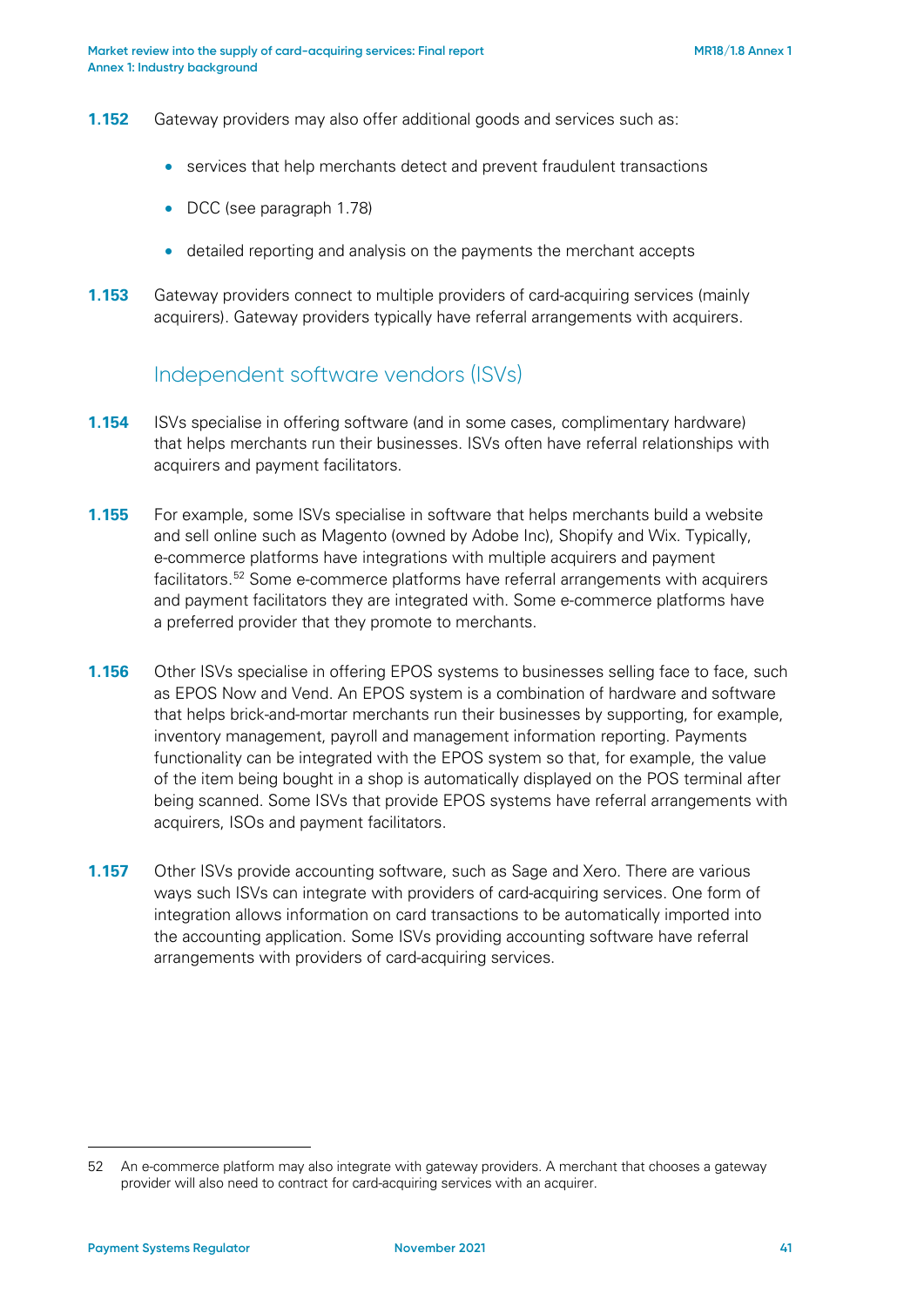# POS terminal manufacturers

**1.158** POS terminal manufacturers sell POS terminals to acquirers, ISOs and other third parties, and in some cases directly to merchants. Ingenico and Verifone are examples of POS terminal manufacturers. Both also offer payment gateways, and other goods and services.

# Third-party POS terminal providers

- **1.159** Third-party POS terminal providers like First Data Global Leasing (owned by Fiserv see paragraph [1.124\)](#page-34-0) and Merchant Rentals supply POS terminals to merchants. They work with acquirers and ISOs, who receive commission for referring merchants that want a POS terminal to third-party POS terminal providers. The acquirer or ISO agrees with the merchant the monthly fee that the merchant will pay for hiring the POS terminal supplied by the third-party POS terminal provider and signs them up to a rental agreement. The agreement is between the third-party POS terminal provider (which owns the POS terminal) and the merchant.
- **1.160** [ $\angle$ ]

### Trade associations

**1.161** Some trade associations such as the Federation of Small Businesses refer their members to acquirers.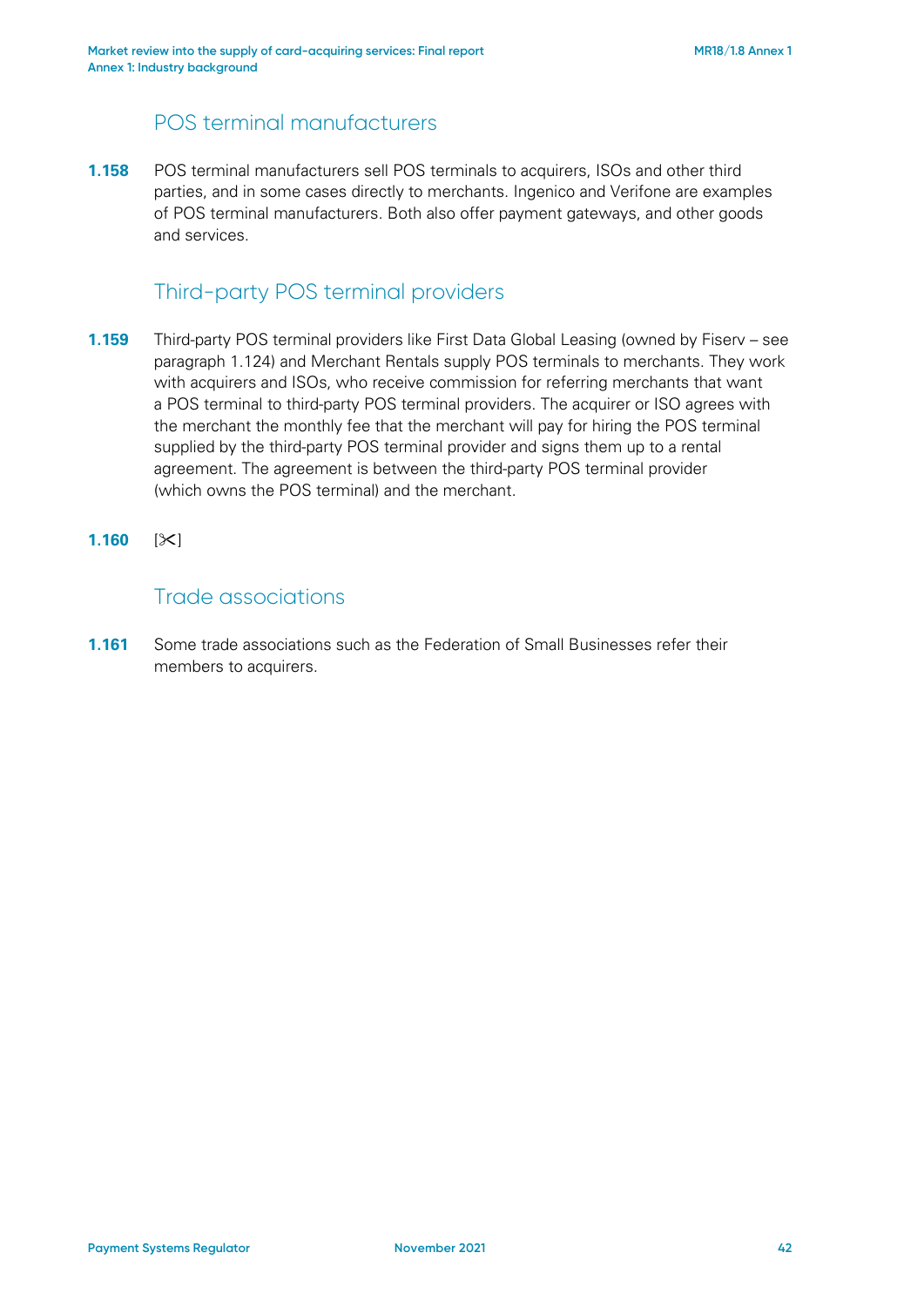# Pricing of card-acquiring services and other products

#### **1.162** In this section, we describe the pricing of card-acquiring services and certain other products by acquirers, payment facilitators and ISOs.

# **Acquirer pricing of card-acquiring services and other products**

- **1.163** Most acquirers can provide card-acquiring services as a standalone product. They usually also offer a package of goods and services that together enable merchants to accept card payments. A typical basic offering for a merchant selling face to face would include:
	- card-acquiring services
	- one or more POS terminals, which the merchant hires
	- services to enable the merchant to certify (and in some cases, assist) their compliance with PCI DSS requirements
- **1.164** Some acquirers offer card readers as well as POS terminals.
- **1.165** For merchants selling online that want to buy everything they need to accept card payments from an acquirer, the typical basic offering is the same as that for merchants selling face to face except that the acquirer provides a payment gateway rather than a POS terminal.
- **1.166** Merchants can also buy other value-added services from their acquirer (see paragraph [1.78\)](#page-21-0).
- **1.167** Some acquirers may offer POS terminals, payment gateways, PCI DSS compliance services and other value-added services in partnership with third parties. For example, Lloyds Bank Cardnet (see paragraph [1.116\)](#page-32-0) and AIB Merchant Services (see paragraph [1.121\)](#page-33-0) refer merchants that want a POS terminal to third-party POS terminal providers.
- **1.168** The remainder of this section describes the pricing of the main components of the acquirers' typical offering for merchants selling face to face and online.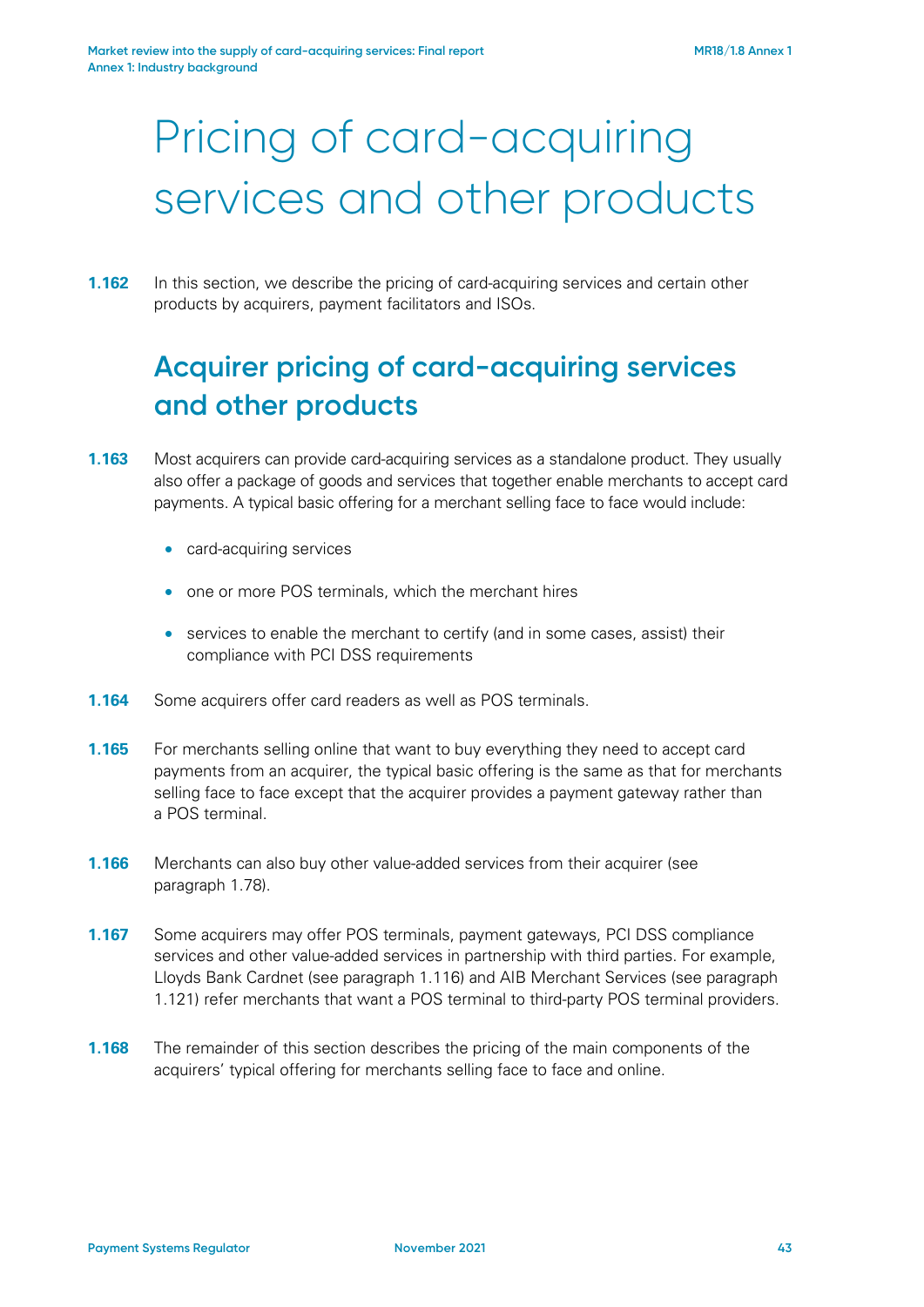# Pricing of card-acquiring services

- **1.169** Acquirers tend to price card-acquiring services separately from card acceptance products and value-added services.
- **1.170** The MSC is the total amount the merchant pays for card-acquiring services to its acquirer. The MSC has three main parts:
	- interchange fees, paid by the acquirer to the issuer
	- scheme fees, paid by the acquirer (and issuer) to the operators of card payment systems (such as Visa)
	- acquirer net revenue, which recovers the acquirer's other costs and margin
- **1.171** Merchants served by acquirers have one or more of the following pricing options for card-acquiring services:
	- Standard pricing, whereby for any given transaction the acquirer does not automatically pass through at cost the interchange fee applicable to the transaction and the pricing option does not satisfy the criteria for  $IC_+$ ,  $IC_{++}$  or fixed pricing.<sup>[53](#page-43-0)</sup>
	- Interchange fee plus (IC+) pricing, whereby for any given transaction the acquirer automatically passes on at cost the interchange fee applicable to that transaction.
	- Interchange fee plus plus  $I(C++)$  pricing, whereby for any given transaction the acquirer automatically passes on at cost the interchange fee and scheme fees<sup>[54](#page-43-1)</sup> applicable to that transaction.
	- Fixed pricing, whereby the merchant pays a fixed, periodic fee for card-acquiring services (the amount of which does not depend on the volume or value of transactions it accepts or the characteristics of these transactions, within specified limits).

<span id="page-43-0"></span><sup>53</sup> Only where a pricing option passes through interchange fees at cost for all transactions will it be considered IC++ or IC+ pricing. (With IC++ pricing, scheme fees are also passed through at cost.) A pricing option that applies a per-transaction fee for card-acquiring services and passes through at cost the interchange fees applicable to some, but not all, transactions will satisfy the criteria for standard pricing.

<span id="page-43-1"></span><sup>54</sup> The acquirer may also pass on at cost scheme fees that are not directly attributable to transactions.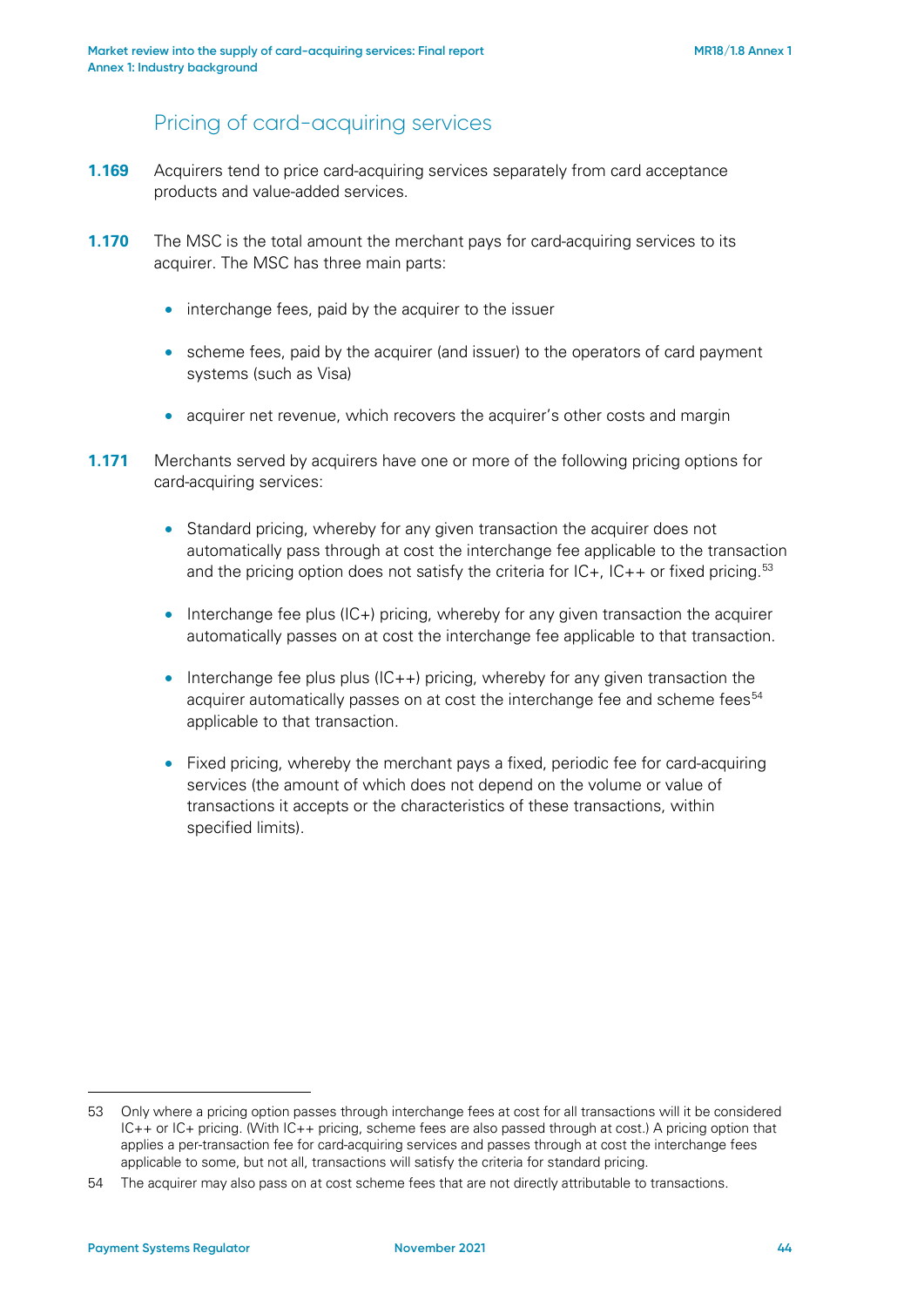<span id="page-44-0"></span>**1.172** [Table 2](#page-44-0) below shows the pricing options of ten acquirers.

| <b>Acquirer</b>                     | $IC++$       | $IC+$          | <b>Standard</b> | <b>Fixed</b>   |
|-------------------------------------|--------------|----------------|-----------------|----------------|
| Adyen <sup>55</sup>                 | $\checkmark$ | ×              | $\pmb{\times}$  | ×              |
| AIB Merchant Services <sup>56</sup> | ✓            | $\pmb{\times}$ | ✓               | $\pmb{\times}$ |
| Barclaycard                         | $\checkmark$ | $\pmb{\times}$ | $\checkmark$    | $\pmb{\times}$ |
| Lloyds Bank Cardnet                 | $\checkmark$ | $\checkmark$   | $\checkmark$    | $\pmb{\times}$ |
| Elavon                              | ✓            | $\pmb{\times}$ | $\checkmark$    | $\pmb{\times}$ |
| <b>EVO Payments</b>                 | ✓            | ×              | $\checkmark$    | ✓              |
| <b>First Data</b>                   | ✓            | ✓              | $\checkmark$    | ×              |
| <b>Global Payments</b>              | ✓            | $\checkmark$   | $\checkmark$    | $\pmb{\times}$ |
| <b>Stripe</b>                       | ✓            | $\pmb{\times}$ | $\checkmark$    | $\pmb{\times}$ |
| Worldpay                            | $\checkmark$ | $\checkmark$   | $\checkmark$    | ✓              |

#### **Table 2: Acquirers' pricing options**

Source: Information submitted by acquirers.

# Standard pricing – overview

<span id="page-44-3"></span>**1.173** Over 95% of acquirers' merchants have standard pricing, which typically consists of:

- one or more 'headline rates' (typically several) that are applied to different types of purchase transactions (and sometimes refunds), and can take the form of an ad valorem fee, a pence-per-transaction fee or a combined ad valorem and pence-pertransaction fee
- one or more additional fees, which are mainly triggered by:
	- o specific events such as chargebacks, refunds and PCI DSS non-compliance ('non-transactional additional fees'), and/or
	- o specific types of purchase transactions (and sometimes refunds) such as e-commerce transactions ('transactional additional fees')

<span id="page-44-1"></span><sup>55</sup> Adyen has IC++ pricing for global card payment systems (where possible and applicable). For some payment methods Adyen has 'blended pricing' where permitted by the relevant network and regulations.

<span id="page-44-2"></span><sup>56</sup> There are circumstances in which AIB Merchant Services would apply standard pricing if requested by the merchant.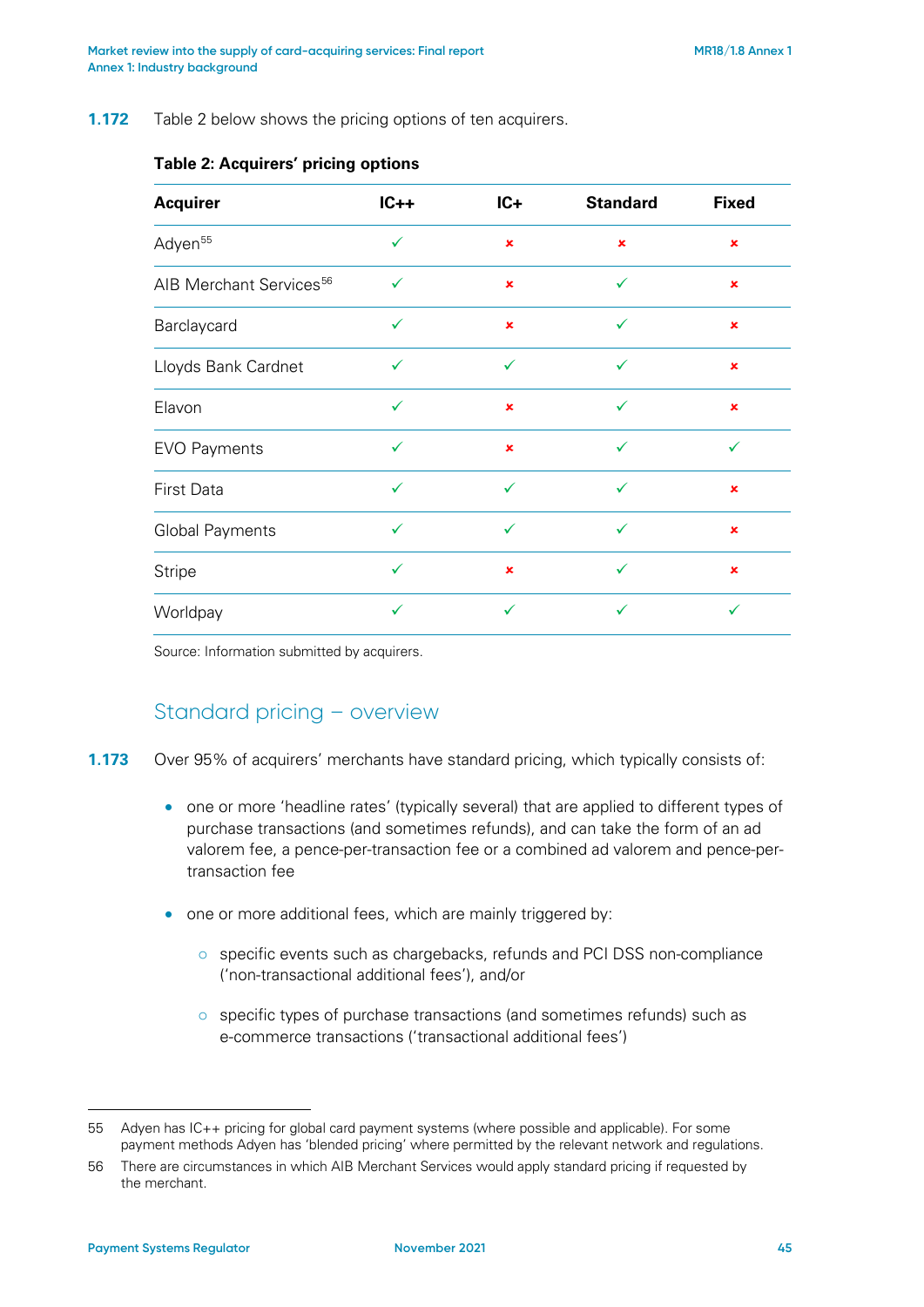- <span id="page-45-0"></span>**1.174** Additional transactional fees are added to the relevant headline rates. For example, a merchant might pay a single headline rate of 1.2% for all debit card transactions plus an additional fee of 1% where such transactions involve debit cards issued outside the EU.
- **1.175** Examples of non-transactional fees include the following:
	- Administration fees, which are triggered when the acquirer makes certain changes to the merchant's account (for example, to update the merchant's details).
	- Authorisation request fees, which are triggered when the merchant makes an authorisation request. Some acquirers have different fees depending on the authorisation method.
	- Chargeback fees, which are triggered by a chargeback being raised against the merchant. Some acquirers always apply a fee when a chargeback is raised. Others charge only if the chargeback is upheld or if it exceeds a certain value.
	- Integrity fees, which are triggered where an authorisation request does not meet certain conditions.
	- Minimum monthly service charge (MMSC), which is triggered when the merchant's fees do not exceed a minimum amount in a month.
	- PCI DSS non-compliance fees, which are triggered where the merchant does not certify their compliance.
	- Refund fees, which are triggered when the merchant refunds a purchase. Some acquirers do not charge for refunds or gross charge (that is, they apply the relevant headline rate to purchase transactions plus refunds).
	- Termination fees, which are triggered where the merchant terminates the cardacquiring services contract within six months.
- <span id="page-45-1"></span>**1.176** The MSC is the total amount the merchant pays the acquirer for card-acquiring services including any additional transactional and non-transactional fees.
- **1.177** Most acquirers that have standard pricing do not publish their prices. Instead, the price they quote to a merchant is determined by the information that a sales agent collects about the merchant's characteristics during the sales process. Depending on the acquirer, the characteristics considered may include:
	- the value of transactions the merchant accepts per year
	- the merchant's average transaction value (ATV)
	- the mix of card types the merchant accepts
	- the merchant's operating environment(s)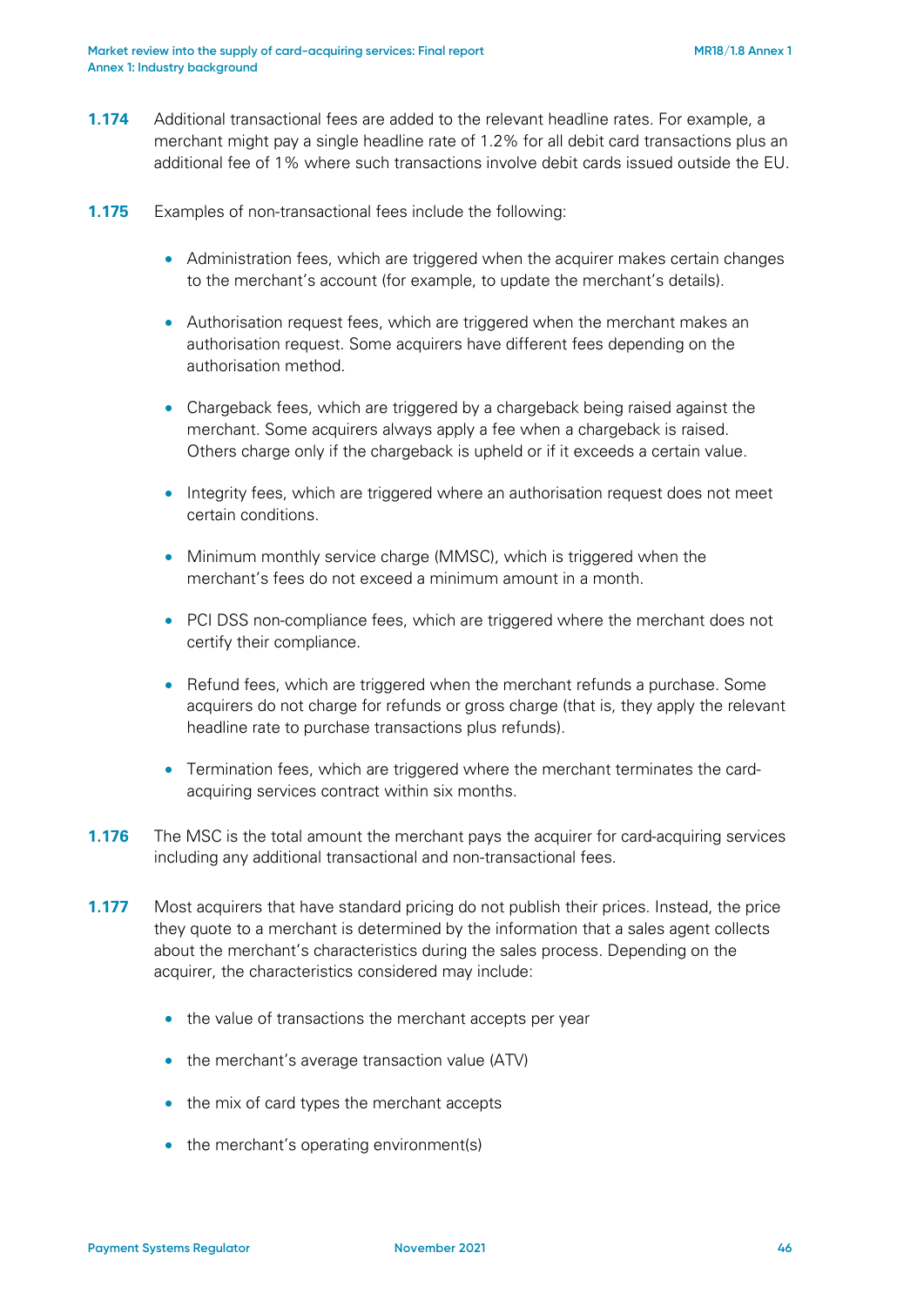- the merchant's industry
- the merchant's current price (if it is already accepting cards)
- <span id="page-46-2"></span>**1.178** Acquirers gather information from the merchant to enable them to provide a quote. Where a merchant is already accepting cards, a recent bill may be requested. If a merchant is new to cards, the industry they operate in can be used to forecast – for example – its likely ATV or the mix of card types it will accept. Sales agents may also draw on their own experience.
- **1.179** The structure of acquirers' standard pricing varies significantly because firms differ:
	- in how they vary the headline rate according to the characteristics of a transaction
	- in how they express the headline rate(s)
	- in the additional transactional fees they have
	- in the additional non-transactional fees they have
- **1.180** In the sections that follow, we describe the standard pricing options used by seven acquirers. We identify the headline rate where published.<sup>[57](#page-46-0)</sup>

#### **Barclays**

- **1.181** For merchants with annual turnover below [ $\mathbb{X}$ ]<sup>58</sup>, Barclays' 'blended tariff' has five 'price points':
	- $\bullet$  [ $\times$ ]
	- $|\mathsf{X}|$
	- $\bullet$  [ $\times$ ]
	- $[\times]$
	- $|\mathsf{X}|$
- **1.182**  $|\times|$
- **1.183** [ $\times$ ]

<span id="page-46-0"></span><sup>57</sup> As noted in paragraph 1.2, the pricing information shown may reflect pricing that was in place at the time the interim report was published in September 2020. We indicate where this information has been updated.

<span id="page-46-1"></span><sup>58 [</sup> $\mathsf{X}$ ]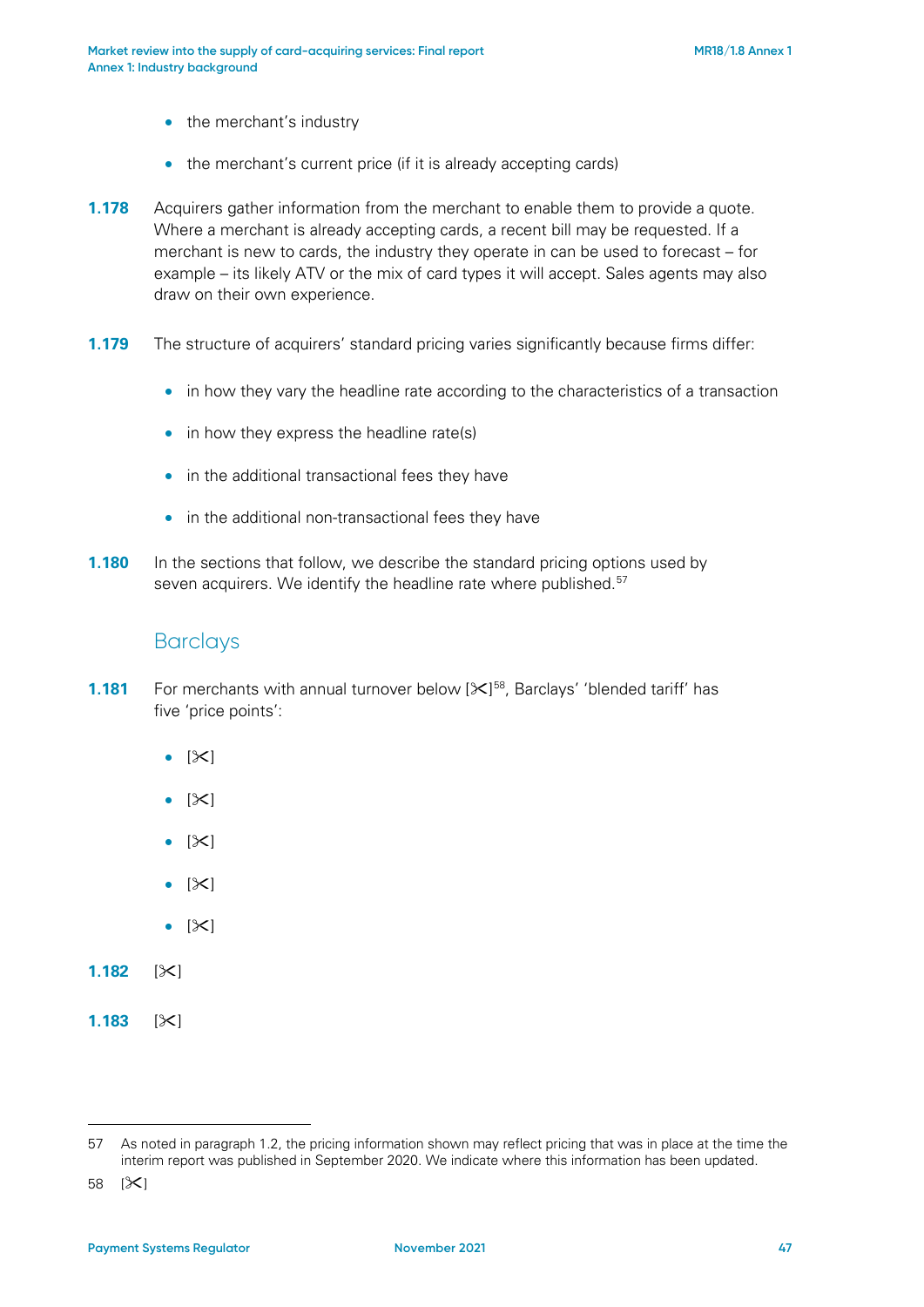**1.184** There are additional fees for the following types of purchase transaction:

- $[\mathbb{X}]$
- $|\mathsf{X}|$
- $[\mathbb{X}]$
- **1.185** The following non-transactional fees also apply if they are part of the pricing agreed with the merchant and if they are triggered:
	- $[\mathbb{X}]$
	- $|\mathsf{X}|$
	- $|\mathsf{X}|$
	- $[\mathbb{X}]$
	- $[\mathbb{X}]$
	- $|\mathsf{X}|$

#### Elavon

- **1.186** Elavon's 'unblended tariff' has headline rates to accommodate the different Mastercard and Visa card types, as well as JCB, DCI and UPI cards.
- **1.187**  $|\times|$
- **1.188**  $|\times|$
- **1.189** Elavon has standard additional non-transactional fees that can be apply when triggered for situations, such as chargebacks, PCI DSS non-compliance, or late payments. The fees are:
	- $[\mathbb{X}]$
	- $|\mathsf{X}|$
	- $|\mathsf{X}|$
	- $\bullet$  [ $\times$ ]
	- $|\mathsf{X}|$
	- $|\mathsf{X}|$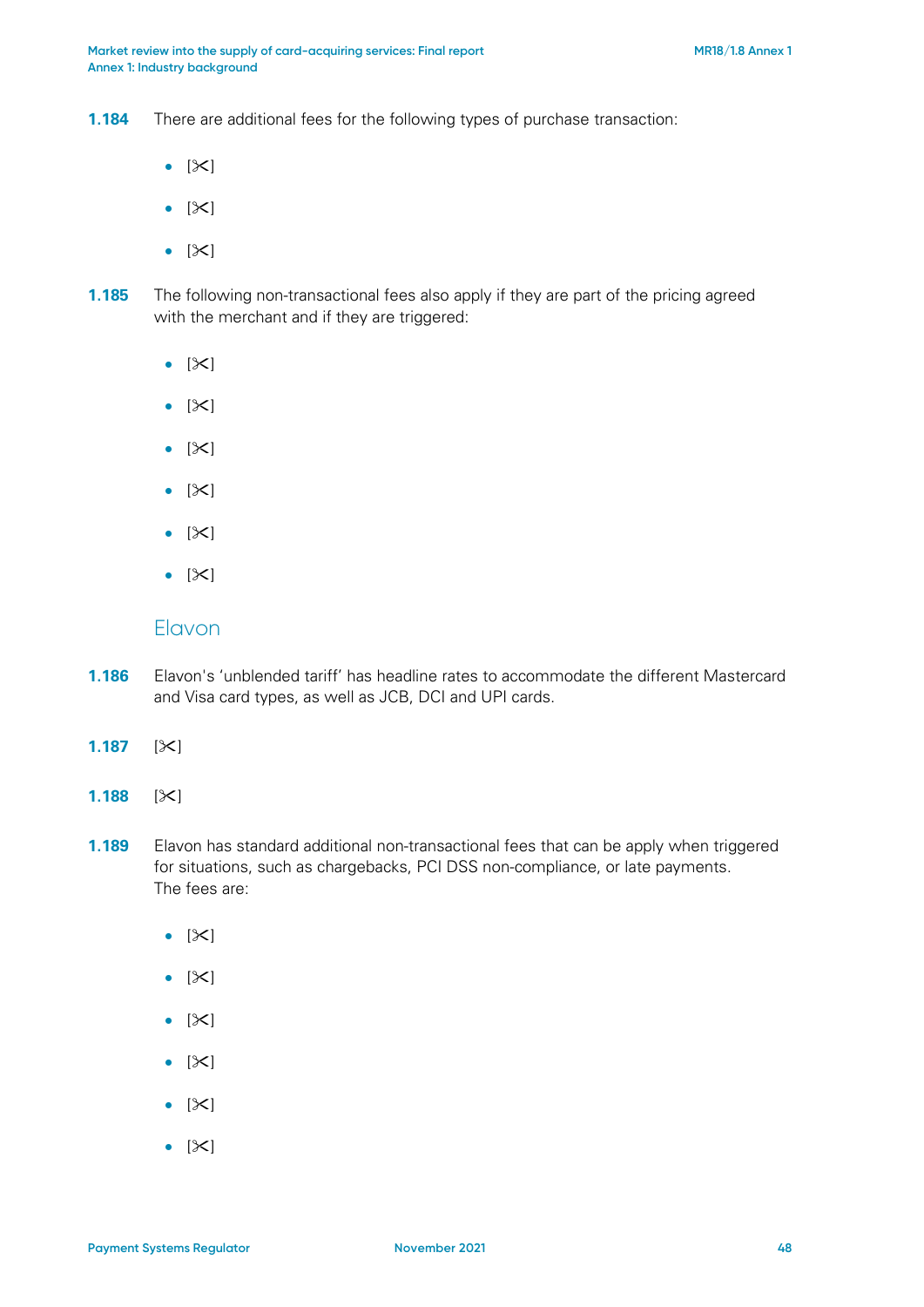- $[\mathbb{X}]$
- $[\mathbb{X}]$
- $[\times]$

# EVO Payments

- **1.190** EVO Payments 'tailor-made' tariff has one secure and one non-secure headline rate, split by Visa/Mastercard for each of the following types of purchase transactions:
	- $[\mathbb{X}]$
	- $|\mathsf{X}|$
	- $[\mathbb{X}]$
	- $|\mathsf{X}|$
	- $|\mathsf{X}|$
	- $[\mathbb{X}]$
	- $[\mathbb{X}]$
	- $[\mathbb{X}]$
	- $[\mathbb{X}]$
	- $[\mathbb{X}]$
	- $[\mathbb{X}]$
	- $[\mathbb{X}]$
	- $[\mathbb{X}]$
- **1.191**  $|\times|$
- **1.192** There are no additional transactional fees. There are two additional non-transactional fees:  $[\infty]$ .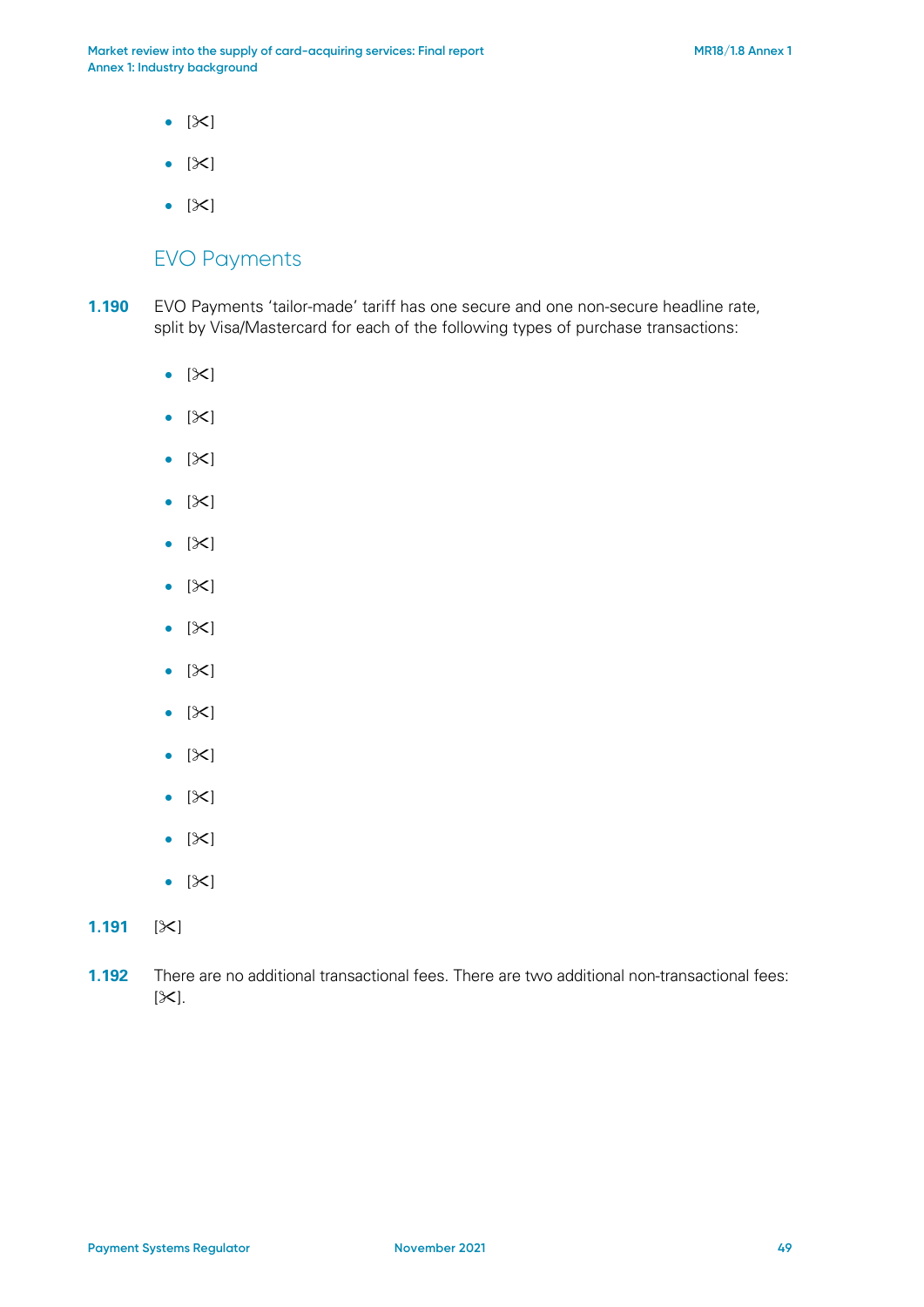# First Data

- **1.193** First Data's 'general tariff' has one qualified headline rate and one non-qualified<sup>[59](#page-49-0)</sup> headline rate for each of the following types of purchase transactions:
	- $[\mathbb{X}]$
	- $[\times]$
	- $[\mathbb{X}]$
	- $|\mathsf{X}|$
	- $[\mathbb{X}]$
	- $[\mathbb{X}]$
	- $[\mathbb{X}]$
	- $[\mathbb{X}]$
	- $[\mathbb{X}]$
	- $[\mathbb{X}]$
	- $[\mathbb{X}]$
	- $[\mathbb{X}]$
- **1.194**  $[\times]$
- **1.195**  $|\times|$
- **1.196** The following non-transactional fees may apply if triggered:
	- $|\mathsf{X}|$
	- $[\mathbb{X}]$
	- $[\mathbb{X}]$
	- $[\mathbb{X}]$
	- $\bullet$  [ $\times$ ]
	- $[\mathbb{X}]$

<span id="page-49-0"></span><sup>59</sup> What constitutes a qualified and non-qualified transaction is agreed between First Data and the merchant.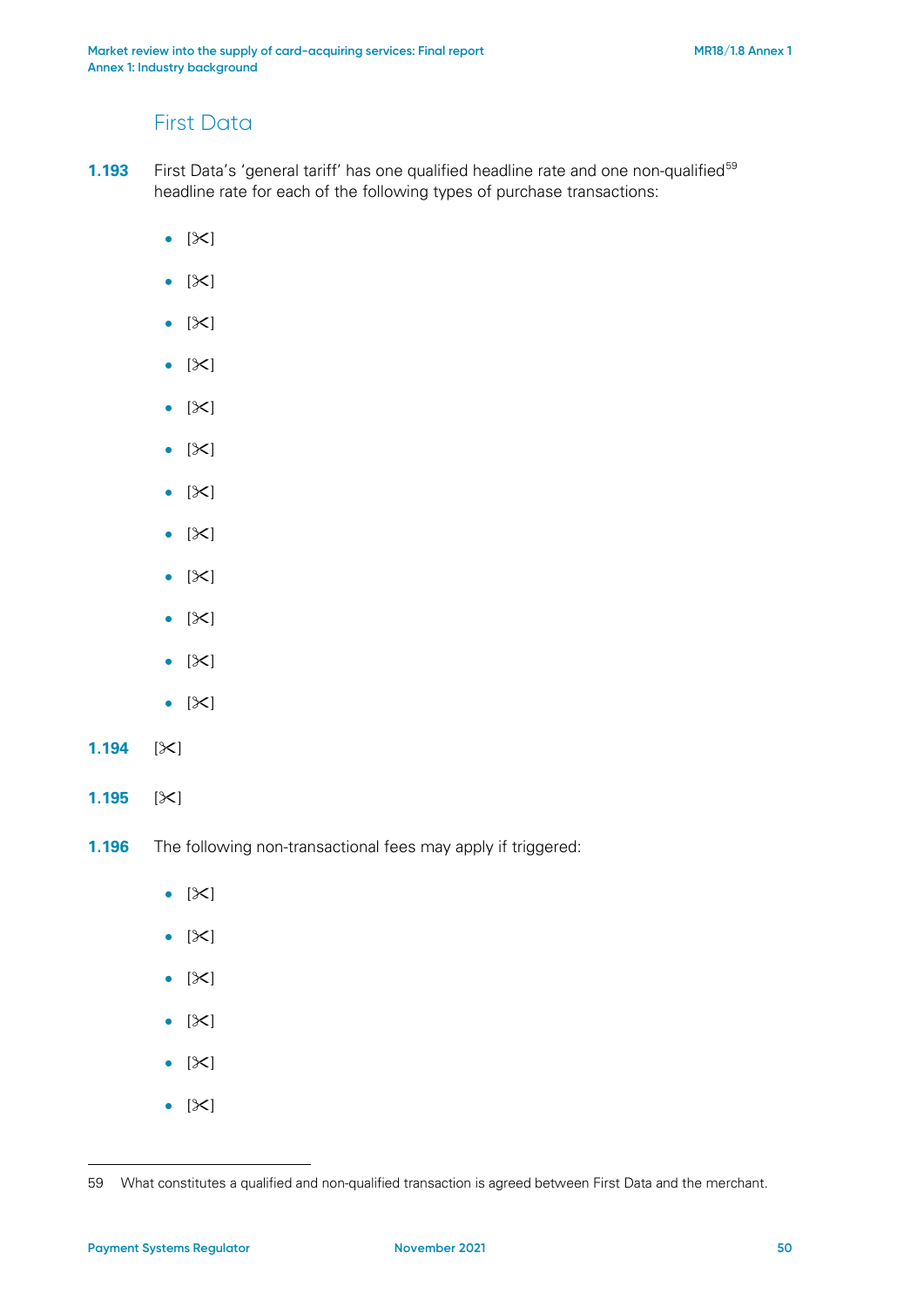- $|\mathsf{X}|$
- $[\mathbb{X}]$
- $[\mathbb{X}]$
- $[\mathbb{X}]$
- $[\mathbb{X}]$
- $|\mathsf{X}|$
- $|\mathsf{X}|$

### Global Payments

**1.197** Global Payments' 'Additional Transaction Fee (ATF) tariff<sup>'[60](#page-50-0)</sup> has different headline rates for up to five transaction types involving EU-issued cards:

- $|\mathsf{X}|$
- $[\mathbb{X}]$
- $[\mathbb{X}]$
- $[\mathbb{X}]$
- $[\mathbb{X}]$
- **1.198**  $|\times|$
- **1.199**  $|\times|$
- **1.200** There are additional transactional fees (called 'differential fees') for [ $\angle$ ]. Scheme fees can either be included in the headline rate or broken out separately.
- **1.201** The following non-transactional fees apply if triggered:
	- $[\mathbb{X}]$
	- $|\mathsf{X}|$
	- $[\mathbb{X}]$
	- $|\mathsf{X}|$

<span id="page-50-0"></span><sup>60</sup>  $[3]$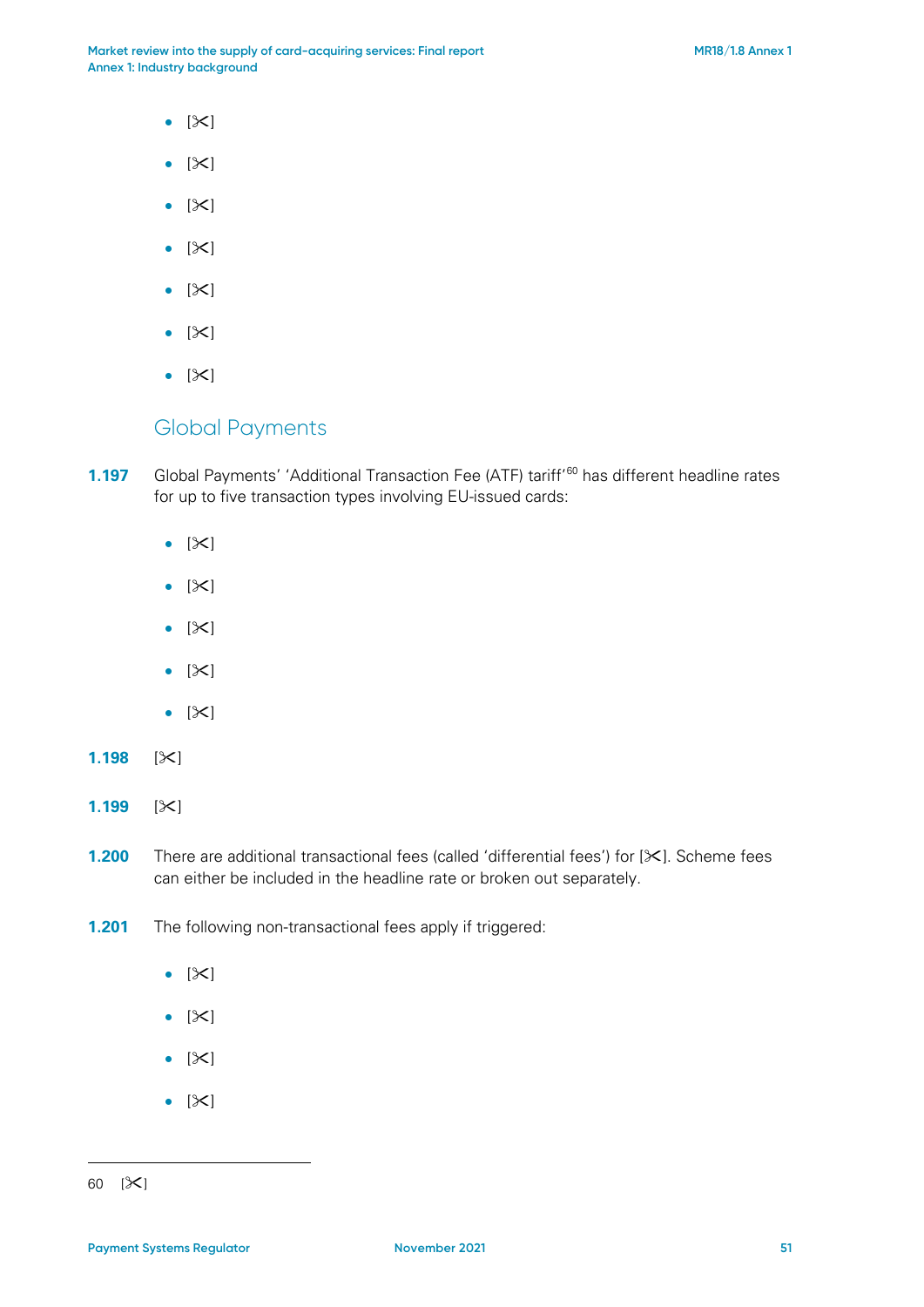- $[\mathbb{X}]$
- $[\mathbb{X}]$
- $[\mathbb{X}]$
- **1.202** Global Payments also has another tariff that is the same as the ATF tariff except that there are no differential fees or scheme fees broken out separately from the headline rate.

# Lloyds Bank Cardnet

- **1.203** In the interim report, we noted that Lloyds Bank Cardnet typically has seven different headline rates – one for each of the following types of purchase transaction involving EU-issued cards:
	- $|\mathsf{X}|$
	- $[\mathbb{X}]$
	- $|\mathsf{X}|$
	- $|\mathsf{X}|$
	- $|\mathsf{X}|$
	- $[\mathbb{X}]$
	- $[\mathbb{X}]$
- **1.204**  $|\times|$
- **1.205** There are additional fees for the following types of purchase transaction:
	- $|\mathsf{X}|$
	- $[\mathbb{X}]$
	- $|\mathsf{X}|$
- **1.206** The following non-transactional fees apply if triggered:
	- $[\mathbb{X}]$
	- $[\mathbb{X}]$
	- $[\mathbb{X}]$
	- $[\mathbb{X}]$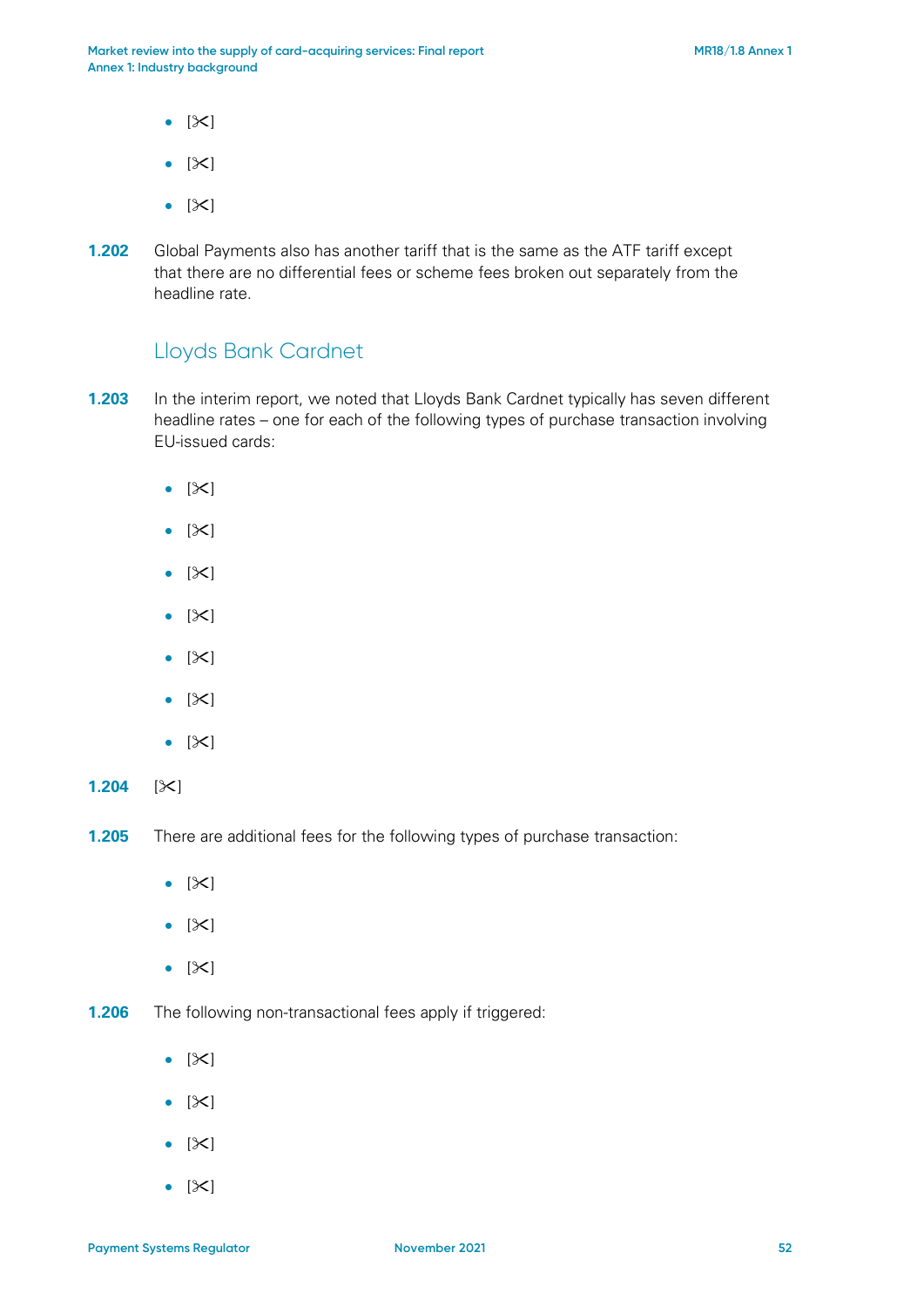- $[\mathbb{X}]$
- $\bullet$  [ $\times$ ]
- $|\mathsf{X}|$

#### **Stripe**

- **1.207** Stripe has a different headline rate for two types of purchase transactions involving Mastercard and Visa cards:
	- European-issued cards (1.4% plus £0.20)
	- Non-European issued cards  $(2.9\%$  plus £0.20)<sup>[61](#page-52-0)</sup>
- **1.208** Stripe's merchants also pay an additional fee for the administration of each chargeback incurred (which is reimbursed to the merchant if the disputed payment is found in their favour).
- **1.209** For merchants with a card turnover above [ $\times$ ] per month, Stripe may offer a discount on the headline rates  $[\times]$ .

# **Worldpay**

- **1.210** At the time of the interim report we noted that Worldpay's 'custom tariff' had  $[\times]$  three different transaction types involving cards issued in the UK:
	- $[\mathbb{X}]$
	- $|\mathsf{X}|$
	- $[\mathbb{X}]$
- **1.211**  $|\times|$
- **1.212** We noted that there were additional fees for the following types of purchase transaction:
	- $[\mathbb{X}]$
	- $[\mathbb{X}]$
	- $|\mathsf{X}|$
	- $\bullet$  [ $\times$ ]

<span id="page-52-0"></span><sup>61</sup> We have updated the details of these headline rates to reflect changes since the interim report was published.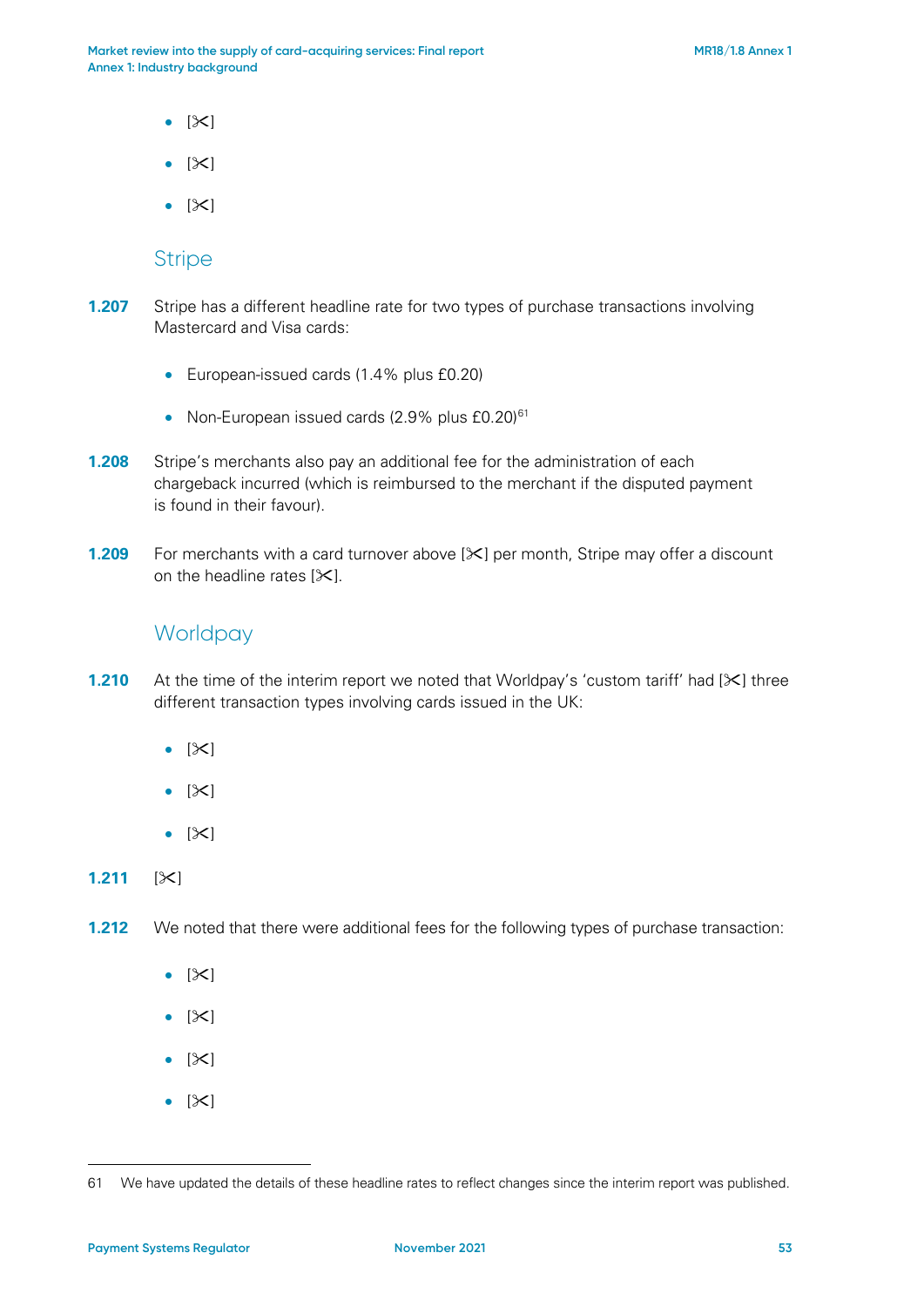- $|\mathsf{X}|$
- $\bullet$  [ $\times$ ]
- $[\mathbb{X}]$
- $\bullet$  [ $\times$ ]

**1.213** The following non-transactional fees may have applied if triggered:

- $|\mathsf{X}|$
- $\bullet$  [ $\times$ ]
- $[\mathbb{X}]$
- $|\mathsf{X}|$
- $\bullet$  [ $\ge$ ]
- <span id="page-53-0"></span>**1.214** At the time of the interim report we also noted that Worldpay's 'simplicity tariff' had a single headline rate of 1.5% for all purchase transactions involving Mastercard and Visa cards. This was subject to a fair usage policy, which included transaction mix limits. The headline rate included an annual subscription to SaferPayments, which is a product that helps merchants to achieve compliance with PCI DSS requirements.  $[\mathcal{K}]$ .
- **1.215** The simplicity tariff was available to merchants with annual card turnover below [ $\times$ ] and commercial card/inter-regional transaction volumes below 25% of total card turnover.
- **1.216** Two non-transactional fees applied if triggered:
	- $[\mathbb{X}]$
	- $[\mathbb{X}]$
- **1.217** Worldpay's 'pay-as-you-go tariff' had a single headline rate of 2.5% for all transactions involving Mastercard and Visa cards.  $[\times]$ .
- **1.218** The 'pay-as-you-go tariff' was available to merchants with annual card turnover below [ $\angle$ ] and commercial card/inter-regional transaction volumes below 25% of total card turnover.
- **1.219** The same additional fee of [ $\angle$ ] applied for the following types of transaction:
	- $[\mathbb{X}]$
	- $\bullet$  [ $\times$ ]
	- $\bullet$  [ $\times$ ]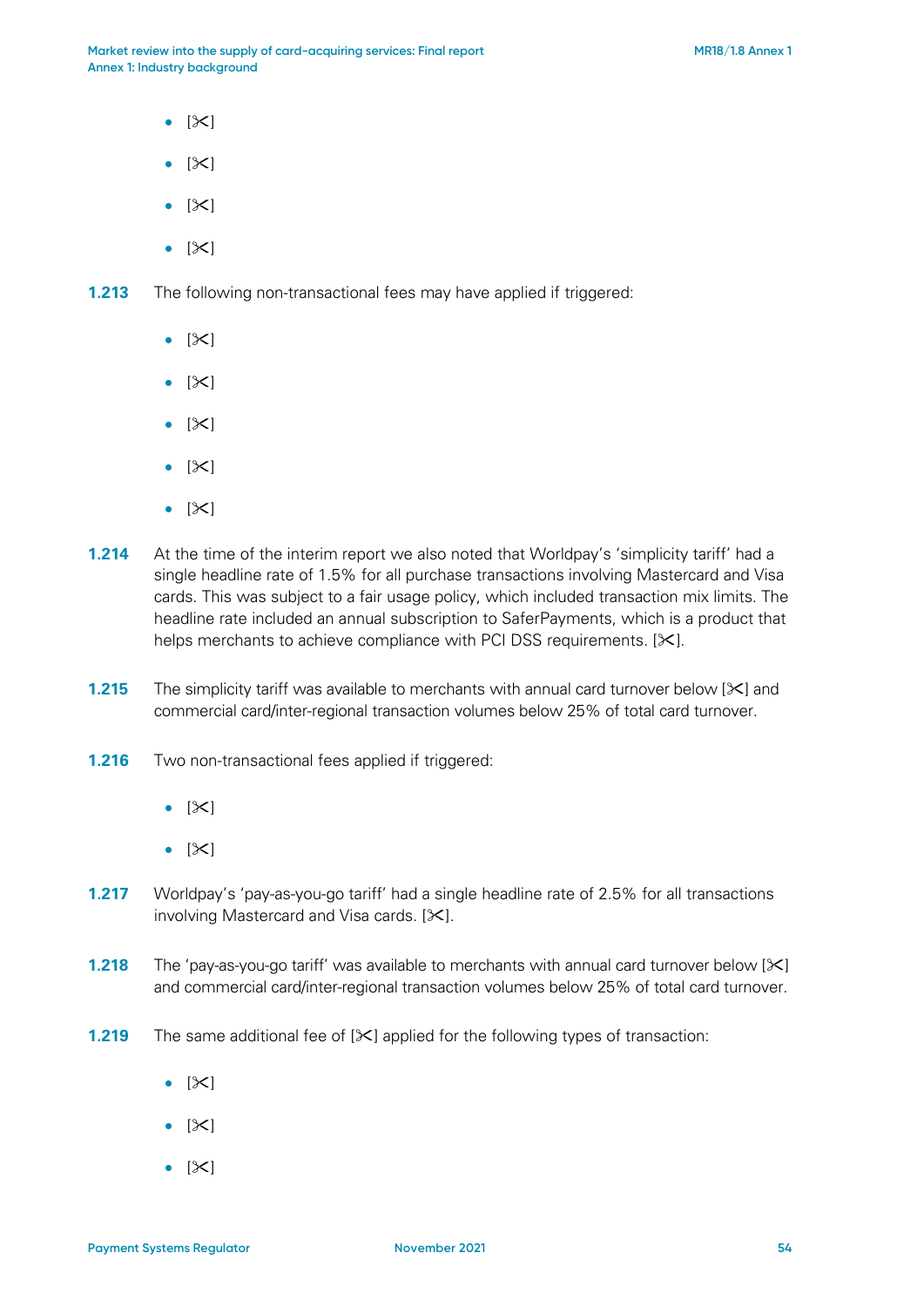- $|\mathsf{X}|$
- $\bullet$  [ $\times$ ]
- $\bullet$  [ $\times$ ]
- $\bullet$  [ $\times$ ]
- $\bullet$  [ $\times$ ]

**1.220** The following non-transactional fees applied if triggered:

- $\bullet$  [ $\times$ ]
- $[\mathbb{X}]$
- $|\mathsf{X}|$

#### IC++ pricing

- **1.221** Less than 5% of acquirers' merchants have IC++ pricing. Most acquirers told us that IC++ pricing is available to, or suitable for, large merchants.
- **1.222** With IC++ pricing, the acquirer automatically passes on interchange fees and scheme fees at cost to the merchant. The remainder of the acquirer's costs plus margin are generally recovered through:
	- a processing fee (also called a management fee) charged for each purchase transaction (and in some cases for refunds)
	- one or more additional fees, which are usually triggered by specific events (see paragraph [1.174](#page-45-0) for examples of these fees)
- **1.223** The processing fee can take the form of an ad valorem fee, a pence-per-transaction fee or an ad valorem plus pence-per-transaction fee (depending on the acquirer and the merchant's preferences).
- **1.224** [ $\times$ ], the same processing fee applies to all purchase transactions irrespective of the characteristics of a transaction because the costs to the acquirer that vary by transaction are interchange fees and scheme fees, both of which are passed on at cost.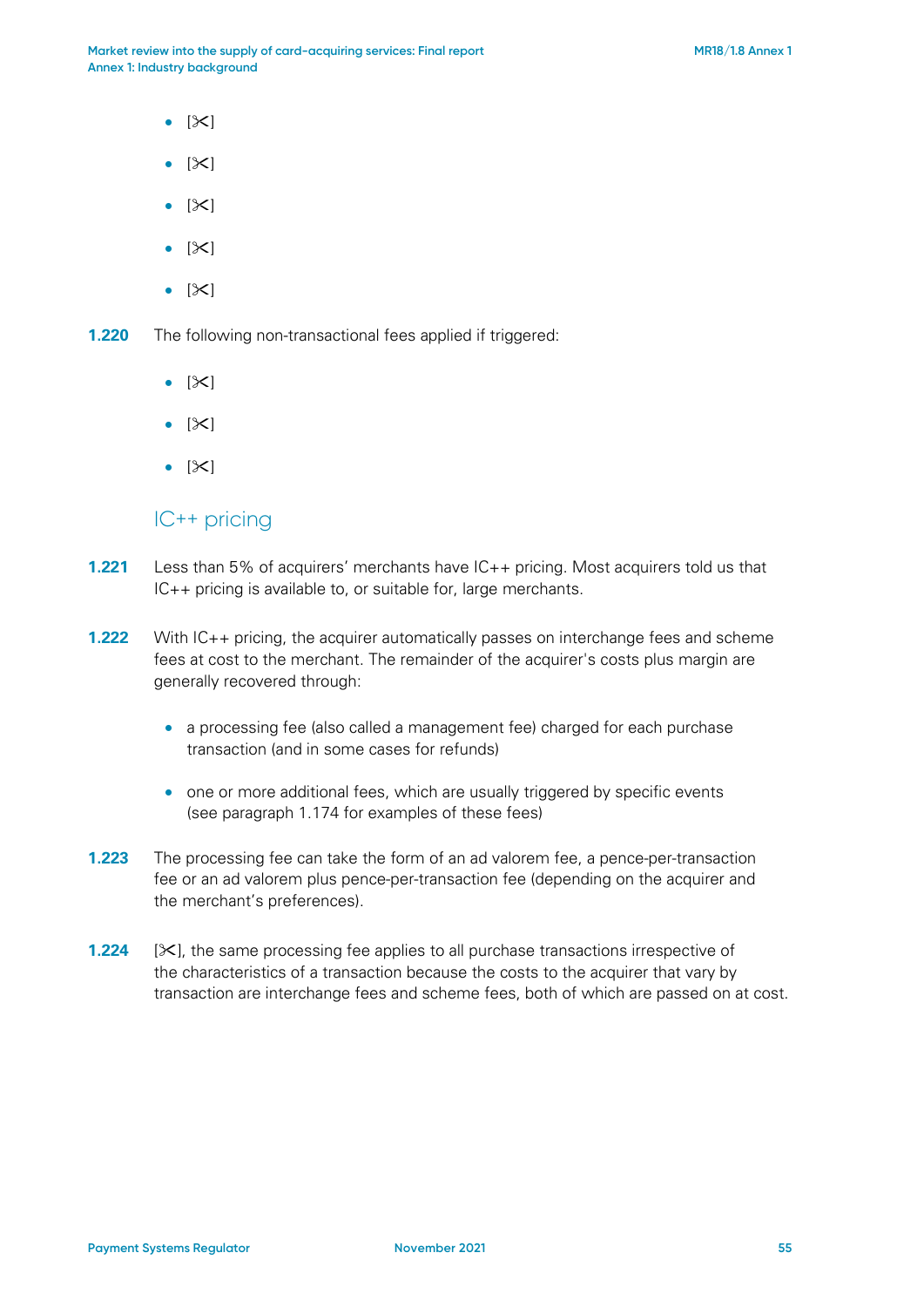# IC+ pricing

- **1.225** A very small number of acquirers' merchants have IC+ pricing. With IC+ pricing, the acquirer automatically passes on interchange fees at cost to the merchant. The remainder of the acquirer's costs (including scheme fees) plus margin are generally recovered through:
	- a processing fee (also called a management fee) charged for each purchase transaction (and in some cases for refunds)
	- one or more additional fees, which are usually triggered by specific events (see paragraph [1.174](#page-45-0) for examples of these fees)
- **1.226** The processing fee can take the form of an ad valorem fee, a pence-per-transaction fee or an ad valorem plus pence-per-transaction fee (depending on the acquirer and the merchant's preferences).
- **1.227** Unlike IC++ pricing, the processing fee can vary depending on the characteristics of a transaction (such as card type) because scheme fees – which are recovered through the processing fee – differ depending on transaction characteristics.

# Fixed pricing

- **1.228** A very small number of acquirers' merchants have fixed pricing, whereby they pay a fixed, periodic fee for card-acquiring services (the amount of which does not depend on the volume or value of transactions they accept or the characteristics of these transactions, within specified limits). Two acquirers offer fixed pricing: EVO Payments and Worldpay.
- **1.229** Worldpay's **fixed monthly tariff** has a fixed monthly fee that covers:
	- card-acquiring services for all Mastercard and Visa card transactions as long as the merchant's transaction mix and turnover remain within a pre-agreed fair usage policy
	- hire of a POS terminal or provision of a payment gateway
	- SaferPayments (see paragraph [1.215\)](#page-53-0)
- **1.230** The fixed monthly tariff is available to merchants with annual card turnover below [ $\times$ ] and commercial card/inter-regional transaction volumes below 25% of total card turnover.
- **1.231** The following non-transactional fees apply if triggered:
	- $\bullet$  [ $\ge$ ]
	- $\bullet$  [ $\times$ ]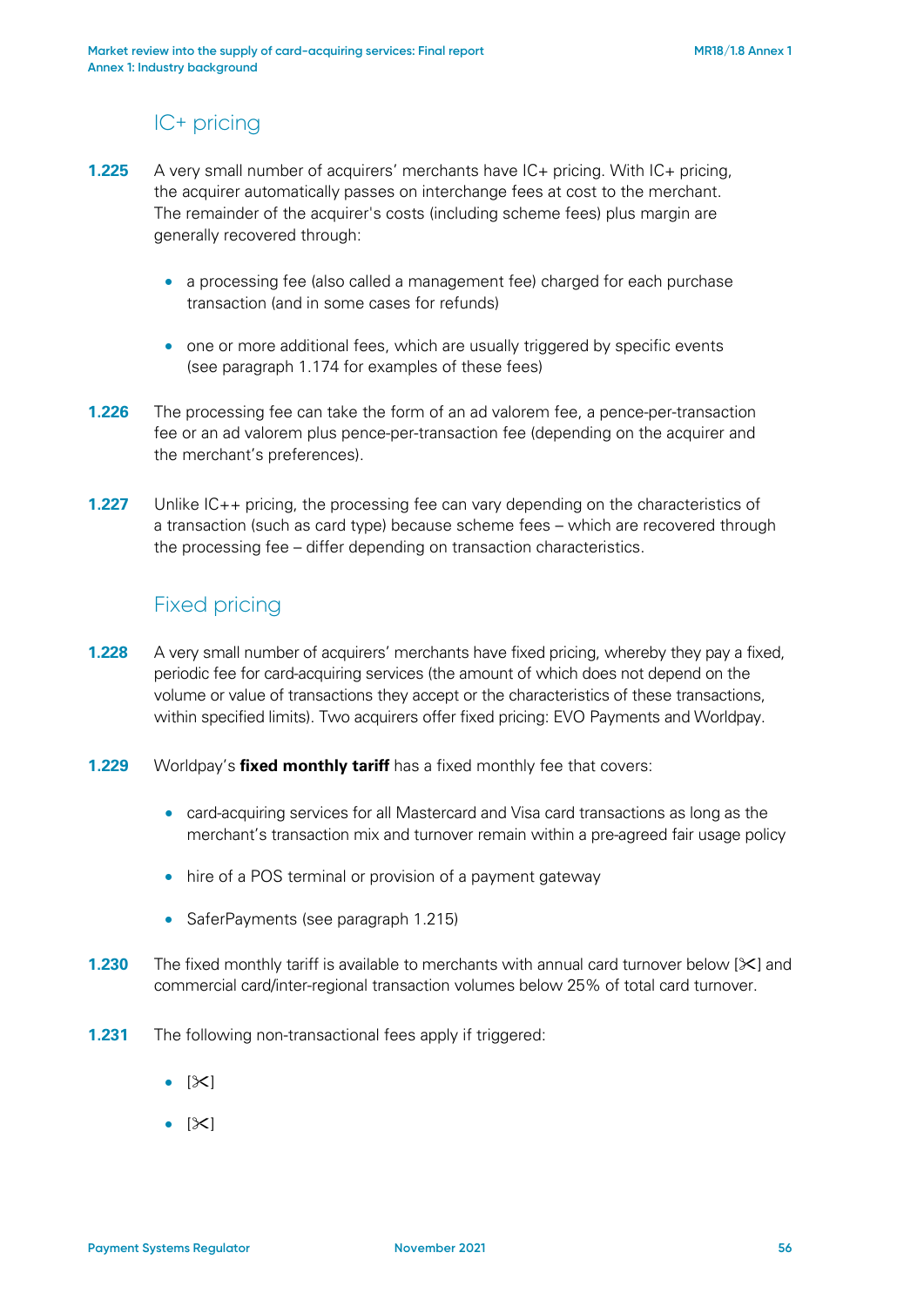#### **1.232** EVO Payments **ready-made tariff** has a fixed monthly fee that covers:

- card-acquiring services for all Mastercard and Visa card transactions (up to a specified value)
- hire of a POS terminal
- **1.233** EVO Payments makes fixed pricing available to customers with monthly card turnover up to  $[\times]$ .
- **1.234** The following non-transactional fees apply if triggered:
	- $\bullet$  [ $\times$ ]
	- $[\times]$

# Pricing of card acceptance products and PCI DSS compliance services

- **1.235** The other components of an acquirer's typical offering are usually priced as follows:
	- merchants hire POS terminals for a monthly fixed fee
	- payment gateways attract a fixed monthly fee (for a specified number of transactions), a fee for each transaction, or a fixed monthly fee plus a fee for each transaction
	- services to enable the merchant to certify (and in some cases, assist) their compliance with PCI DSS requirements attract a fixed monthly or yearly fee
- **1.236** The acquirer considers various factors in agreeing the price of POS terminal hire with the merchant, which may include the length of the hire agreement and the type of POS terminal.

# **Payment facilitator pricing of card-acquiring services and other products**

- **1.237** The largest payment facilitators PayPal (through its Zettle brand and PayPal Here product), Square and SumUp – predominantly<sup>62</sup> provide card-acquiring services to merchants selling face to face (though PayPal has other products that it provides as a payment facilitator that are aimed at merchants selling online – see paragraph [1.241\)](#page-57-0). They offer:
	- card-acquiring services
	- a card reader

<span id="page-56-0"></span><sup>62</sup> One payment facilitator reported higher volumes of card-not-present transactions since the COVID crisis began.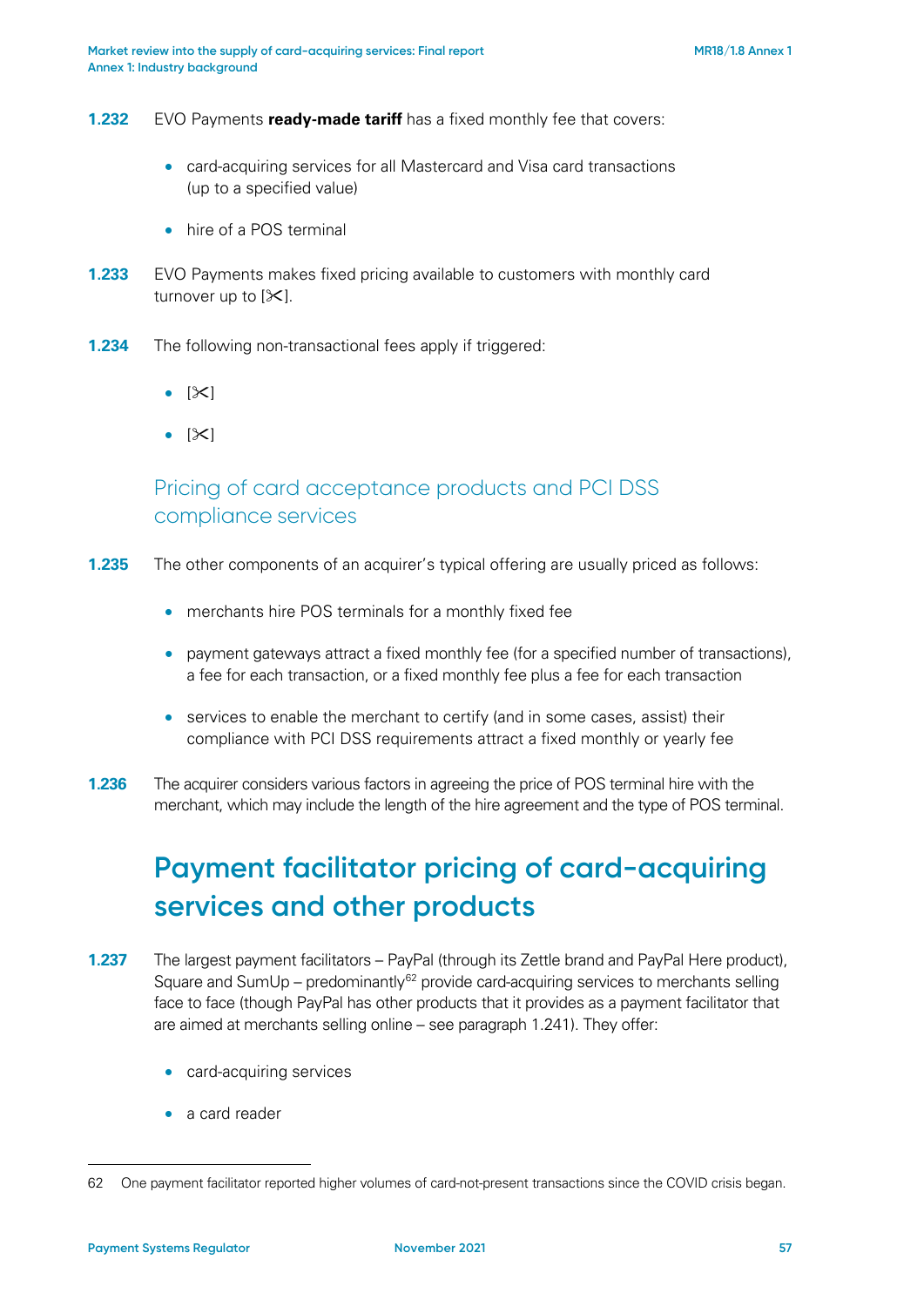- **1.238** Unlike most acquirers, the largest payment facilitators do not offer a standalone product to help merchants comply with PCI DSS requirements. They cover PCI DSS compliance on behalf of their merchants, or assist with this, as part of the overall fee for cardacquiring services. [63](#page-57-1)
- **1.239** While POS terminals are usually standalone devices, the card reader must be connected to an app on a smartphone or tablet to work. The apps offered by payment facilitators allow the merchant's smartphone or tablet to be used as a POS system. For example, the merchant can add products to an order at the checkout, track their inventory and access information on the transactions they accept. Payment facilitators usually do not charge the merchant to download the apps they provide. Payment facilitators also offer value-added services.
- <span id="page-57-0"></span>**1.240** PayPal (for the Braintree and PayPal Pro products) targets merchants that sell online. PayPal's offering includes card-acquiring services and a payment gateway. PayPal (for the Braintree and PayPal Pro products) does not offer a standalone product to help merchants comply with PCI DSS requirements. PayPal assists its merchants with PCI compliance as part of the overall service although merchants may have their own obligations for PCI DSS compliance. PayPal's Zettle brand, Square and SumUp also enable merchants to accept payments online.
- **1.241** In the sections that follow, we describe the pricing of the main components of the payment facilitators' typical offering for merchants.<sup>[64](#page-57-2)</sup>

#### **Braintree**

- **1.242** For the Braintree product, PayPal has a single headline rate of 1.9% plus £0.20 for transactions involving Mastercard and Visa issued in the EU. The headline rate includes a payment gateway.
- **1.243** There are two additional transactions fees:
	- a fee of 1% for transactions involving cards issued outside the  $UK^{65}$  $UK^{65}$  $UK^{65}$
	- a fee of 0.5% for transactions involving American Express cards
- **1.244** There are additional non-transactional fees for chargebacks and refunds.
- **1.245** Custom pricing (whereby the merchant receives a reduction on the headline rate) is available on request. Eligibility is determined based on various factors,  $[\mathbb{X}]$ . Merchants using Braintree can also have IC+ pricing and IC++ pricing.

<span id="page-57-1"></span><sup>63</sup> In some cases, merchants may not need to self-certify.

<span id="page-57-2"></span><sup>64</sup> As noted in paragraph 1.2, the pricing information shown may reflect pricing that was in place at the time the interim report was published in September 2020. We indicate where this information has been updated.

<span id="page-57-3"></span><sup>65</sup> We have updated this transaction fee information to reflect changes since the interim report was published.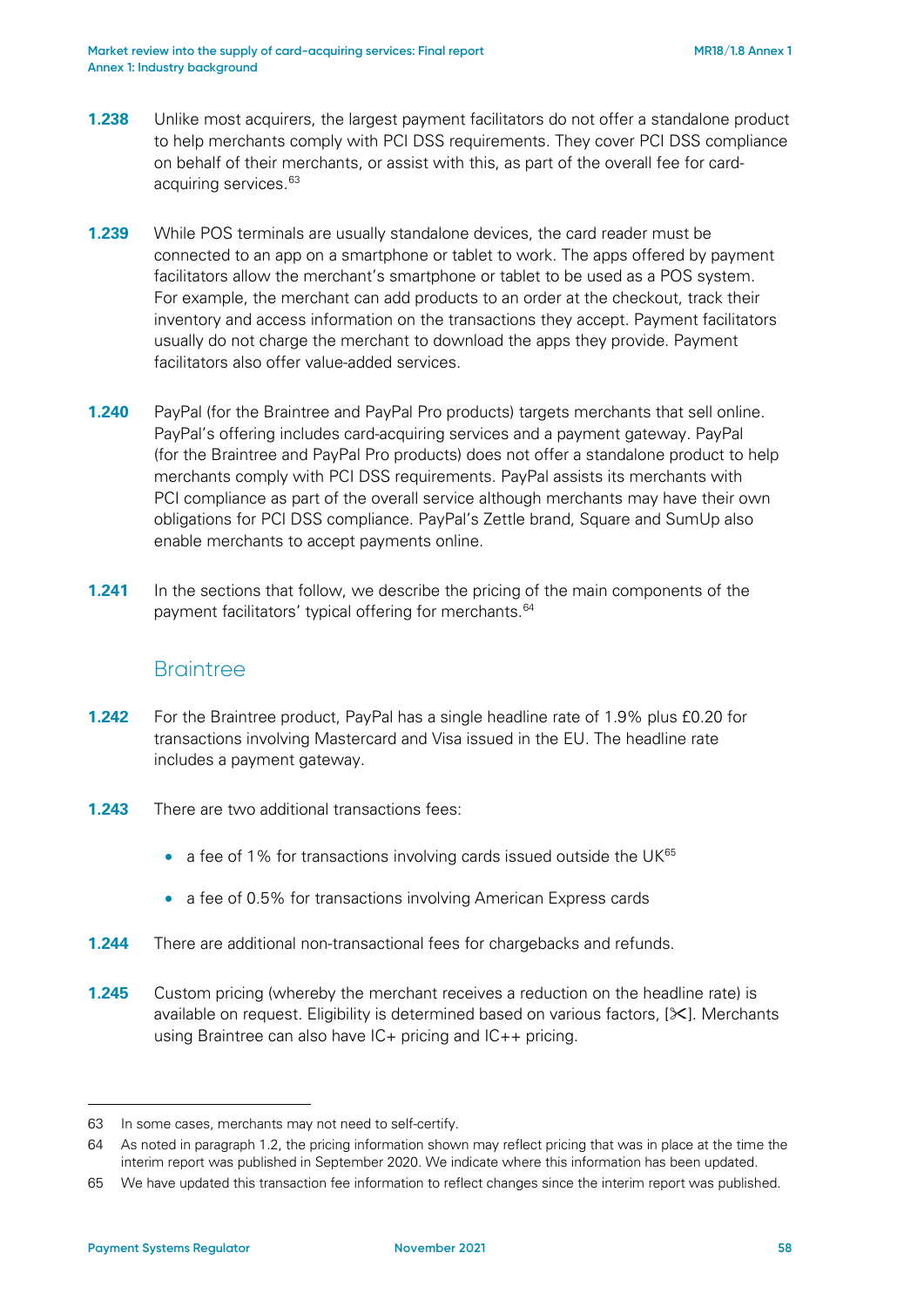# Zettle by PayPal<sup>[66](#page-58-0)</sup>

- **1.246** Zettle has two pricing plans: Zettle Go and Zettle Food & Drink.
- **1.247** The Zettle Go pricing plan is aimed at merchants that accept card payments face to face. The merchant pays 1.75% for all card-present transactions. The merchant can also send an invoice to a customer that includes a link that routes the customer to a webpage to enter their card details. The charge for these card-not-present transactions is 2.5%.
- **1.248** All merchants receive a free app, which allows products to be added to an order at the checkout so that everything can be paid for in a single transaction. The app generates reports for the merchant (for example, on number of products sold) and can be used to track inventory (though it cannot be used to order additional products from suppliers).
- **1.249** For all pricing plans, card readers are bought outright for a discounted price, currently £29 plus VAT for the first device and £59 plus VAT for subsequent devices. A merchant can choose to buy card readers separately or as part of a bundle with other products such as an iPad or receipt printer.
- **1.250** The Zettle Food & Drink pricing plan is aimed at restaurants, bars and cafes. It charges 1.75% for all card-present transactions. Merchants pay an additional £29/month for the point-of-sale app that comes with additional specialised features designed to support food and drinks service.
- **1.251** Custom pricing plans are available for some customers.  $[\mathbb{X}]$ .

# PayPal Here

- **1.252** PayPal Here has a tiered pricing structure for chip-and-PIN and contactless payments. Merchants pay one of four headline rates depending on their card turnover in the previous month for transactions involving UK-issued Mastercard and Visa cards:
	- 2.75% for merchants that have a card turnover of less than £1,500 per month
	- 1.75% for merchants that have a card turnover between £1,500 and £6,000 per month
	- 1.50% for merchants that have a card turnover between £6,000 and £15,000 per month
	- 1% for merchants with over £15,000 per month
- **1.253** Merchants must make a request to receive the lower headline rates.

<span id="page-58-0"></span><sup>66</sup> Some details in this section regarding Zettle pricing information have been updated to reflect changes since the interim report was published.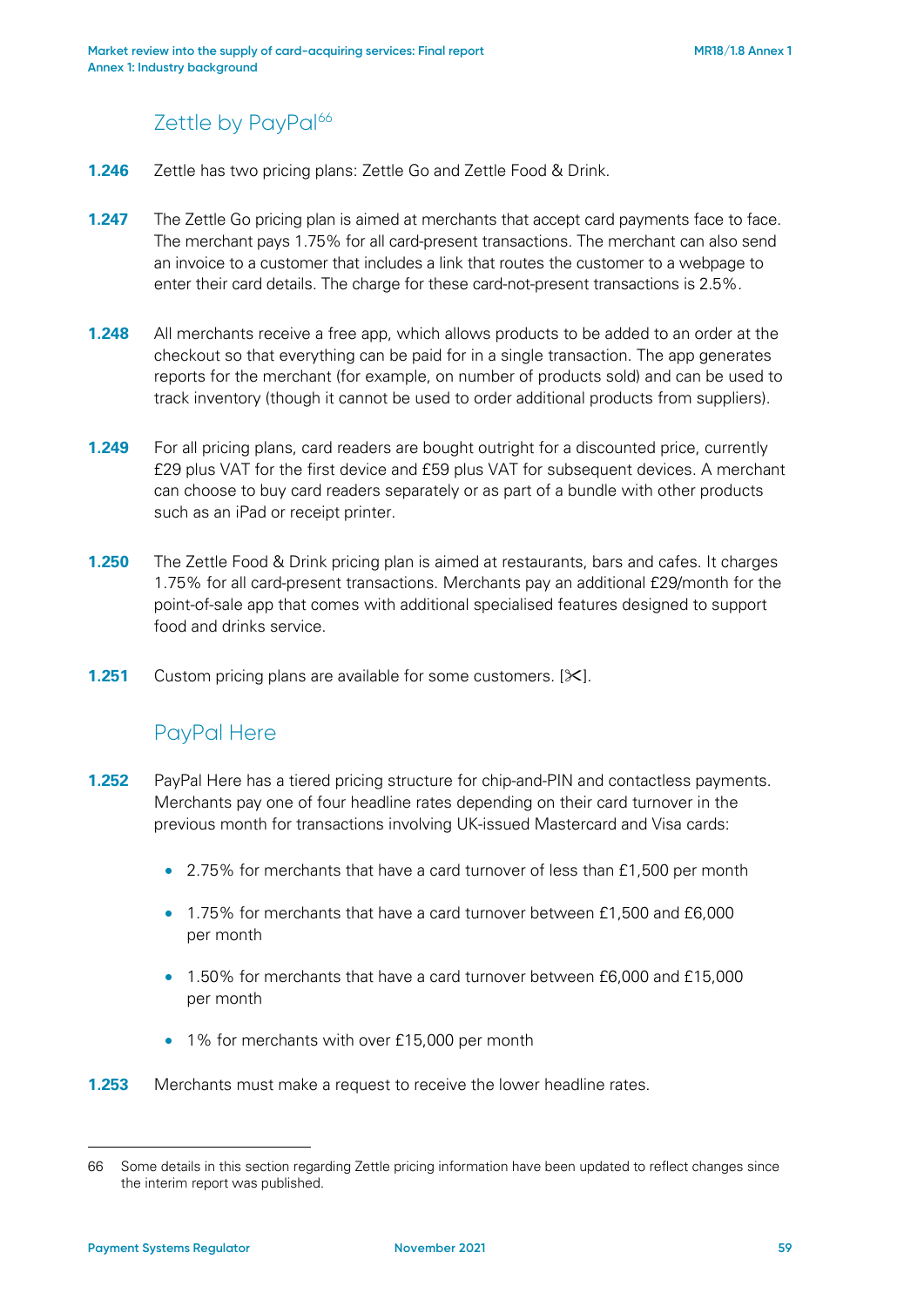- **1.254** There are separate headline rates for:
	- magnetic stripe and PAN key entry transactions involving UK-issued Mastercard and Visa cards (3.4% plus £0.20)
	- American Express transactions (2.75%)
- <span id="page-59-0"></span>**1.255** There are additional transactional fees for transactions involving cards outside the UK that range from 0.5% to 2%.
- **1.256** There are additional non-transactional fees for chargebacks.
- **1.257** Custom pricing (whereby the merchant receives a reduction on the headline rate) is available on request. Merchants using PayPal Here can also have IC+ pricing.
- **1.258** Card readers are sold upfront for £45 plus VAT. Merchants receive a free app that provides reporting information on transaction activity and can help with inventory management.

# PayPal Pro

- **1.259** PayPal Pro's standard tariff has a headline rate of 3.4% plus a fixed fee for transactions involving UK-issued Mastercard and Visa cards. The fixed fee is determined by the currency in which the transaction is carried out. Merchants also pay a fixed fee of £20 per month. The headline rate includes a payment gateway.
- **1.260** The same additional transactional fees apply as for the PayPal Here product (see paragraph [1.256\)](#page-59-0). There are additional non-transactional fees for chargebacks and uncaptured authorisations.
- **1.261** Custom pricing (whereby the merchant receives a reduction on the headline rate) is available on request. Merchants can also have IC+ pricing.

#### **Square**

- **1.262** Square's standard tariff has two headline rates:
	- 1.75% for card-present transactions
	- 2.5% for card-not-present transactions
- **1.263** Merchants receive a free point-of-sale app. The app allows products to be added to an order at the checkout in a shop so that the total owed can be calculated. The app provides detailed analytics and reporting to help merchants understand and run their businesses. The merchant can add their inventory to the app and track what is being sold.
- **1.264** For card-not-present transactions, the headline rate includes a payment gateway.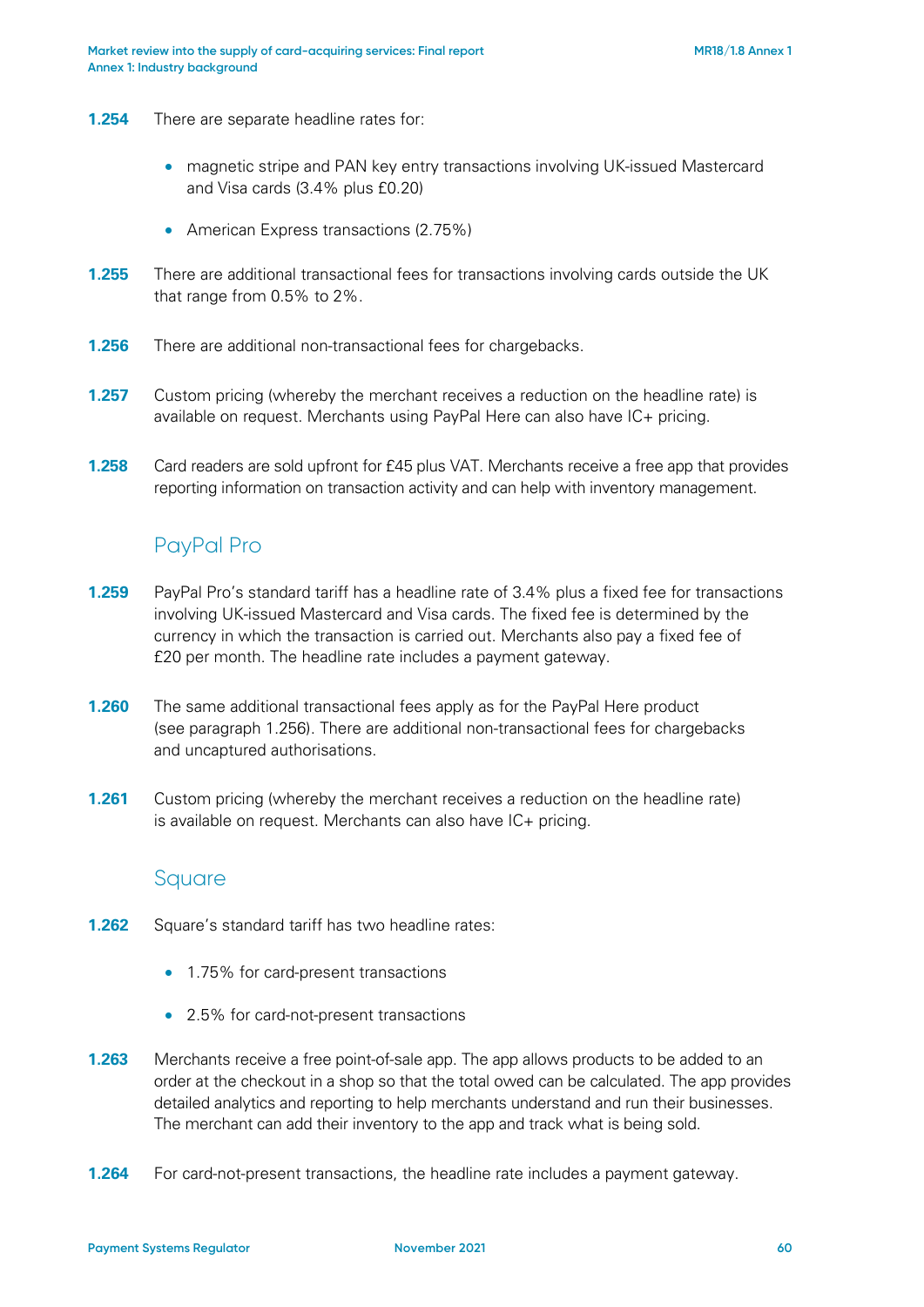- **1.265** The Square Reader costs £16 plus VAT. The Square Terminal costs £149 plus VAT.<sup>[67](#page-60-0)</sup> The Square Terminal does not need to be connected to a smartphone or tablet to operate.
- **1.266** Custom rates are available to some merchants  $[\times]$ .

#### SumUp

- **1.267** SumUp's standard tariff has three headline rates:
	- 1.69% for card-present transactions
	- 2.50% for card-not-present transactions
	- 2.95% plus £0.25 for card-not-present transactions (with the virtual terminal only)
- **1.268** The standard pricing option comes with a free app. The app interfaces with the card reader. It operates like a cash register – that is, the merchant can add their product catalogue to it and select the products being bought at checkout. The app includes a dashboard that generates reports on card transactions accepted. Employee accounts can also be set up.
- **1.269** The headline rate for card-not-present transactions includes a payment gateway.
- **1.270** Options for merchants for hardware include (prices exclude VAT): an Air card reader is £29, or £39 with a charging dock; a Solo card reader and charging station is £99; a SumUp 3G card reader and printer is £149. The Solo card reader and 3G card reader do not need to be connected to a smartphone or tablet to operate.<sup>[68](#page-60-1)</sup>
- **1.271** Merchants that accept more than  $[\times]$ .

# **ISO pricing of card-acquiring services and other products**

- **1.272** Like acquirers, ISOs offer a package of goods and services that together enable merchants to accept card payments. A typical offering would include:
	- **Card-acquiring services.** As explained in paragraphs [1.132](#page-36-2) and [1.133,](#page-36-3) ISOs refer merchants to acquirers for card-acquiring services. ISOs differ from other third parties that refer merchants to acquirers because in most cases they are permitted to agree with merchants the price they will pay for card-acquiring services.

<span id="page-60-0"></span><sup>67</sup> We have updated the information on the price of the Square Reader and Square Terminal to reflect changes since the interim report was published.

<span id="page-60-1"></span><sup>68</sup> We have updated the information on the hardware options and their prices to reflect changes since the interim report was published.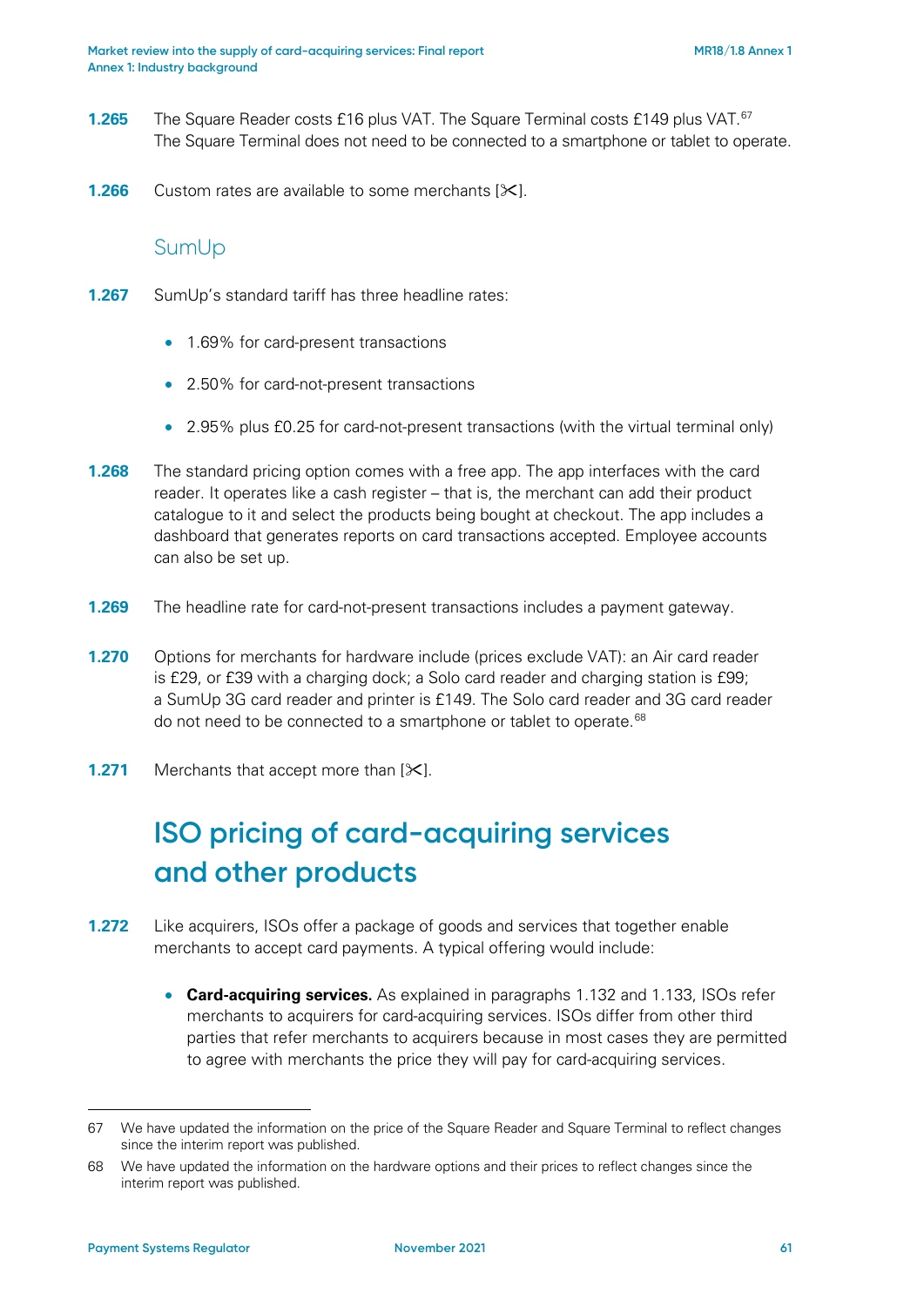- **POS terminal(s).** An ISO may supply one or more POS terminals to a merchant or refer merchants that want a POS terminal to a third-party POS terminal provider.
- **1.273** ISOs may also offer payment gateways and value-added services such as services to help the merchant certify their compliance with PCI DSS requirements and loans.
- **1.274** In the sections that follow, we describe the pricing of the main components of the ISOs' typical offering for brick-and-mortar merchants (as ISOs predominantly refer merchants that sell face to face to acquirers – see paragraph  $1.136$ .  $69$

# Pricing of card-acquiring services

- **1.275** Merchants referred by ISOs nearly always have standard pricing, which is like that typically offered by acquirers and consists of several headline rates and one or more additional fees triggered by specific types of purchase transactions and/or specific events (see paragraphs [1.173](#page-44-3) and [1.174\)](#page-45-0).
- **1.276** Like most acquirers, ISOs do not generally publish their prices. Instead, the price they quote to a merchant is determined by the information that a sales agent collects about the merchant's characteristics during the sales process (see [1.176](#page-45-1) and [1.178\)](#page-46-2).
- **1.277** The structure of ISOs' standard pricing varies. In the sections that follow, we describe the standard pricing options used by five ISOs.

### Handepay

- **1.278** Handepay refers merchants to  $[\times]$ . Handepay has one secure and one non-secure headline rate for each of the following types of purchase transactions:
	- $\bullet$  [ $\times$ ]
	- $\bullet$  [ $\times$ ]
	- $\bullet$  [ $\times$ ]
	- $[\mathbb{X}]$
	- $\bullet$  [ $\times$ ]
	- $\bullet$  [ $\times$ ]
	- $|\mathsf{X}|$
	- $\bullet$  [ $\times$ ]

<span id="page-61-0"></span><sup>69</sup> As noted in paragraph 1.2, the pricing information shown may reflect pricing that was in place at the time the interim report was published in September 2020. We indicate where this information has been updated.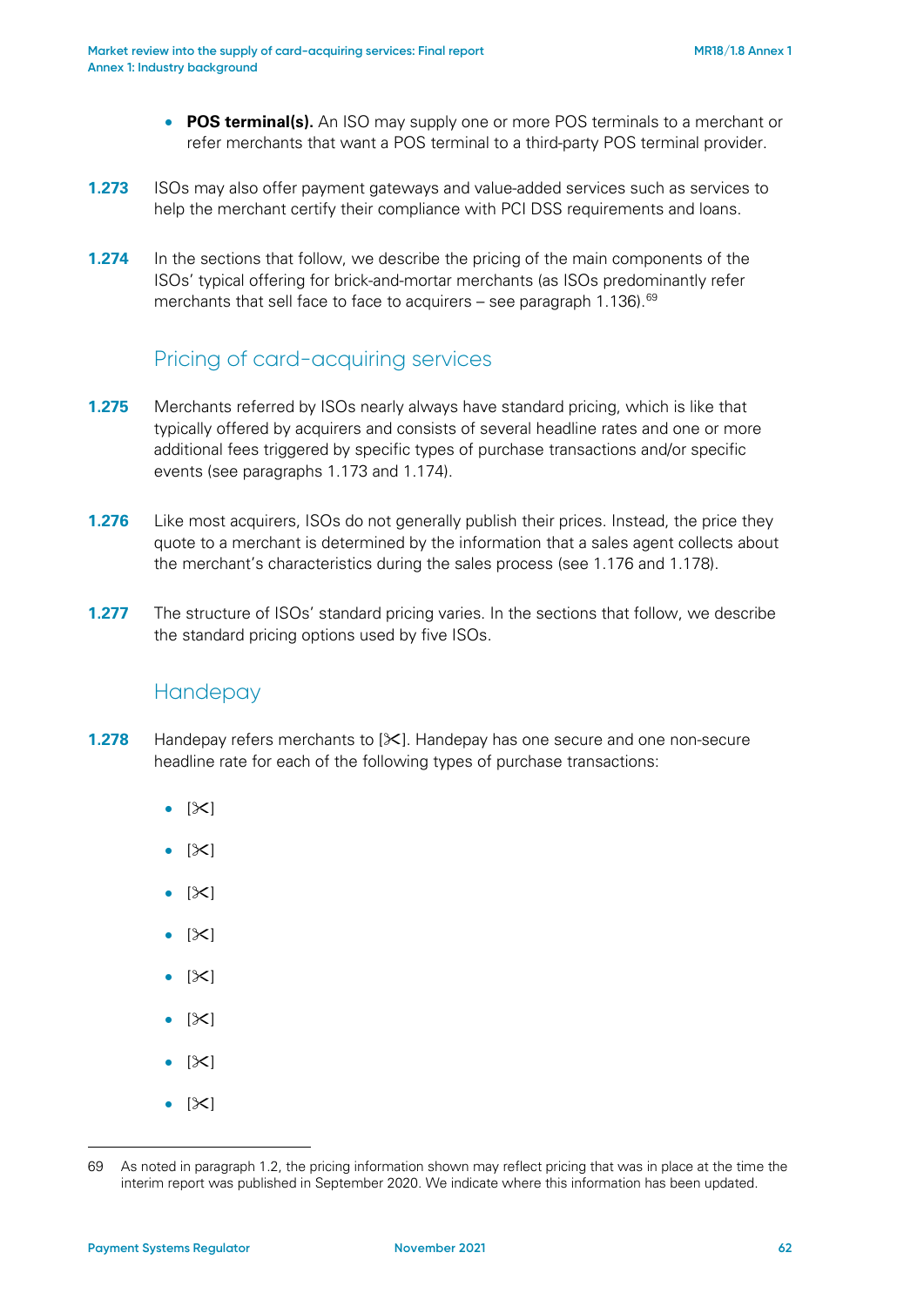- $|\mathsf{X}|$
- **1.279**  $[\times]$
- **1.280**  $|\times|$
- **1.281** There are additional non-transactional fees for [ $\angle$ ].

### Paymentsense

- **1.282** Paymentsense mainly refers merchants to [ $\angle$ ]. Merchants referred to [ $\angle$ ] typically pay a different headline rate for purchase transactions involving each of the following card types:
	- $[\mathbb{X}]$
	- $[\mathbb{X}]$
	- $|\mathsf{X}|$
	- $|\mathsf{X}|$
	- $[\mathbb{X}]$

#### **1.283**  $[\times]$

- **1.284** There are additional transactional fees for the following types of purchase transactions:
	- $[\mathbb{X}]$
	- $[\mathbb{X}]$
	- $[\mathbb{X}]$
	- $\bullet$  [ $\times$ ]
	- $[\mathbb{X}]$
	- $|\mathsf{X}|$
	- $[\mathbb{X}]$
	- $[\mathbb{X}]$
- **1.285** Many of Paymentsense's merchants pay an [ $\angle$ ] and the following non-transaction fees also apply if triggered:
	- $|\mathsf{X}|$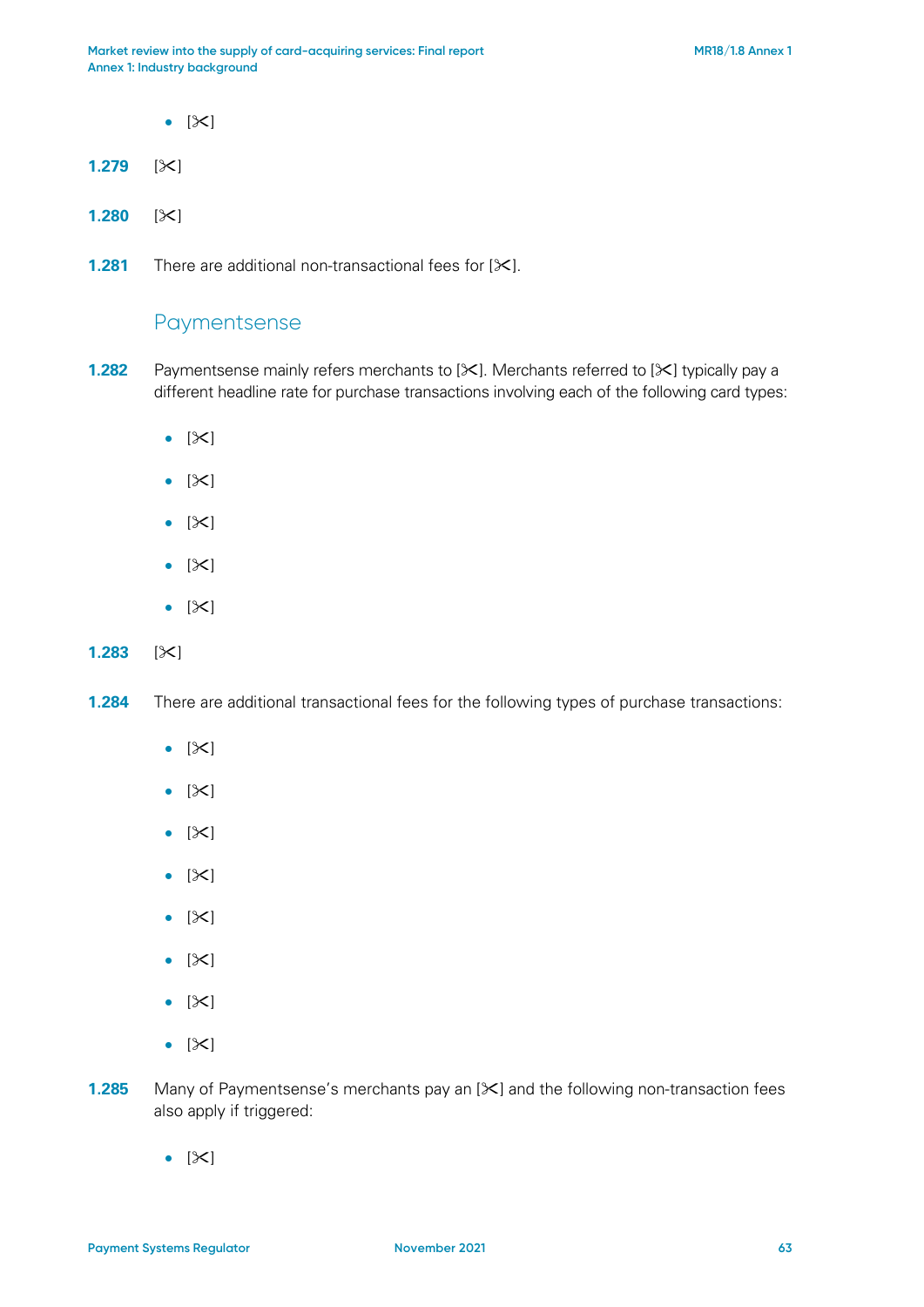- $|\mathsf{X}|$
- $[\mathbb{X}]$
- $[\mathbb{X}]$
- $[\mathbb{X}]$
- $[\mathbb{X}]$

#### RMS

- **1.286**  $[\times]$ . Merchants  $[\times]$  typically pay a different headline rate for purchase transactions involving each of the following card types:
	- $[\mathbb{X}]$
	- $|\mathsf{X}|$
	- $|\mathsf{X}|$
	- $[\mathbb{X}]$
	- $[\mathbb{X}]$
- **1.287**  $|\times|$
- **1.288**  $[\times]$
- **1.289** The following non-transactional fees also apply if triggered:
	- $|\mathsf{X}|$
	- $|\mathsf{X}|$
	- $[\mathbb{X}]$
	- $|\mathsf{X}|$

### **Takepayments**

- **1.290** Takepayments mainly refers merchants to [ $\times$ ]. Merchants referred to [ $\times$ ] pay a different headline rate for a range of different types of purchase transactions including the following:
	- $|\mathsf{X}|$
	- $[\mathbb{X}]$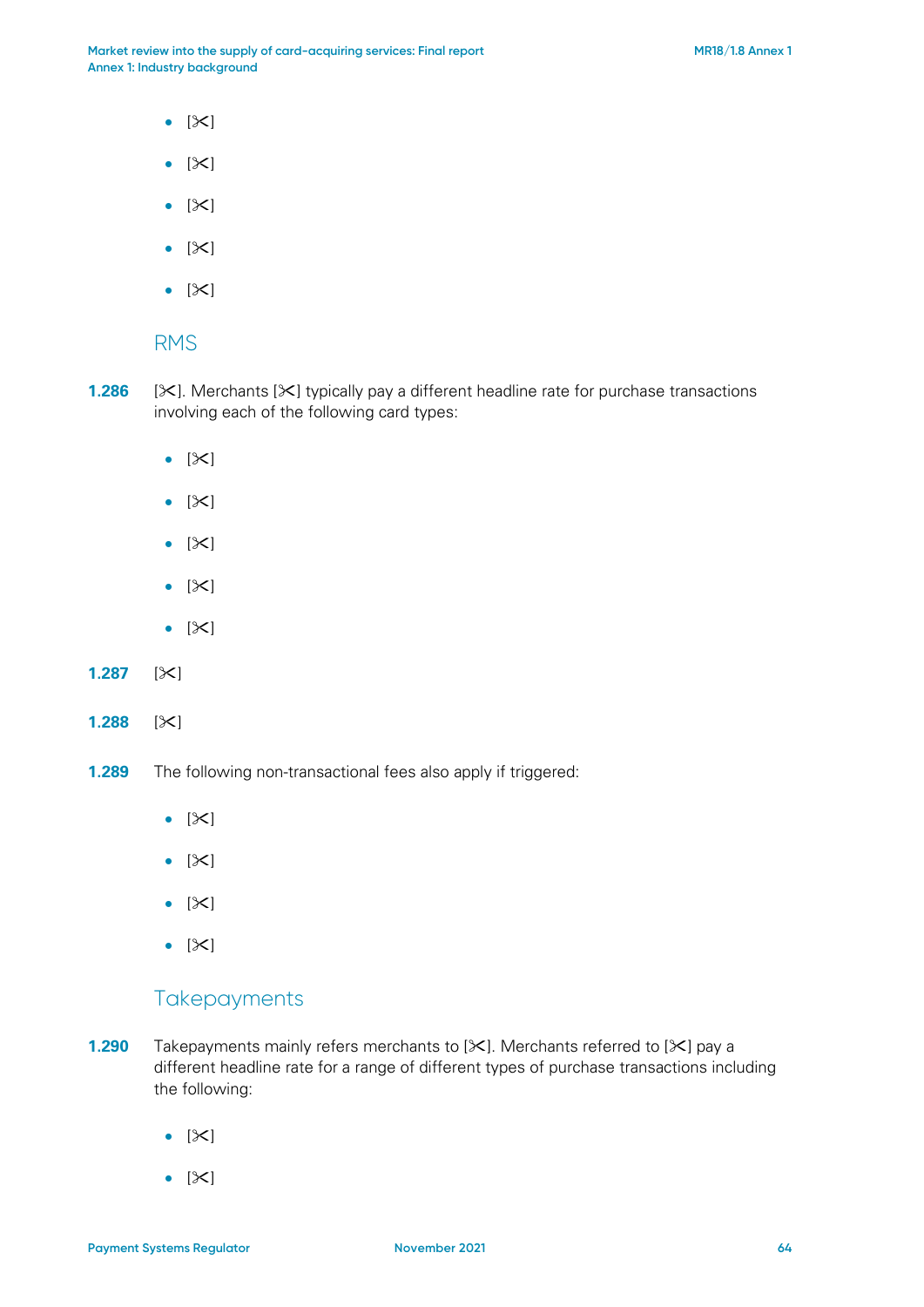- $[\mathbb{X}]$
- $[\mathbb{X}]$
- $[\mathbb{X}]$
- $[\mathbb{X}]$
- $[\mathbb{X}]$
- $[\mathbb{X}]$
- $[\mathbb{X}]$
- $[\times]$
- $[\mathbb{X}]$
- $[\mathbb{X}]$
- $|\mathsf{X}|$
- $[\mathbb{X}]$
- $[\mathbb{X}]$
- $[\mathbb{X}]$
- **1.291**  $[\times]$

**1.292** There are additional transactional fees for the following types of purchase transaction:

- $[\mathbb{X}]$
- $[\mathbb{X}]$
- $[\mathbb{X}]$
- $[\mathbb{X}]$

**1.293** There are additional non-transactional fees that apply if triggered:

- $[\mathbb{X}]$
- $[\mathbb{X}]$
- $|\mathsf{X}|$
- $[\mathbb{X}]$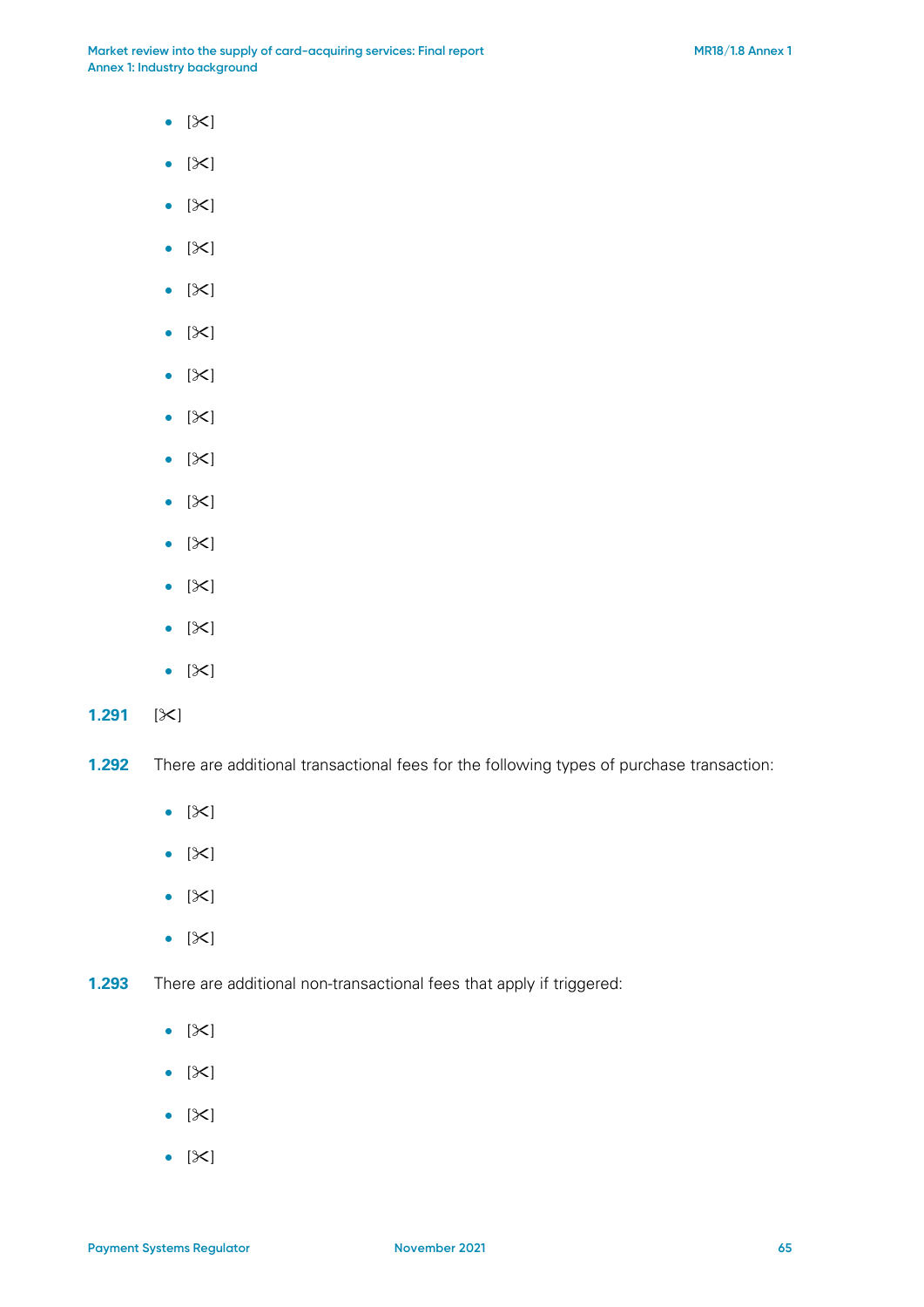- $[\mathbb{X}]$
- $[\mathbb{X}]$
- $[\mathbb{X}]$

#### UTP

- **1.294** UTP refers merchants to [ $\times$ ]. Merchants pay a different headline rate for up to 11 different types of purchase transactions:
	- $[\mathbb{X}]$
	- $|\mathsf{X}|$
	- $[\mathbb{X}]$
	- $|\mathsf{X}|$
	- $|\mathsf{X}|$
	- $[\mathbb{X}]$
	- $[\mathbb{X}]$
	- $[\mathbb{X}]$
	- $[\mathbb{X}]$
	- $[\mathbb{X}]$
	- $[\mathbb{X}]$

**1.295**  $|\times|$ 

**1.296** There are additional transactional fees for the following types of purchase transaction:

- $[\mathbb{X}]$
- $[\mathbb{X}]$
- $[\mathbb{X}]$
- **1.297** There are additional non-transactional fees that apply if triggered:
	- $[\mathbb{X}]$
	- $[\mathbb{X}]$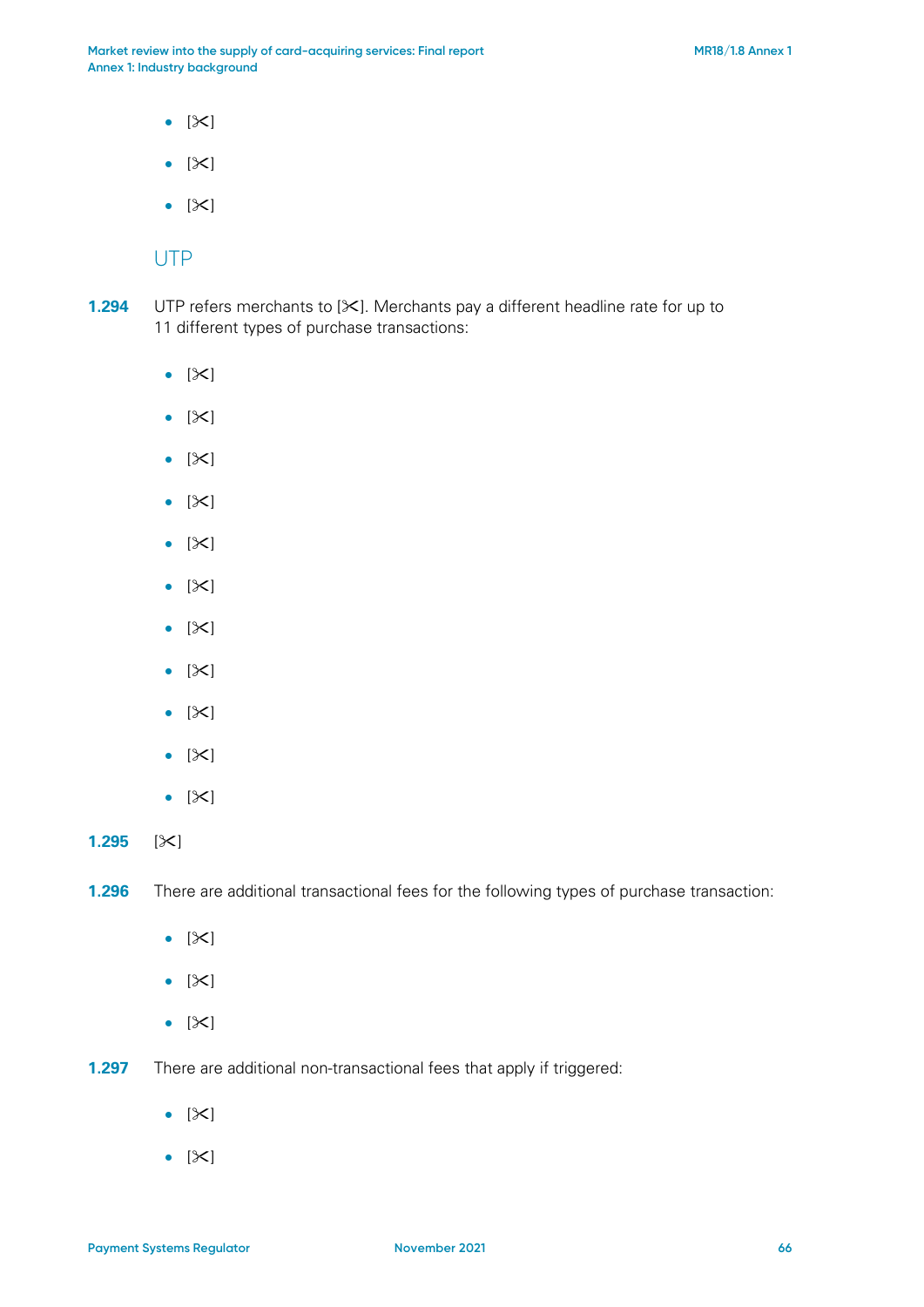- $|\mathsf{X}|$
- $\bullet$  [ $\times$ ]
- $|\mathsf{X}|$
- $\bullet$  [ $\times$ ]

# Pricing of card acceptance products and PCI DSS compliance services

- <span id="page-66-0"></span>**1.298** Depending on the ISO, there are different commercial arrangements for supplying a POS terminal to the merchant:
	- Some merchants hire POS terminals from ISOs for a fixed monthly fee.
	- Some merchants pay for services or membership from the ISO for which they receive a POS terminal free of charge to use in conjunction with the ISO's other services.
	- Some merchants are referred by ISOs to a third-party POS terminal provider, which supplies the POS terminal(s) to the merchant. The fixed monthly fee the merchant pays for the POS terminal is generally agreed between the merchant and the acquirer or ISO that makes the referral. The contract is between the merchant and the third-party POS terminal provider.
- **1.299** ISOs predominantly refer merchants that sell face to face to acquirers (see paragraph [1.136\)](#page-37-1) but if the merchant wants a payment gateway, it will typically pay a fixed monthly or yearly fee for a fixed number of transactions. Alternatively, a payment gateway may be supplied under a services or membership agreement (in the same way as a POS terminal – see paragraph [1.299\)](#page-66-0).
- **1.300** Some ISOs provide services to help the merchant meet PCI DSS requirements. Such services typically attract a monthly fixed fee.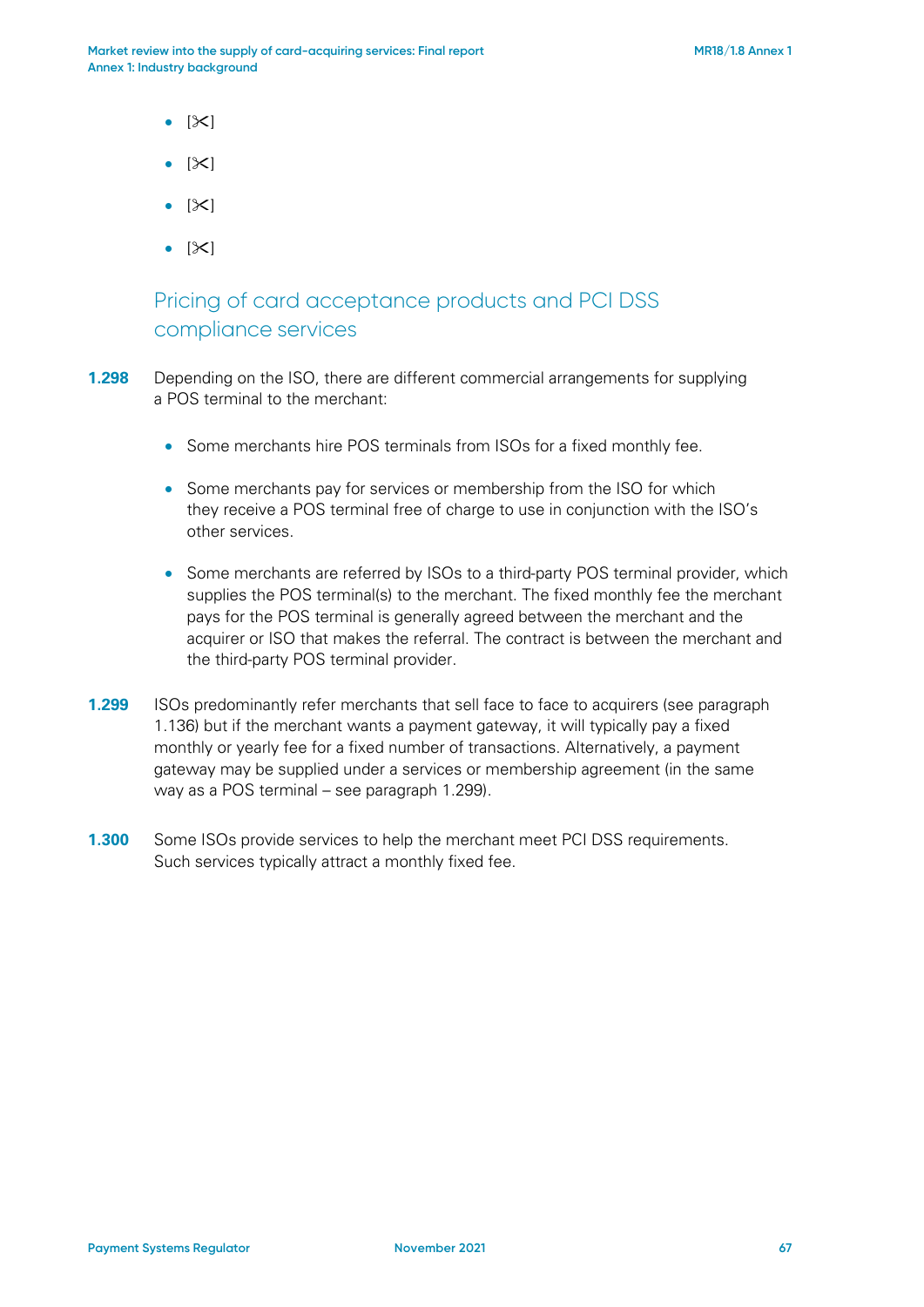# Regulatory framework, scheme rules and voluntary industry standards

**1.301** In this section, we provide an overview of the regulatory framework relevant to acquirers and payment facilitators. It also provides a brief introduction to scheme rules and voluntary industry standards. Some details in this section have been updated to reflect changes that have occurred since the interim report was published.

# **Regulatory framework**

- **1.302** Acquirers and payment facilitators are subject to various laws, regulations and other measures imposed by public bodies or regulators, including:
	- payments legislation such as the UK IFR and PSRs 2017
	- anti-money laundering and related laws
	- data protection and privacy laws
- **1.303** This section describes the main pieces of legislation we refer to in our assessment: the UK IFR, PSRs 2017 and the Consumer Credit Act 1974 (CCA), focusing on the provisions most relevant to our analysis.
- **1.304** The UK left the EU on 31 January 2020. As noted in paragraph [1.18,](#page-6-0) since the interim report was published in September 2020, a set of new rules now apply to the relationship between the UK and EU following the end of the Brexit transition period. We refer to EU laws, regulations, rules and other measures where relevant.

#### Interchange Fee Regulation

**1.305** The Interchange Fee Regulation (IFR) came into force in June 2015 (although not all the provisions came into force at the same time) and was introduced following antitrust investigations by the European Commission into interchange fees. The main objectives of the IFR are to create a single market for card payments and promote competition.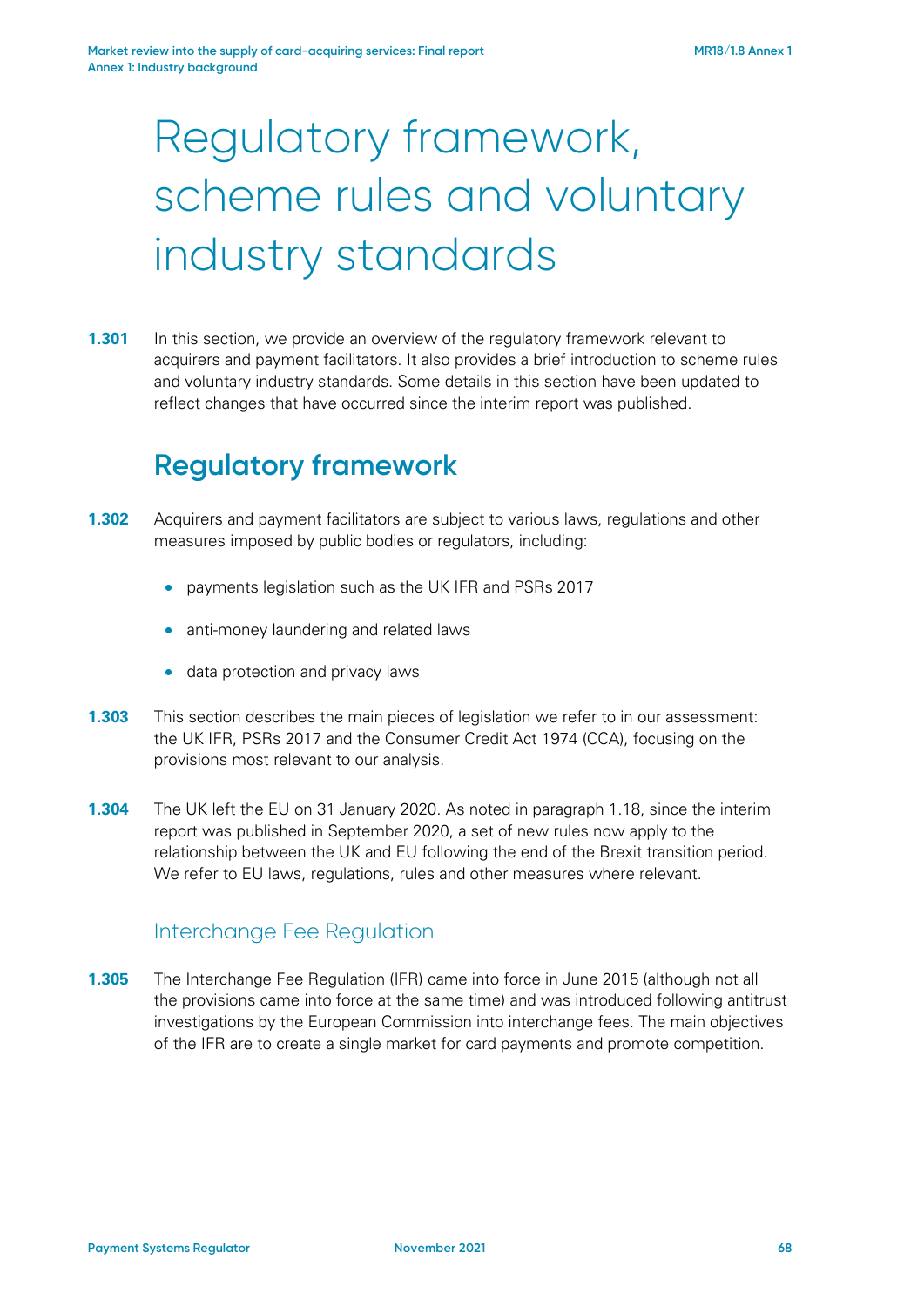- **1.306** The IFR introduced caps on interchange fees on transactions involving consumer debit and credit cards issued in the EEA where the merchant's acquirer is located in the EEA. It requires that acquirers do not pay (and issuers do not receive) more than:
	- 0.3% of the value of a consumer credit card transaction
	- 0.2% of the value of a consumer debit card transaction
- **1.307** The caps came into force on 9 December 2015. The caps do not apply to cards issued outside the EEA, to commercial cards or cards issued under a three-party card payment system (except in certain circumstances).
- <span id="page-68-3"></span>**1.308** The IFR also introduced several business rules. Most of these rules came into force on 9 June 2016. They include the following:
	- Article 6, which prohibits any territorial restrictions within the EU and any requirement or obligation to obtain a country-specific licence or authorisation to operate on a cross-border basis or rules with an equivalent effect in licensing agreements or in payment card scheme rules for issuing payment cards or acquiring card-based payment transactions.
	- Article 9(1), which requires that acquirers offer and charge MSCs<sup>[70](#page-68-0)</sup> broken down for the various different categories<sup>[71](#page-68-1)</sup> of payment cards (that is, prepaid cards, debit cards, credit cards and commercial cards) and different brands of payment cards (such as Mastercard and Visa) with different interchange fee levels. An acquirer can charge a merchant 'blended' MSCs, but only if the merchant has first requested in writing to be charged 'blended' MSCs.
	- Article 9(2), which requires that acquirers' agreements with merchants specify the amount of each MSC, and show the applicable interchange fee and scheme fees separately for each category and brand of payment cards. Merchants can subsequently make a request in writing to receive different information.
	- Article 12, which requires payment service providers (PSPs)<sup>[72](#page-68-2)</sup> to provide (or make available) the following information to the merchant for each card-based payment transaction:
		- $\circ$  the reference enabling the payee to identify the card-based payment transaction

<span id="page-68-0"></span><sup>70</sup> For the purposes of our market review, we use the term MSC to refer to the total amount the merchant pays for card-acquiring services. However, the IFR defines an MSC as 'a fee paid by the payee to the acquirer in relation to card-based payment transactions'. As set out in our guidance on our approach to monitoring and enforcing the IFR, we consider that one-off or periodic fees are not part of the MSC. PSR, *Guidance on the PSR's approach as a competent authority for the EU Interchange Fee Regulation* (2016, updated 2020), paragraph 5.34.

<span id="page-68-1"></span><sup>71</sup> In the market review, we use the term 'type of card'. This is similar to, but not the same as, the term 'category of card' used in the IFR, which refers to the following four types of card only: prepaid, debit, credit and commercial.

<span id="page-68-2"></span><sup>72</sup> The legislation that established the PSR – the Financial Services (Banking Reform) Act 2013 – has a different definition of payment service provider to that used in the IFR and the PSRs 2017. In this document, when we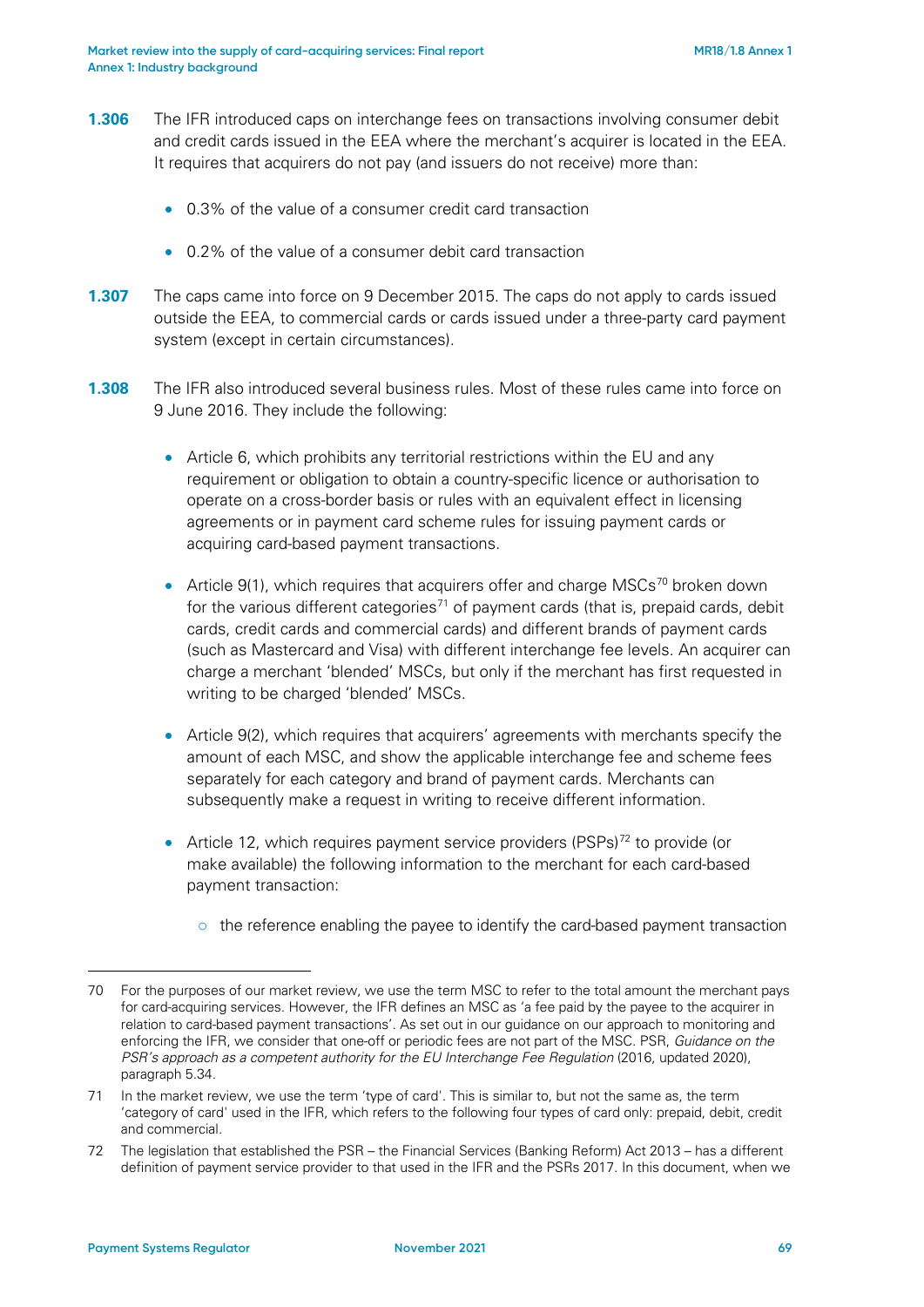- $\circ$  the amount of the payment transaction in the currency in which the payee's payment account is credited
- $\circ$  the amount of any charges for the card-based payment transaction, indicating separately the MSC and the amount of the interchange fee $^{73}$  $^{73}$  $^{73}$
- **1.309** Following the end of the Brexit transition period the IFR has been retained in UK law and revised to focus on domestic card payments (UK IFR). We are the lead competent authority for the UK IFR. We share competency with other public bodies including the FCA for certain business rules.
- **1.310** The European Commission recently published its report on the impact of the IFR.<sup>[74](#page-69-1)</sup> We have a separate programme of work – outside this market review – to monitor and enforce compliance with the UK IFR.

# Second Payment Services Directive

- **1.311** PSD2 is an EU directive which replaced PSD1 and came into force on 13 January 2016.
- **1.312** The Payment Services Regulations 2017 (PSRs 2017) implement PSD2 in the UK.<sup>[75](#page-69-2)</sup> Most of the provisions took effect from 13 January 2018. The PSRs 2017 were amended when the UK exited the EU. The PSRs 2017 apply, with certain exceptions, to everyone who provides payment services as a regular occupation or business activity in the UK (PSPs).<sup>[76](#page-69-3)</sup> Acquiring of payment transactions is one of the services listed as a payment service in the PSRs 2017.
- **1.313** In this section, we summarise the provisions in PSRs 2017 relating to:
	- authorisation and registration
	- conduct of business requirements
	- strong customer authentication (SCA)
- **1.314** The FCA is the competent authority responsible for authorising and supervising payment and e-money institutions under the PSRs 2017 and the Electronic Money Regulations 2011 respectively. We are responsible for certain provisions that relate to payment systems, and information to be provided by independent ATM deployers.

<span id="page-69-0"></span>73 This information can only be aggregated if the merchant has given prior and explicit consent to the acquirer.

use the term payment service provider (PSP) with reference to the IFR, we mean PSP as defined in the IFR and PSRs 2017.

<span id="page-69-1"></span><sup>74</sup> European Commission, *Report on the application of Regulation (EU) 2015/751 on interchange fees for cardbased payment transactions* (2020).

<span id="page-69-2"></span><sup>75</sup> Acquirers and payment facilitators passporting in to the UK will be subject to legislation that implemented PSD2 in the country in which they are authorised.

<span id="page-69-3"></span><sup>76</sup> The legislation that established the PSR – the Financial Services (Banking Reform) Act 2013 – has a different definition of PSP to that used in the PSRs 2017. In this section, when we use the term PSP with reference to the PSD2, we mean PSP as defined in PSD2.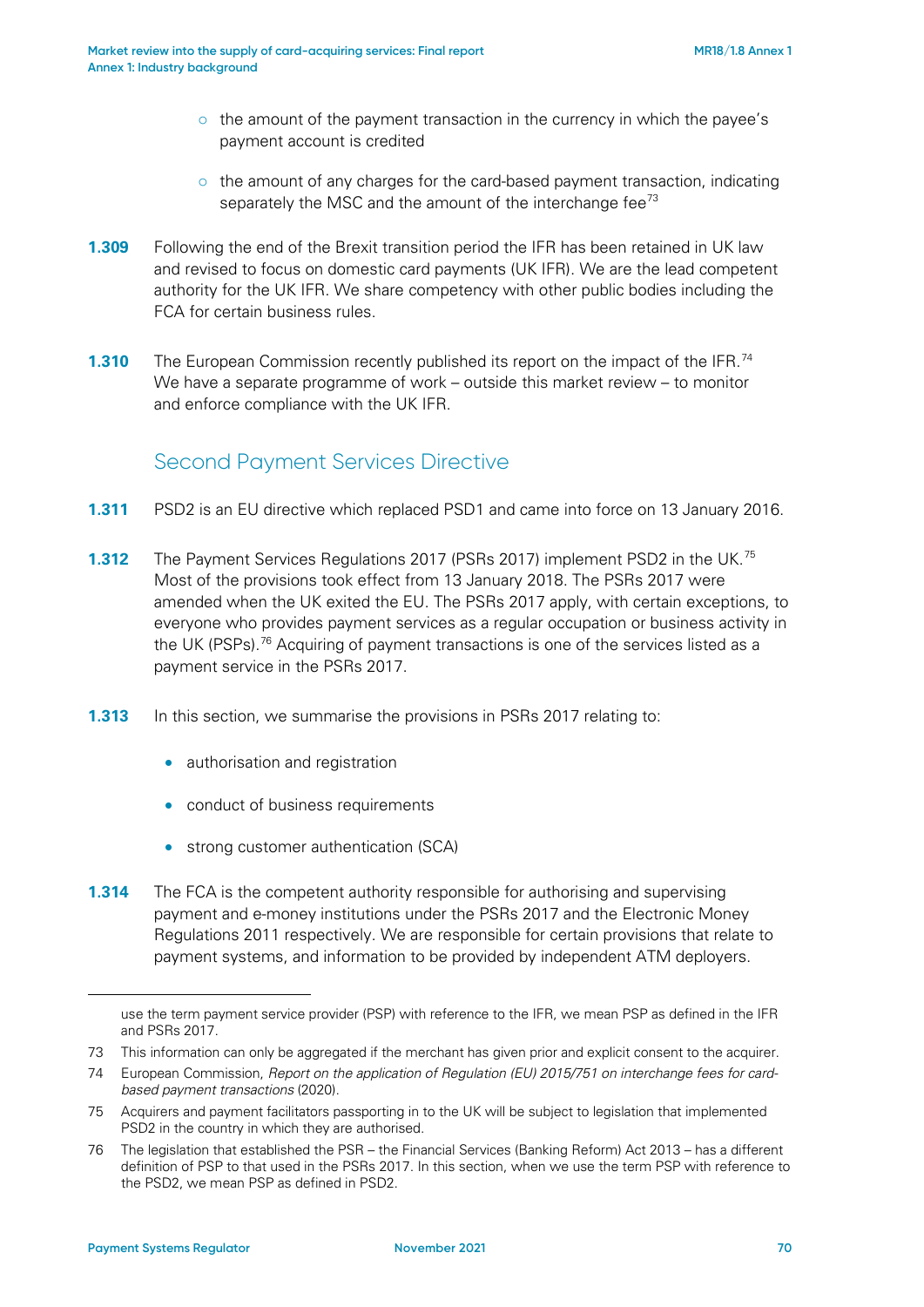# Authorisation and registration

- **1.315** A UK business that provides regulated payment services must (unless it is exempt or benefits from an exclusion) be authorised by the FCA as a payment institution (PI) or registered as a small PI. The conditions that must be met to become an authorised PI include that the applicant:
	- meets specified capital requirements
	- has taken adequate measures to safeguard users' funds
	- has governance arrangements, internal control mechanisms and risk management procedures that meet the conditions set out in the PSRs 2017
- **1.316** If a business has an average turnover in payment transactions not exceeding €3 million per month, it can choose to be registered as a small PI. Small PIs can provide the same services as Authorised PIs, but handle much smaller amounts of money. As a result, there are fewer rules that small PIs need to follow.
- **1.317** Some businesses are exempt from registration or authorisation under the PSRs 2017 including:
	- banks (otherwise authorised by the FCA)
	- building societies (otherwise authorised by the FCA)
	- e-money institutions (authorised under the Electronic Money Regulations 2011 by the FCA)

### Conduct of business requirements

- **1.318** Under the PSRs 2017, all PSPs (however authorised) must comply with the conduct of business requirements.
- **1.319** Most relevant to our assessment are the following requirements to provide information to the customer<sup>[77](#page-70-0)</sup> before and after the execution of a payment transaction where the transaction is carried out as part of an ongoing relationship under a framework contract<sup>78</sup>:
	- Regulation 48. In good time before a framework contract is entered into (or immediately after the execution of the transaction if the contract has been

<span id="page-70-0"></span><sup>77</sup> There are also conduct of business requirements relating to the rights and obligations of both PSP and customer in relation to payment transactions. These provisions are subject to the 'corporate opt-out' (see paragraph 6.92 in the final report).

<span id="page-70-1"></span><sup>78</sup> A framework contract is a contract governing the future execution of individual and successive payment transactions (see Regulation 2 of the PSRs 2017 for the full definition). Information requirements differ depending on whether the transaction concerned is carried out as part of an ongoing relationship under a 'framework contract' or as a single payment transaction. We describe the requirements relating to the former scenario as these are most relevant to our assessment.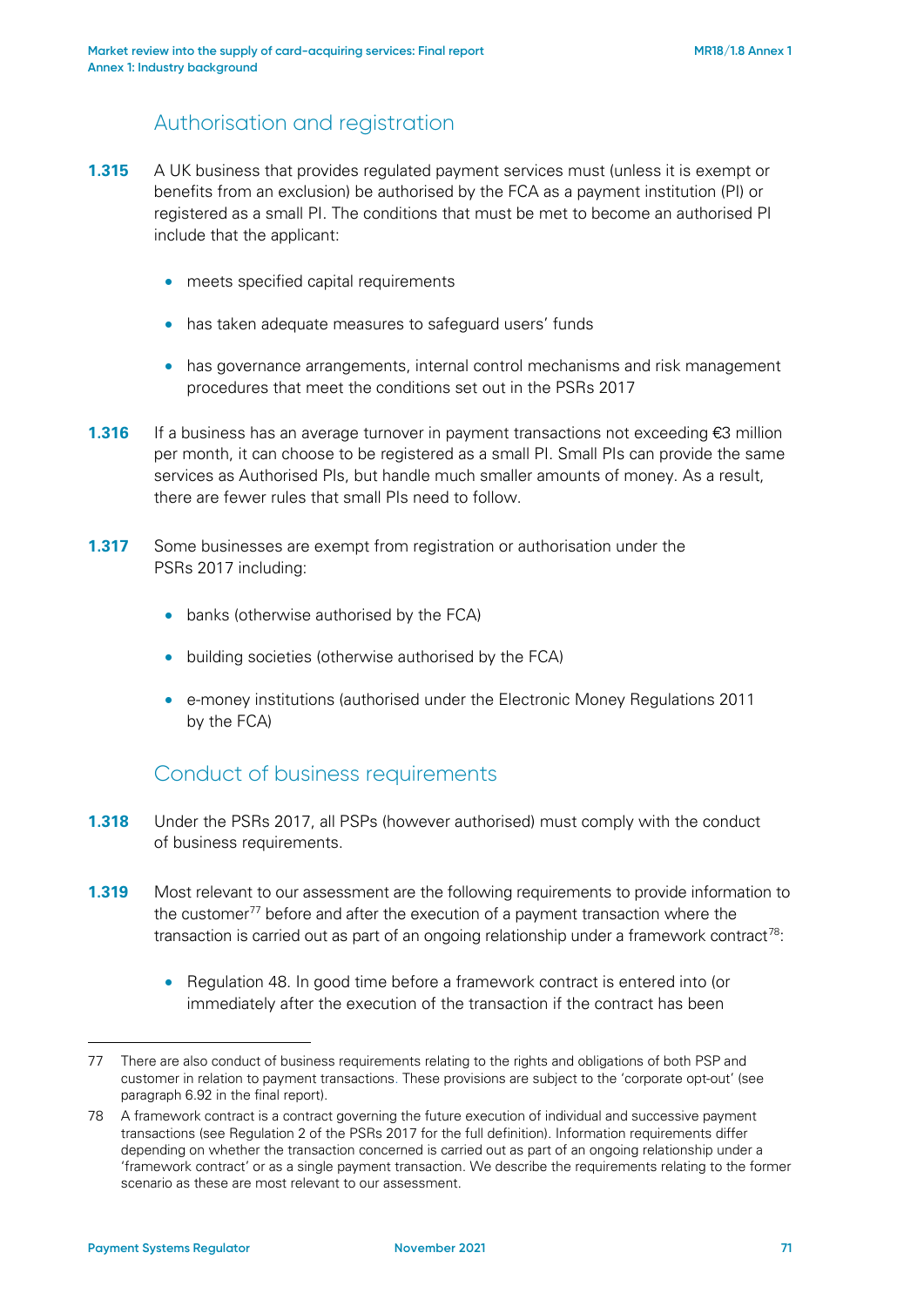concluded at the customer's request by means of distance communication), the PSP must provide the customer with certain information including:

- o details of the payment service to be provided
- o details of all charges payable by the customer to the PSP and, where applicable, a breakdown of them
- $\circ$  information about the length of the contract and, where relevant, customer and PSP termination rights, and the terms under which the PSP can unilaterally vary the contract
- Regulation 50. For most changes to the framework contract, or the information that has to be disclosed before the framework contract is entered into, PSPs must provide notice of any proposed changes at least two months before they are due to take effect. The framework contract may provide for proposed changes to be made unilaterally by the PSP where the customer does not reject the proposed changes before they come into force; in this case, the customer has the right to terminate the contract without charge at any time before the proposed date of entry into force of the changes.
- Regulation 51. The framework contract may be terminated by the customer at any time, unless a period of notice (not exceeding one month) has been agreed. If the contract has been running for six months or more, no charge may be made for termination. Regular service charges for the running of the payment services may be charged, but any advance payments in respect of such service charges must be returned on a pro-rata basis. Any charge that is made for termination must reasonably correspond to the PSP's actual costs.
- Regulation 54. The PSP must provide payees with the following information on transactions:
	- $\circ$  a reference enabling the customer to identify the payment transaction and the payer and any information transferred with the payment transaction
	- o the amount of the transaction in the currency of the payment account credited
	- o the amount and, where applicable, breakdown of any transaction charges and/or interest payable in respect of the transaction
	- o any exchange rate used by the payee's PSP and the amount of the payment transaction before it was applied the credit value date
- **1.320** The obligations in Regulation 54 are complementary to the obligations in Article 12 IFR (see paragraph [1.309\)](#page-68-3).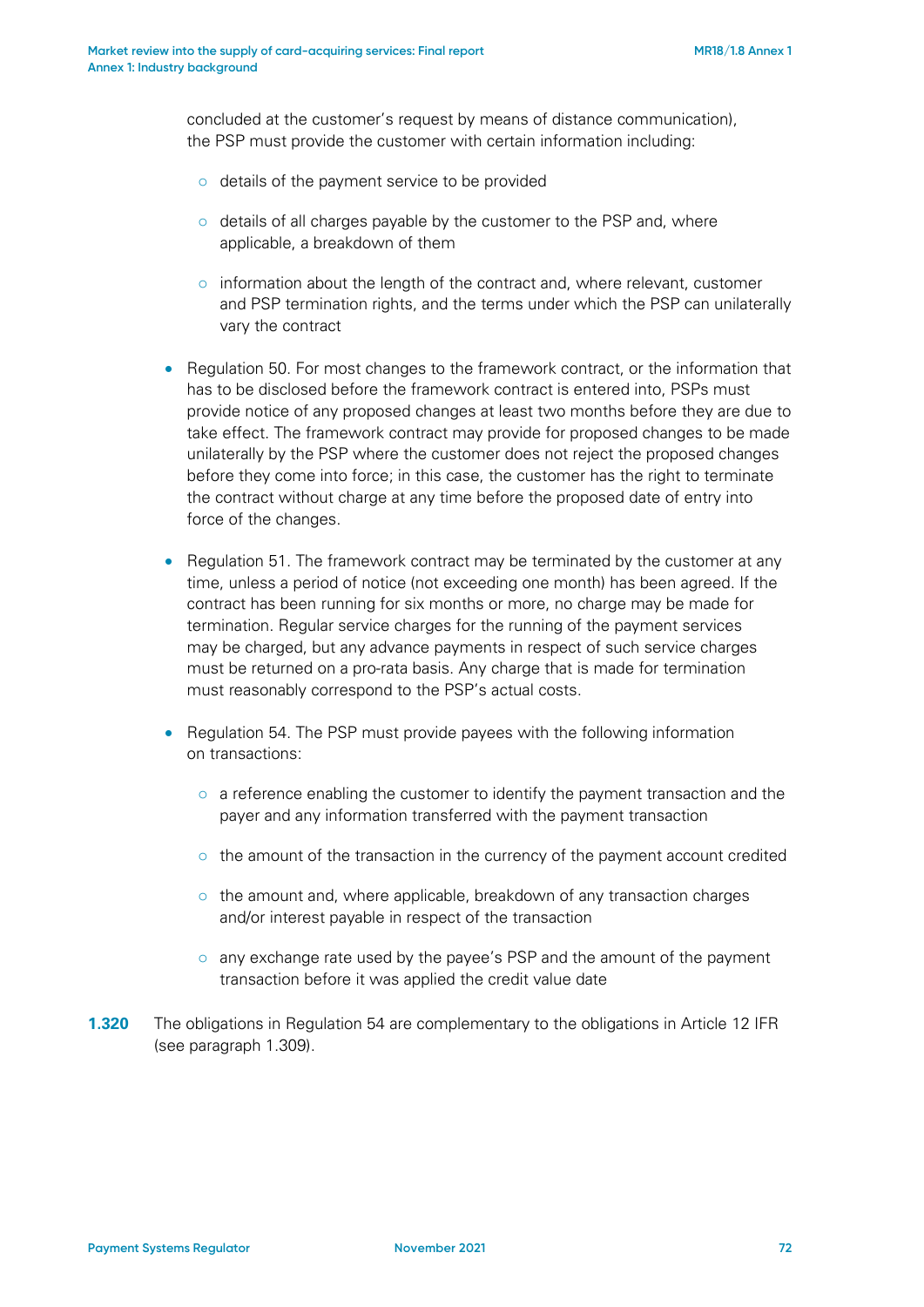#### Strong customer authentication

- **1.321** A PSP must apply SCA in certain circumstances including for card payments (unless an exemption applies). SCA is intended to enhance the security of payments and limit fraud during the authentication process.
- **1.322** Under the PSRs 2017, strong customer authentication means authentication based on the use of two or more independent elements (factors) from the following categories:
	- something known only to the payment service user (knowledge)
	- something held only by the payment service user (possession)
	- something inherent to the payment service user (inherence)
- **1.323** PSPs must comply with Regulatory Technical Standards (the SCA RTS) that provide detailed specifications for how the rules should be implemented.
- **1.324** The rules on SCA took effect on 14 September 2019. However, the European Banking Authority accepted that more time would be needed to implement SCA for e-commerce transactions given the complexity of the requirements, a lack of preparedness and the potential for a significant impact on consumers. Subsequently, the FCA agreed to extend the deadline for SCA for e-commerce transactions to 14 March 2022. By 14 March 2022, the FCA expects full compliance for e-commerce transactions.

### Consumer Credit Act 1974 (as amended)

- **1.325** The CCA regulates consumer credit and hire agreements. The FCA is responsible for regulation of any firm or individual offering consumer credit, consumer hire or undertaking ancillary credit business.<sup>[79](#page-72-0)</sup> The CCA applies in some cases to POS terminal hire contracts.
- **1.326** A regulated consumer hire agreement is an agreement for the hire of goods between the owner and an individual, which includes a sole trader or a small partnership (two or three partners which are not all incorporated) or an unincorporated body of persons (which are not all incorporated)<sup>80</sup>, for a period which is capable of subsisting for more than three months and is not a hire-purchase agreement (as defined in the CCA). If a consumer hire agreement does not fall within one of the exemptions to the CCA, it will be a regulated consumer hire agreement.

<span id="page-72-0"></span><sup>79</sup> The FCA took over responsibility for regulating consumer credit on 1 April 2014 from the Office of Fair Trading (OFT). As part of the transfer of regulation, Parliament repealed some CCA provisions, and some of these were replaced by FCA rules.

<span id="page-72-1"></span><sup>80</sup> 'Individual' does not include companies or limited liability companies.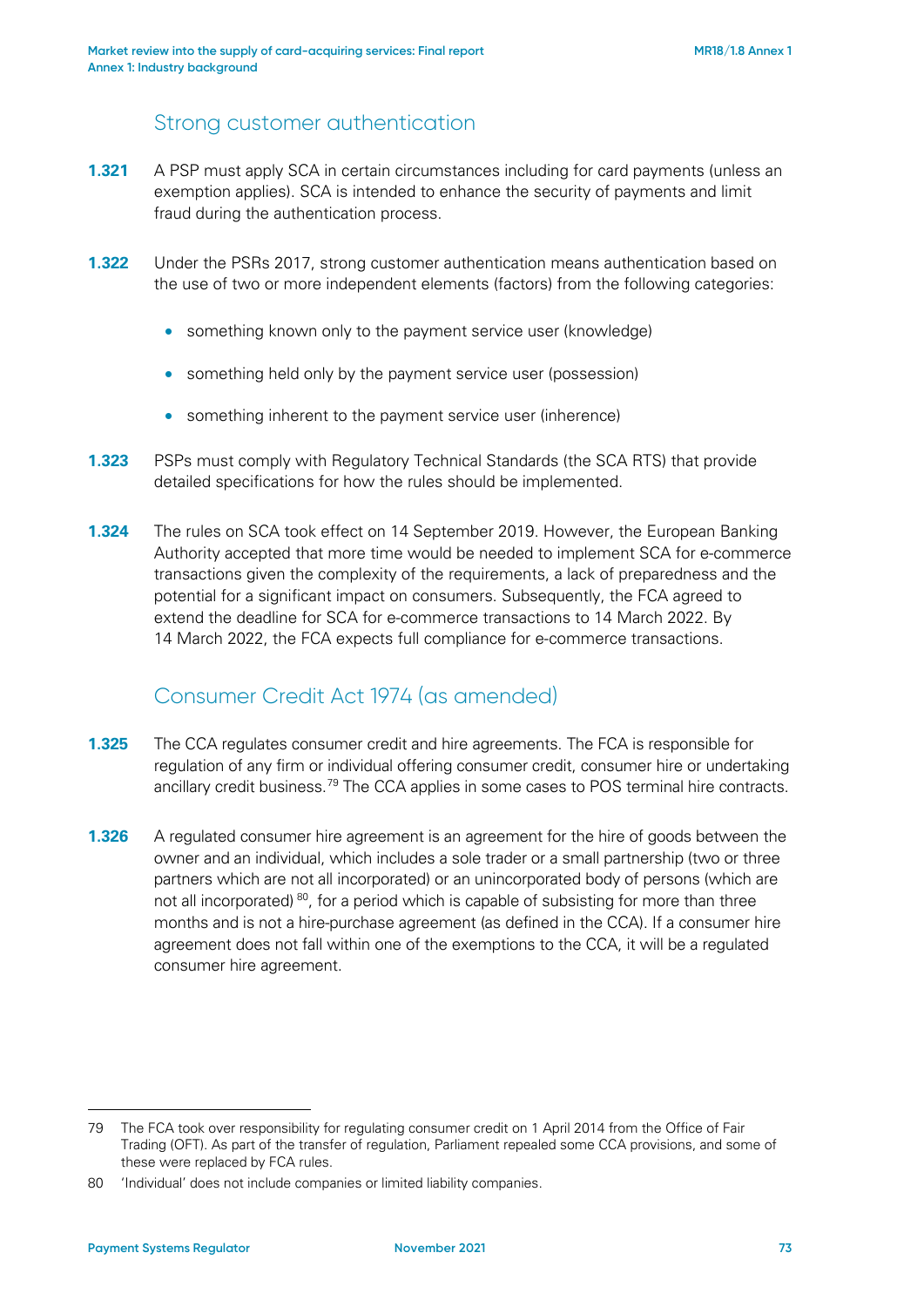- **1.327** Where the CCA applies, firms with regulated consumer hire agreements are subject to obligations, including pre-contract disclosure, requirements on the form and content of agreements and the provision of copy documents. The CCA provides the regulated consumer hire agreement is unenforceable without a court order where relevant precontractual information has not been provided $81$  or where the agreement has been improperly executed.<sup>[82](#page-73-1)</sup>
- **1.328** Entry into regulated consumer hire agreements by way of business is a regulated activity which requires FCA authorisation.
- **1.329** Where the CCA applies, the merchant has a statutory right, subject to meeting certain conditions, to terminate the POS terminal hire contract without charge by giving notice (one month, if the merchant pays monthly) after the contract has run for 18 months. $83$
- **1.330** A term contained in a regulated consumer hire agreement is void if, and to the extent that, it is inconsistent with a provision for the protection of the hirer in the CCA. $84$
- **1.331** In addition to the CCA provisions noted above (these are illustrative and not exhaustive), there are also detailed conduct of business rules in the FCA Handbook applicable to firms in respect of consumer credit/hire and ancillary credit business.

## **Scheme rules**

- **1.332** In four-party card payment systems, acquirers must comply with scheme rules as a condition of their participation in those systems and are responsible for ensuring that their merchants, and the payment facilitators they work with, comply with these rules. Scheme rules govern much of the activity of acquirers and payment facilitators.<sup>[85](#page-73-4)</sup>
- **1.333** Before entering into a licence agreement with an acquirer, the operator of a card payment system will undertake screening and assessment of a prospective acquirer to ensure they satisfy the operator's requirements. The screening process is designed to ensure that a prospective acquirer does not represent an undue risk to the security, safety or integrity of the card payment system.
- **1.334** If the application is approved by the card scheme operator, it will then sign a contract with the acquirer. The acquirer will need to undergo a process of testing and certification to ensure technical implementation is achieved so that it may successfully process transactions using the card payment system.

<span id="page-73-0"></span><sup>81</sup> Section 55 of the CCA.

<span id="page-73-1"></span><sup>82</sup> Section 65 of the CCA.

<span id="page-73-2"></span><sup>83</sup> Section 101 of the CCA.

<span id="page-73-3"></span><sup>84</sup> Section 173(1) of the CCA.

<span id="page-73-4"></span><sup>85</sup> For the avoidance of doubt, this section describes scheme rules in general terms for illustrative purposes only and is not a comprehensive description of scheme rules.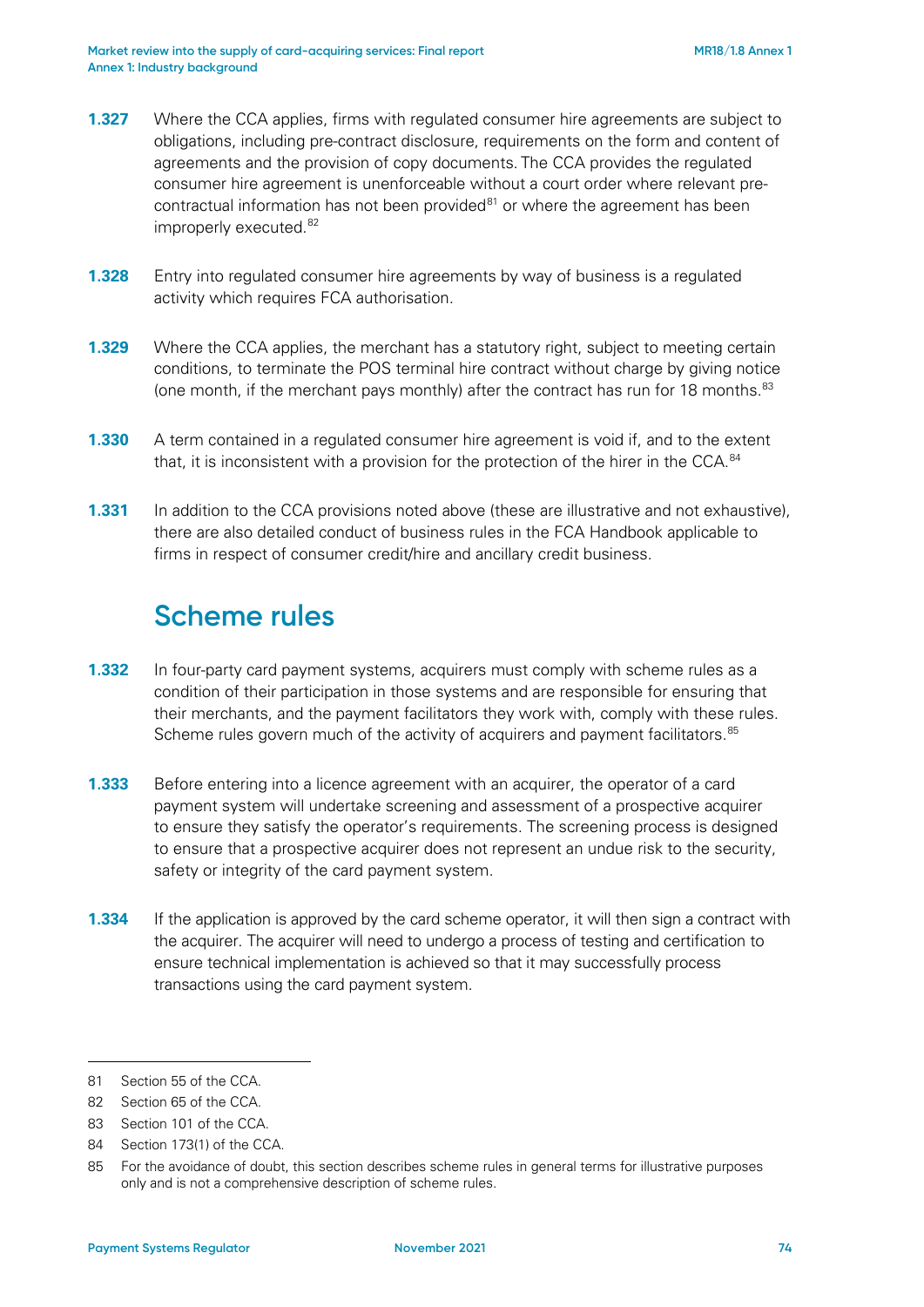- **1.335** An acquirer must comply with scheme rules. Scheme rules typically require an acquirer, amongst other things, to:
	- ensure consistent expression of the relevant brand and avoid any action that may result in harm to the brand
	- conduct appropriate due diligence when onboarding new merchants and refrain from recruiting merchants who deal with certain prohibited goods or services
	- provide merchants with the necessary equipment and services to accept card payments
	- process card transactions from authorisation through to settlement of funds
	- ensure merchants comply with scheme rules including by providing training and information and monitoring merchants' compliance
	- provide information required under scheme rules to the operator of the card payment system including details of third parties engaged by the acquirer
	- make payments required under scheme rules, such as scheme fees
- **1.336** Scheme rules set out the process for investigating and addressing a breach of the scheme rules and the consequences that may follow a confirmed breach. An acquirer found to have breached scheme rules may face financial or non-financial consequences. Operators of card payment systems may levy non-compliance fees against an acquirer and require the acquirer to indemnify them against any damages resulting from the acquirer's breach of its obligations under the scheme rules. Where a breach is sufficiently serious, the operator may place restrictions on or suspend an acquirer's participation in the card payment system. In the most serious cases, the operator may terminate an acquirer's license agreement, removing its ability to participate in the card payment system.
- **1.337** Operators of card payment systems permit acquirers to contract with payment facilitators to provide card-acquiring services to merchants. This is subject to certain conditions, such as a requirement that an acquirer have in place a written agreement with any payment facilitators it works with. Where an acquirer contracts with a payment facilitator, scheme rules provide that the acquirer is responsible for ensuring the payment facilitator and its merchants comply with scheme rules. An acquirer is responsible for any breaches of scheme rules on the part of a payment facilitator it contracts with and the payment facilitator's merchants, and may face financial or nonfinancial consequences stemming from the actions of a payment facilitator. Depending on the operator of the card payment system, the acquirer may be required to register with them details of payment facilitators they contract with and, in some cases, prior written consent may be necessary before entering into such agreements.
- **1.338** In Annex 5, we describe and assess whether certain scheme rules may be a barrier to entry and expansion. The specific rules are described in that annex.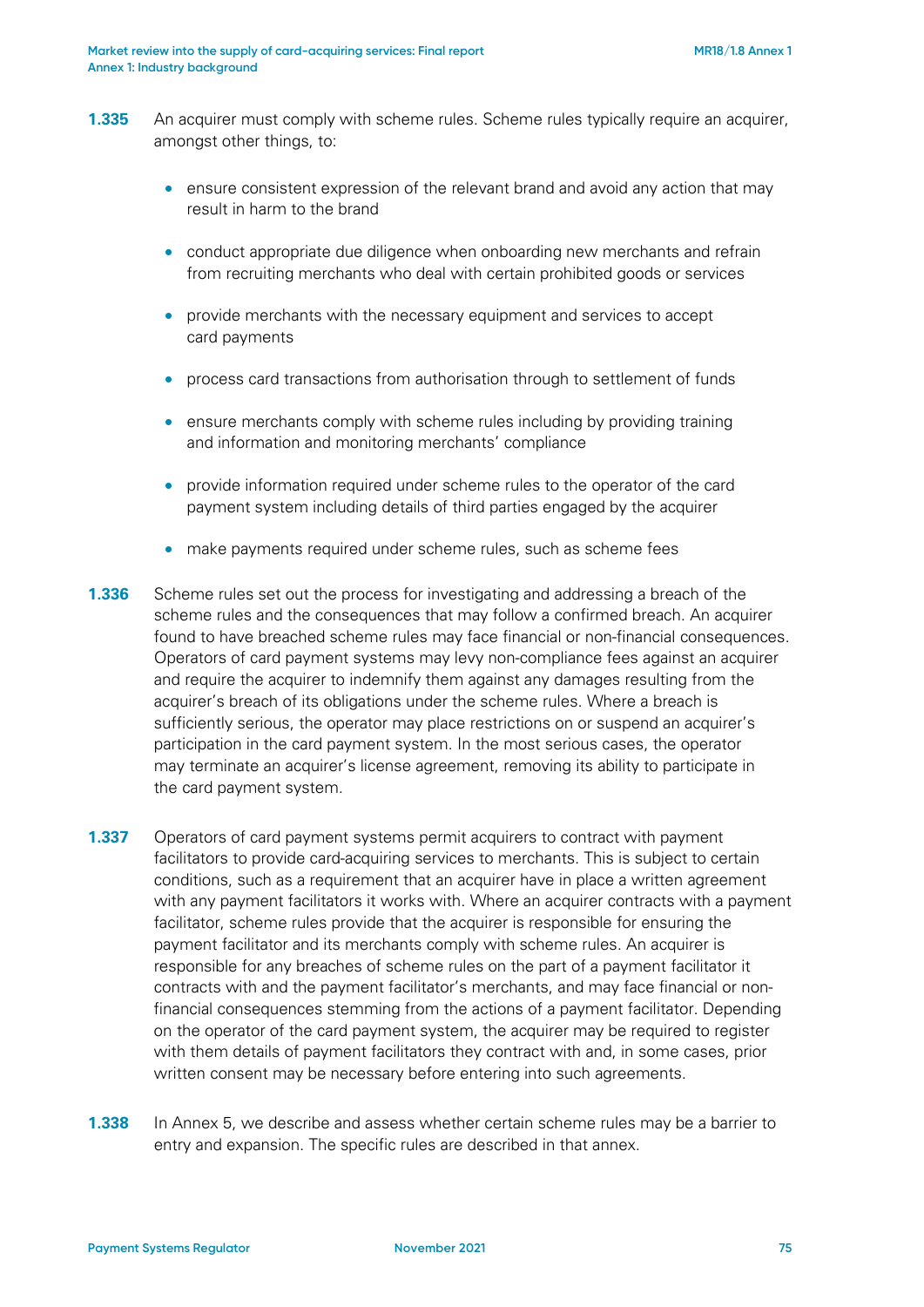## **Voluntary industry standards**

- **1.339** Acquirers and payment facilitators may also choose to follow voluntary industry standards such as:
	- Standard 70, which defines messaging protocols for card payments between a card acceptor and an acquirer; it includes guidance on how card transactions should be processed, how merchants should interact with cardholders and receipt requirements (among other things) to meet the needs of the varying card payment systems and present a uniform cardholder experience
	- the UK terminal approval scheme, which includes Common.SECC Common Criteria requirements for certifying POS terminals and card readers for security; and also accessibility and usability requirements for terminals for use in the UK in cooperation with the RNIB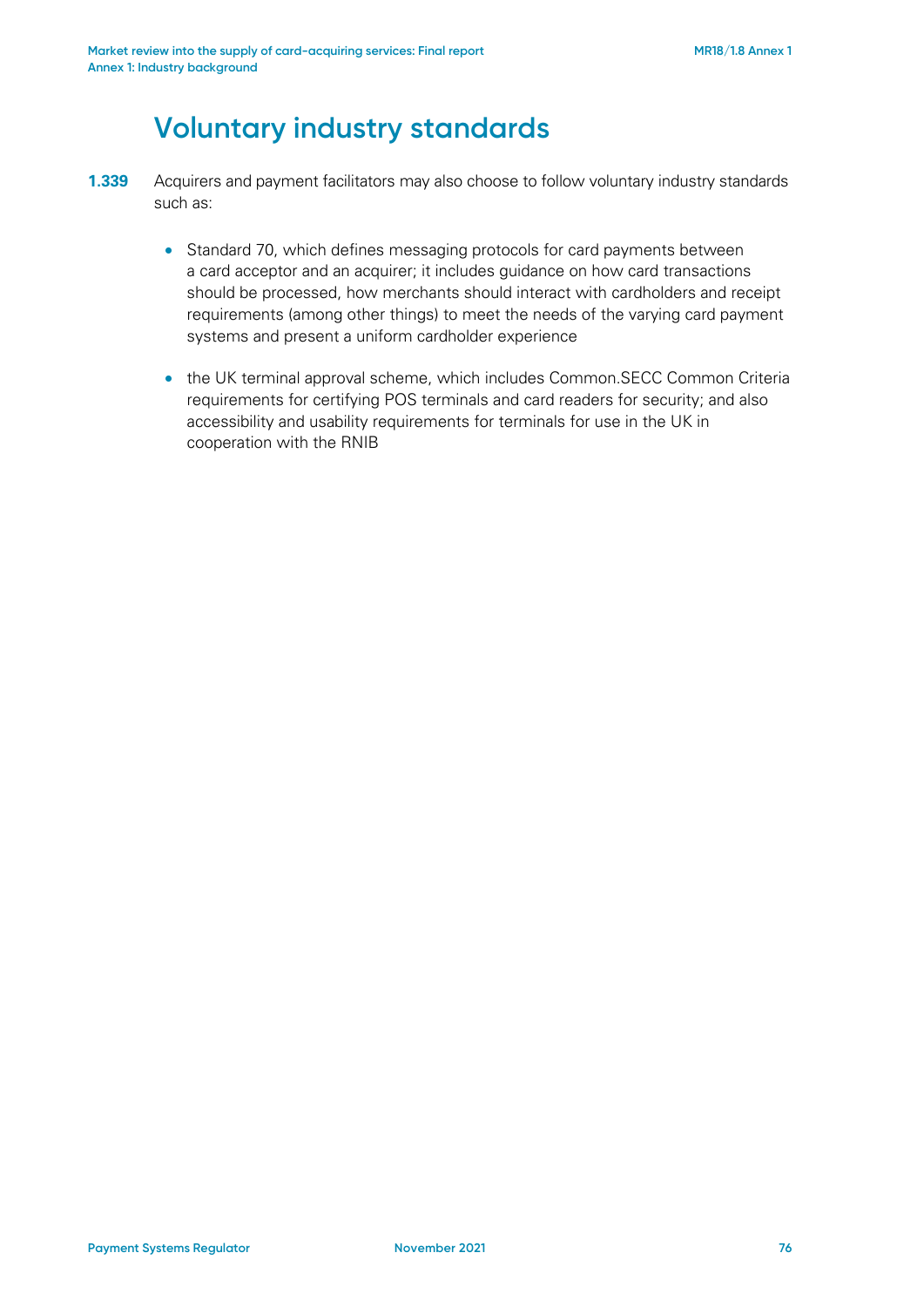# Alternatives to Mastercard and Visa

- **1.340** We considered if there are any payment methods that are effective substitutes for card payments (focusing on Mastercard and Visa cards), such that use of these payment methods exerts competitive constraints on card-acquiring services sold to merchants.
- **1.341** We examined in our merchant survey, whether merchants that accept Mastercard and Visa cards could instead accept other payment methods – for example, other cards such as American Express, or bank transfers.
- **1.342** We found that many merchants accept cards other than Mastercard-branded and Visa-branded cards. However, cards issued under other card payment systems, such as American Express, are unlikely to represent an effective substitute for merchants that accept Mastercard-branded and Visa-branded cards because:
	- our survey shows that, generally, nearly all merchants accept Mastercard and Visa but they don't always accept other card brands<sup>[86](#page-76-0)</sup>
	- together, Mastercard-branded and Visa-branded cards accounted for around 98% of all card payments at UK outlets in 2018, both by volume and value<sup>[87](#page-76-1)</sup>
- **1.343** This indicates that merchants accept other cards in addition to, rather than instead of, Mastercard-branded and Visa-branded cards.
- **1.344** In our merchant survey, 96% of small and medium-sized merchants reported that they accept at least one other payment method in addition to cards.<sup>[88](#page-76-2)</sup>
- **1.345** Our focus on card-acquiring services in this review means that our survey only sought views from businesses that already accept card payments. The preferences of businesses that do not currently accept card payments are likely to be quite different from those that do. This does mean that care is needed in the interpretation of the results in relation to other payment types.
- **1.346** For the merchants in our survey, card payments were merchants' preferred payment method more than any other and also the payment method that accounted for the highest number of sales: 43% of participants reported that cards were their preferred payment method and for 45% of participants, card payments also accounted for the highest volume of sales.<sup>[89](#page-76-3)</sup> This is consistent with many merchants needing to accept

<span id="page-76-0"></span><sup>86</sup> IFF Research, *PSR Card-Acquiring Market Review: Merchant survey results*, slide 43.

<span id="page-76-1"></span><sup>87</sup> PSR analysis of based on data submitted by operators of card payment systems.

<span id="page-76-2"></span><sup>88</sup> IFF Research, *PSR Card-Acquiring Market Review: Merchant survey results*, slide 42.

<span id="page-76-3"></span><sup>89</sup> IFF Research, *PSR Card-Acquiring Market Review: Merchant survey results*, slide 42.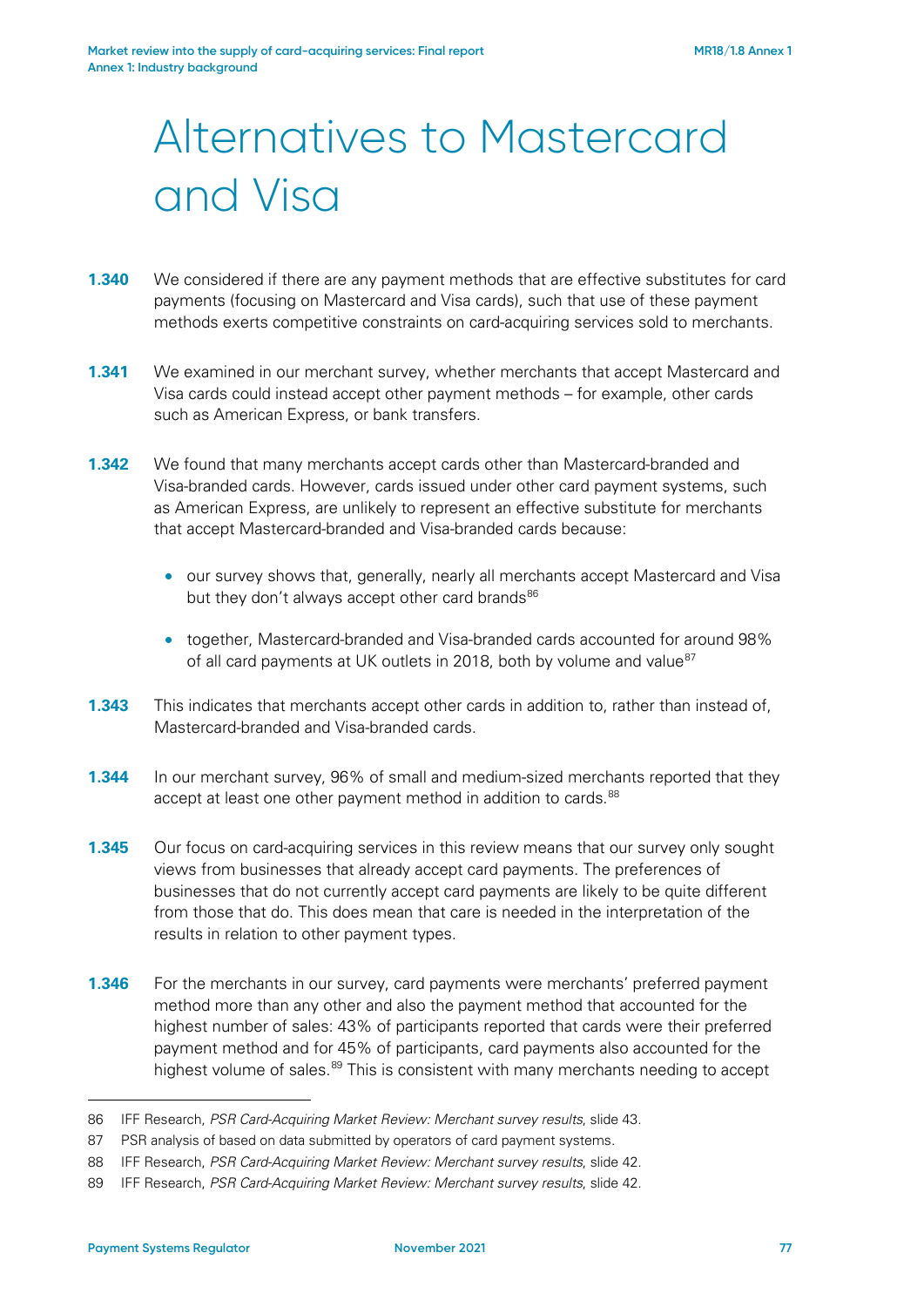card payments to run their business (although the degree of substitutability between payment methods may vary for different types of merchants).

- **1.347** Our survey findings also suggest that the vast majority of small and medium-sized merchants do not wish, or are unable, to influence their customers into paying with another payment method (other than a Mastercard or Visa card). Only 7% of participants had taken steps to influence their customers in this way in the last year.<sup>[90](#page-77-1)</sup> 91% of merchants had not taken steps to influence their customers into paying with a payment method other than Mastercard or Visa cards in the last year.<sup>[91](#page-77-2)</sup>
- <span id="page-77-0"></span>**1.348** We also asked merchants how they would respond to a hypothetical universal 10% increase in the cost of accepting Mastercard and Visa cards. 41% of merchants stated they would continue accepting the cards but take steps to influence customers' choice of payment method (away from Mastercard-branded and Visa-branded cards); 28% stated they would continue to accept the cards and take no action; 22% stated they would stop accepting Mastercard and Visa cards altogether. <sup>92</sup>
- **1.349** We interpret merchants' reported responses to a hypothetical 10% increase in the cost of accepting Mastercard-branded and Visa-branded cards with caution because:
	- a. The responses are not consistent with actual current merchant behaviour set out above, which found that around 90% do not take steps to influence their customers' choice of payment method and many merchants said card payments were their preferred choice of payment method.
	- b. Merchants want to accept the payment methods their customers want to pay with – so they will have a strong incentive to continue accepting card payments, which are the most frequently used payment method in the UK.
	- c. It is well recognised that care is needed in interpreting hypothetical questions of this type and that they need to be considered in the round with other evidence.<sup>93</sup> In this case, as discussed above, this would include how merchants are actually behaving currently. Hypothetical questions can also be difficult for individual responders to interpret and, for example, some of the results in paragraph [1.349](#page-77-0) above may arise from some merchants considering a 10% increase in the MSC rather than focusing on a 10% increase in the per-transaction fee.
- **1.350** In summary, we have not seen evidence that currently there are effective substitutes to Mastercard and Visa cards for merchants, which would exert a competitive constraint on the supply of card-acquiring services for these cards. There are a range of ongoing developments (including regulatory and technological developments) that may change the payment methods available to merchants (for instance, see final report paragraph 3.10) but they have not made any significant impact to date in retail payments.

<span id="page-77-1"></span><sup>90</sup> IFF Research, *PSR Card-Acquiring Market Review: Merchant survey results*, slide 44

<span id="page-77-2"></span><sup>91</sup> IFF Research, *PSR Card-Acquiring Market Review: Merchant survey results*, slide 46

<span id="page-77-3"></span><sup>92</sup> IFF Research, *PSR Card-Acquiring Market Review: Merchant survey results*, slide 47

<span id="page-77-4"></span><sup>93</sup> Office of Fair Trading, *Market definition: Understanding competition law* (2004), paragraph 3.7.